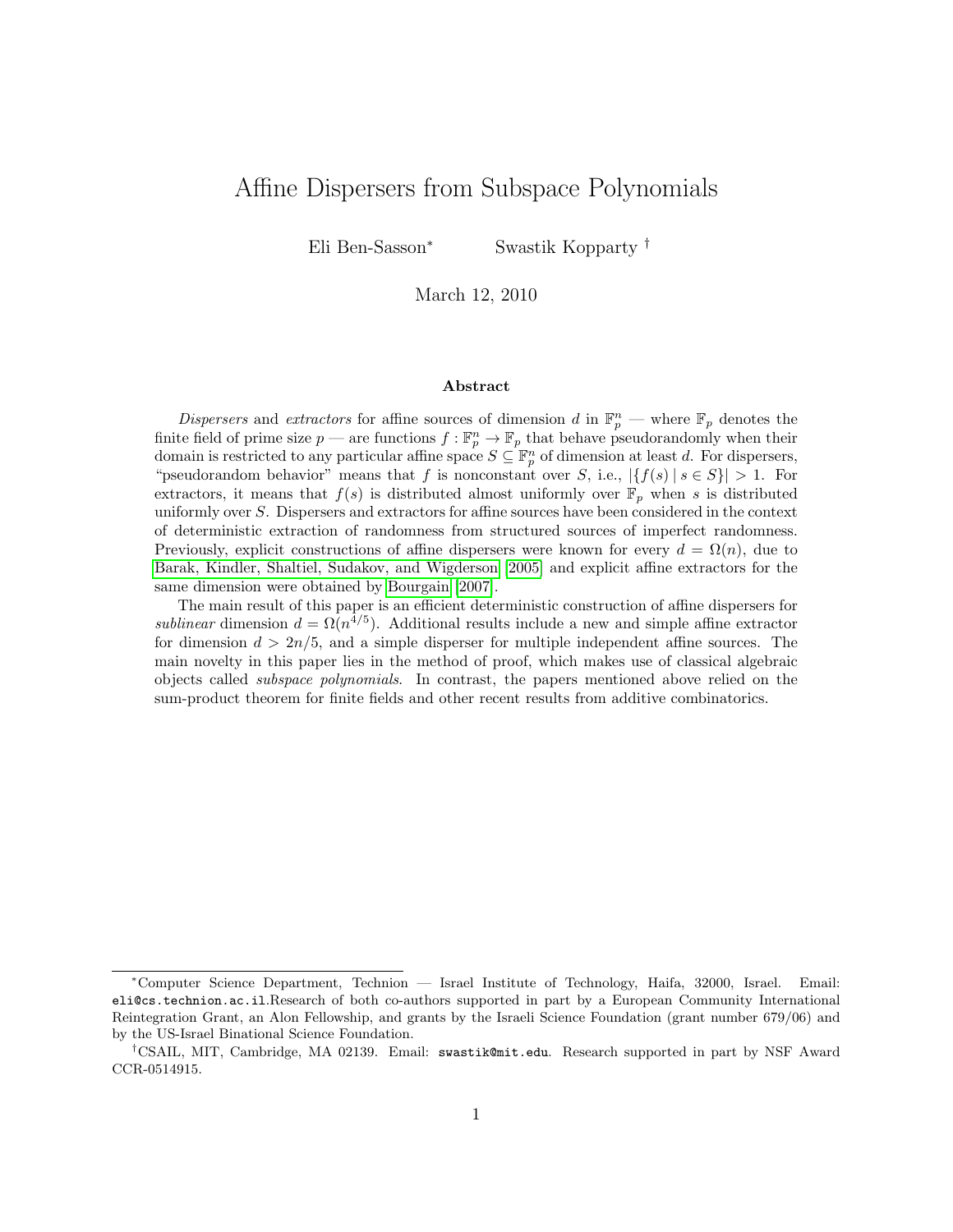# Contents

| $\mathbf{1}$ | Introduction                                       |                                                                                                              |                |  |  |  |  |  |
|--------------|----------------------------------------------------|--------------------------------------------------------------------------------------------------------------|----------------|--|--|--|--|--|
|              | 1.1                                                |                                                                                                              | $\overline{2}$ |  |  |  |  |  |
|              | 1.2                                                |                                                                                                              | $\overline{4}$ |  |  |  |  |  |
|              | 1.3                                                |                                                                                                              | 5              |  |  |  |  |  |
| $\bf{2}$     | Main results                                       |                                                                                                              |                |  |  |  |  |  |
|              | 2.1                                                |                                                                                                              | 6              |  |  |  |  |  |
|              | 2.2                                                |                                                                                                              | 7              |  |  |  |  |  |
|              | 2.3                                                |                                                                                                              | 8              |  |  |  |  |  |
|              | 2.4                                                |                                                                                                              | 9              |  |  |  |  |  |
| $\bf{3}$     |                                                    | Properties of subspace polynomials                                                                           | 10             |  |  |  |  |  |
|              | 3.1                                                |                                                                                                              | 10             |  |  |  |  |  |
|              | 3.2                                                |                                                                                                              | 11             |  |  |  |  |  |
|              | 3.3                                                | Coefficients of subspace polynomials $\ldots \ldots \ldots \ldots \ldots \ldots \ldots \ldots \ldots \ldots$ | 12             |  |  |  |  |  |
|              | 3.4                                                |                                                                                                              | 14             |  |  |  |  |  |
| 4            | Univariate constructions                           |                                                                                                              |                |  |  |  |  |  |
|              | 4.1                                                |                                                                                                              | 16             |  |  |  |  |  |
|              | 4.2                                                |                                                                                                              | 19             |  |  |  |  |  |
| $\bf{5}$     | Cubic affine dispersers are affine extractors      |                                                                                                              |                |  |  |  |  |  |
|              | 5.1                                                |                                                                                                              | 22             |  |  |  |  |  |
|              | 5.2                                                |                                                                                                              | 25             |  |  |  |  |  |
|              | 5.3                                                | Quartic affine dispersers are not necessarily affine extractors $\dots \dots \dots \dots \dots$              | 26             |  |  |  |  |  |
| 6            | Disperser for independent affine sources           |                                                                                                              |                |  |  |  |  |  |
| 7            | Disperser for affine spaces of sublinear dimension |                                                                                                              |                |  |  |  |  |  |
|              | 7.1                                                |                                                                                                              | 32             |  |  |  |  |  |
|              | 7.2                                                |                                                                                                              | 34             |  |  |  |  |  |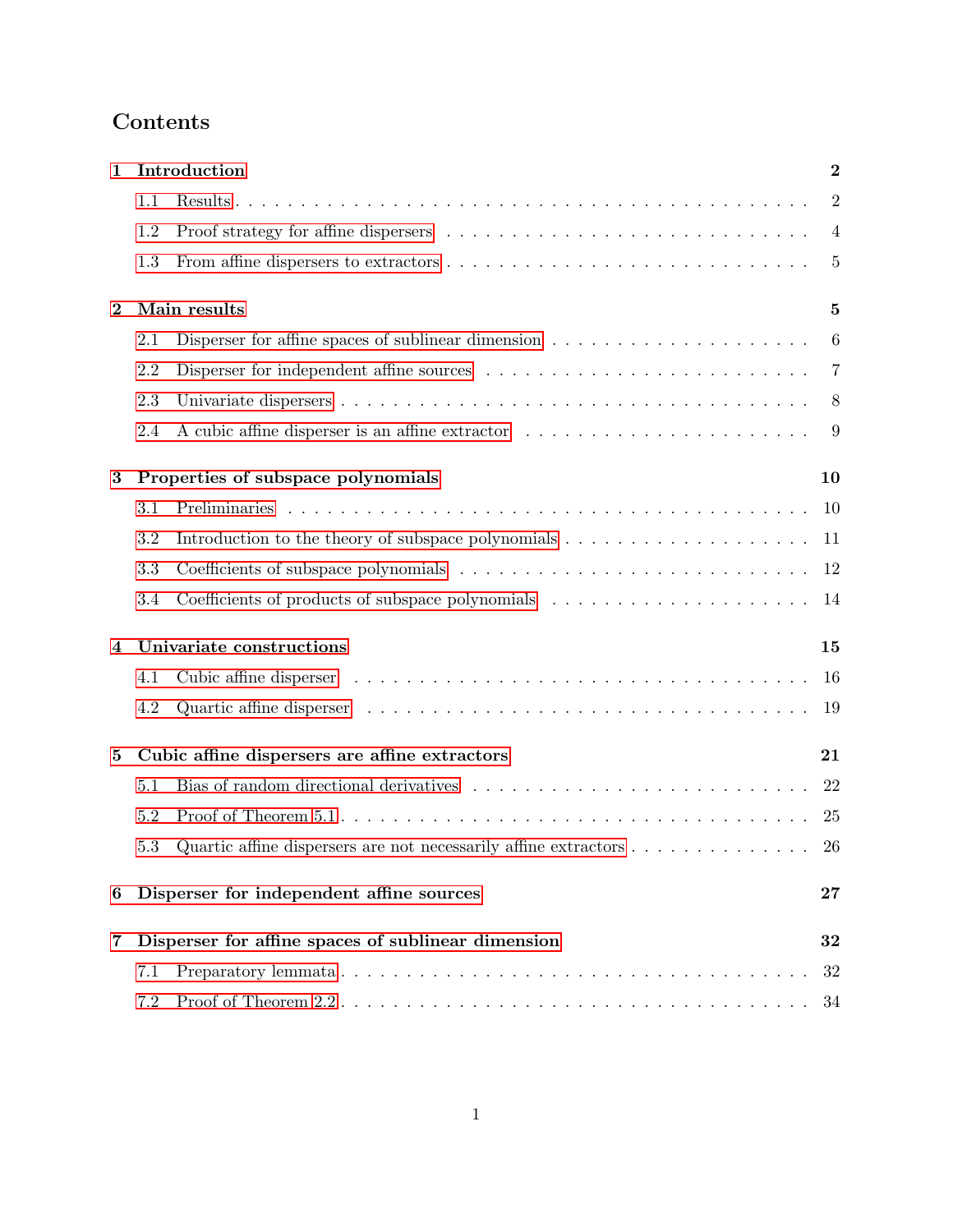## <span id="page-2-0"></span>1 Introduction

A one-output-bit seedless disperser (often called a deterministic disperser) for a family  $\mathcal F$  of subsets of  $\{0,1\}^m$  is a function Disp :  $\{0,1\}^m \to \{0,1\}$  satisfying the property that on any subset  $X \in \mathcal{F}$ ,  $X \subset \{0,1\}^m$  (the set X is often called a "source" in the derandomization literature) the function Disp takes more than one value, i.e.,  $|\{\text{Disp}(x) : x \in X\}| > 1$ . An extractor for F is a function Extr :  ${0,1}^m \rightarrow {0,1}$  satisfying the stronger requirement that for every  $X \in \mathcal{F}$ , if x is picked uniformly over X, then  $Extr(x)$  is nearly-uniformly distributed. We think of dispersers and extractors as behaving pseudorandomly on sources  $X \in \mathcal{F}$  because in typical settings where the size of  $\mathcal F$  is not too large, a random function is indeed an extractor and hence also a disperser. Extractors and dispersers have been intensively studied in recent years in the context of extracting randomness from imperfect sources of randomness. The goal of these studies has been to obtain extractors and dispersers computable in polynomial time, and today several constructions of seedless dispersers for various structured families of subsets are known, including for "bit-fixing" and "samplable" sources [\[Chor et al., 1985,](#page-40-0) [Gabizon et al., 2006,](#page-40-1) [Trevisan and Vadhan, 2000,](#page-40-2) [Kamp and Zuckerman,](#page-40-3) [2007\]](#page-40-3). We refer the reader to [\[Barak et al., 2005\]](#page-39-0) for more information on seedless dispersers and extractors.

A particularly interesting family of structured subsets that has been considered in this context, and is also the focus of our paper, is the family of affine subspaces over a fixed finite field  $\mathbb{F}_p$  of size p (think of  $p = 2$ ). Extractors and dispersers for this family of sources are known as affine extractors and dispersers. Affine extractors for spaces of dimension greater than  $m/2$  are relatively easy to construct [\[Ben-Sasson et al., 2001\]](#page-39-2). However, for spaces of dimension smaller than  $m/2$ the problem becomes much harder, and to date, only two explicit pseudorandom constructions are known [\[Barak et al., 2005,](#page-39-0) [Bourgain, 2007\]](#page-39-1)<sup>[1](#page-2-2)</sup>. Both these works give constructions that are shown to behave pseudorandomly on all affine spaces of dimension  $\geq \epsilon m$ , where  $\epsilon > 0$  is any fixed constant. The work of [Barak et al.](#page-39-0) [\[2005\]](#page-39-0) constructs affine dispersers and that of [Bourgain](#page-39-1) [\[2007\]](#page-39-1) constructs affine extractors. Both constructions use recent sum-product theorems over finite fields [\[Bourgain et al., 2004,](#page-39-3) [2006\]](#page-39-4) and related results from additive combinatorics, along with several other non-trivial ideas.

#### <span id="page-2-1"></span>1.1 Results

Our main result (Theorem [2.2\)](#page-6-1) is the explicit construction of an affine disperser for spaces of dimension  $o(m)$ . Specifically, our disperser works for spaces of dimension at least  $6m^{4/5}$ . The structure of our main affine disperser is as follows. The  $m$  coordinates are grouped into  $r$  blocks, each with an equal number  $k$  of coordinates, and each block is interpreted as specifying an element of the finite field  $\mathbb{F}_{p^k}$ . The r elements thus obtained in  $\mathbb{F}_{p^k}$  are now substituted into a certain polynomial over  $\mathbb{F}_{p^k}$ , and its output, which is an element of  $\mathbb{F}_{p^k}$ , is projected onto  $\mathbb{F}_p$  via a nontrivial  $\mathbb{F}_p$ -linear mapping of  $\mathbb{F}_{p^k}$  to  $\mathbb{F}_p$ .

The techniques we use allow for a host of results with a similar flavor. The simplest-to-state result is a "univariate" affine extractor below the  $m/2$  barrier. By "univariate" we mean that the function

<span id="page-2-2"></span><sup>&</sup>lt;sup>1</sup>A related, though incomparable, result of [Gabizon and Raz](#page-40-4) [\[2005\]](#page-40-4) constructs extractors for affine sources over "large" finite fields, where "large" means  $p > m^2$ , see also [DeVos and Gabizon](#page-40-5) [\[2009\]](#page-40-5) for recent improvements along this line of research.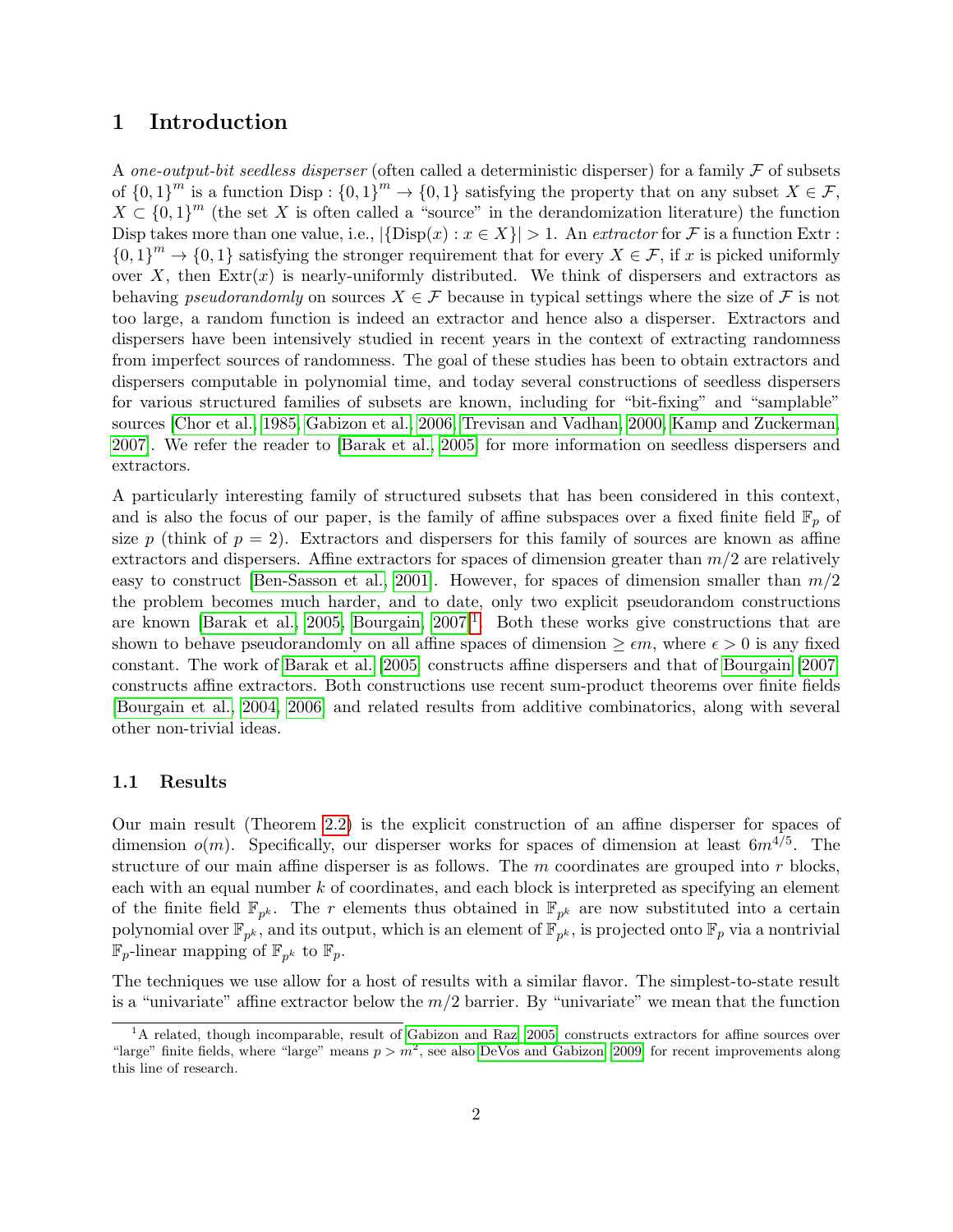we use to compute the extractor is naturally viewed as a univariate polynomial. Let  $\phi: \mathbb{F}_p^m \to \mathbb{F}_{p^m}$ be any  $\mathbb{F}_p$ -linear isomorphism and  $\pi: \mathbb{F}_{p^m} \to \mathbb{F}_p$  be any nontrivial  $\mathbb{F}_p$ -linear map<sup>[2](#page-3-0)</sup>. We show that the function  $f: \mathbb{F}_p^m \to \mathbb{F}_p$  defined by

<span id="page-3-2"></span>
$$
f(x) = \pi \left( (\phi(x))^{1+p+p^2} \right) \tag{1}
$$

is an extractor for dimension at least  $2m/5 + O(1)$ , as long as m is odd. Another pseudorandom univariate construction appearing in this paper is

<span id="page-3-3"></span>
$$
f(x) = \pi \left( (\phi(x))^{1+p+p^2+p^3} \right) \tag{2}
$$

which we prove is an affine disperser for dimension greater than  $n/3 + O(1)$ . We conjecture that this construction is in fact an extractor and that both univariate constructions are merely the first two members of a larger family of univariate extractors (see Conjecture [2.8\)](#page-8-1).

We point out that if m is even, then  $\mathbb{F}_{p^m}$  has a subfield  $\mathbb{F}_{p^{m/2}}$  which is also a  $m/2$ -dimensional subspace of  $\mathbb{F}_{p^m}$  for which the above mentioned constructions will not be a disperser. Indeed, when x belongs to  $\mathbb{F}_{p^{m/2}}$  then so does every power of x, hence some nontrivial  $\mathbb{F}_p$ -linear map  $\pi$  will be constant on both  $\left\{x^{1+p+p^2} \mid x \in \mathbb{F}_{p^{m/2}}\right\}$  and  $\left\{x^{1+p+p^2+p^3} \mid x \in \mathbb{F}_{p^{m/2}}\right\}$ . In the next section we comment on the role that the oddness of  $m$ , and more generally, the absence of subfields, plays in our proofs.

On subspaces and polynomials Our analysis makes use of a class of polynomials called sub-space polynomials. These polynomials were first systematically studied by Ore in the 1930's [\[Ore,](#page-40-6) [1933,](#page-40-6) [1934\]](#page-40-7). They have numerous applications in the study of finite fields and in the theory of error correcting codes (See [Berlekamp](#page-39-5) [\[1968,](#page-39-5) Chapter 11] and [Lidl and Niederreiter](#page-40-8) [\[1997,](#page-40-8) Chapter 3, Section 4]). More recently, they have been used within computational complexity to construct short PCPs [\[Ben-Sasson et al., 2004,](#page-39-6) [Ben-Sasson and Sudan, 2005,](#page-39-7) [Ben-Sasson et al., 2005\]](#page-39-8) and to study limitations on the list-decodability of the Reed-Solomon code [\[Ben-Sasson et al., 2006\]](#page-39-9).

The polynomials studied in this last line of works are what we call the  $kernel-subspace<sup>3</sup>$  $kernel-subspace<sup>3</sup>$  $kernel-subspace<sup>3</sup>$  polynomial associated to a linear subspace  $L \subseteq \mathbb{F}_{p^m}$ , which is a polynomial whose set of roots equals L. In this work we analyze our dispersers using elementary properties of the *image-subspace polynomial* of a linear subspace L. These polynomials have the property that their image, i.e., the set of values they take over  $\mathbb{F}_{p^m}$ , equals L. Our proofs begin by first reformulating the property of being an affine disperser in terms of these polynomials. We then use a simple-to-prove, yet extremely powerful, structural lemma about these polynomials, to get our main results.

Pseudorandomness from the absence of subfields It was recently realized, starting with the work of [Barak et al.](#page-39-10) [\[2004\]](#page-39-10) and further developed in [\[Zuckerman, 2006,](#page-41-0) [Kamp et al., 2006,](#page-40-9) [Barak et al., 2006,](#page-39-11) [Bourgain, 2007\]](#page-39-1), that finite fields without large subfields are the source of many

<span id="page-3-0"></span><sup>&</sup>lt;sup>2</sup>Explicitly,  $\phi$  is a bijection between the vector space  $\mathbb{F}_p^m$  and the finite field  $\mathbb{F}_{p^m}$  and  $\pi$  is a nonzero linear map from  $\mathbb{F}_{p^m}$  to  $\mathbb{F}_p$ . Both mappings are  $\mathbb{F}_p$ -linear, i.e., they respect addition and multiplication by scalars in  $\mathbb{F}_p$ .

<span id="page-3-1"></span><sup>&</sup>lt;sup>3</sup>The terms "kernel-" and "image-subspace polynomials" were suggested by Prahladh Harsha and we thank him for introducing this nomenclature.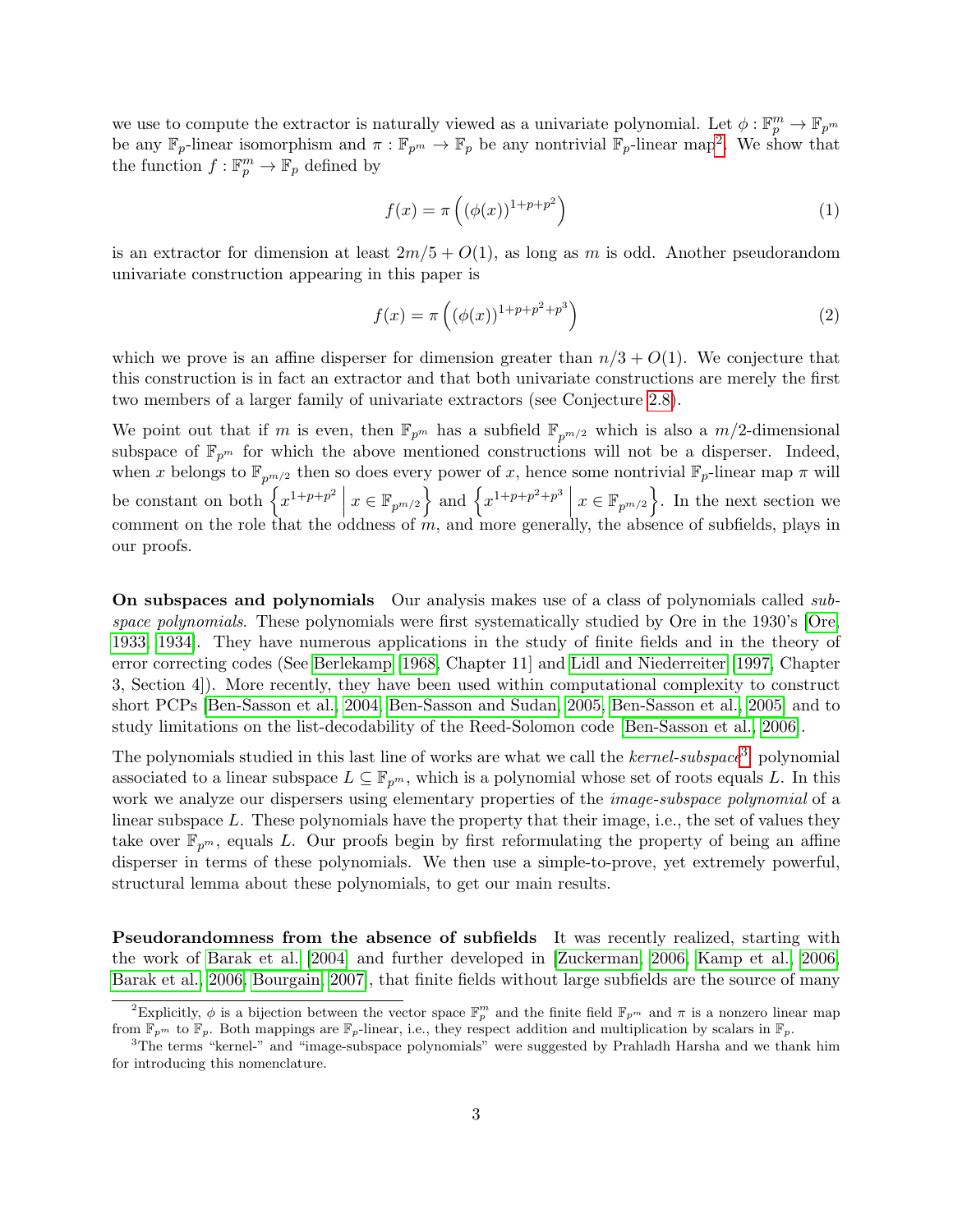pseudorandom phenomena, and that this can be put to good use in the construction of extractors and dispersers. The above mentioned works all harnessed this pseudorandomness via recent results from additive combinatorics such as the sum-product theorem of [Bourgain, Katz, and Tao](#page-39-3) [\[2004\]](#page-39-3) and the related multilinear exponential sum estimates of [Bourgain, Glibichuk, and Konyagin](#page-39-4) [\[2006\]](#page-39-4).

In our work, we offer a different algebraic incarnation of this phenomenon. Specifically, we show that the absence of large subfields directly affects the structure of the image-subspace polynomials  $\sum_{i=0}^{m-1} a_i X^{p^i}$ . Roughly speaking, our main structural lemma (Lemma [3.10\)](#page-13-0) says that the imageof the field. Image-subspace polynomials are linearized, which means that they are of the form subspace polynomial of a subspace  $A$  of dimension d cannot have d consecutive coefficients  $a_i$  that are all zero. Moreover, and this is the crucial part, if  $A$  is not contained in a constant multiple of a subfield of  $\mathbb{F}_{p^n}$ , then the polynomial cannot have even  $d-1$  consecutive coefficients that are all zero. This lemma has a short proof (appearing in Section [3.3\)](#page-12-0), yet is extremely powerful. Surprisingly, reducing the maximal length of a sequence of zero-coefficients by 1 (from d to  $d-1$ ) for spaces that are not contained in subfields is all it takes for the underlying pseudorandomness to get exposed.

#### <span id="page-4-0"></span>1.2 Proof strategy for affine dispersers

We now give a brief description of the basic proof strategy that we use to prove that a function is an affine disperser. We demonstrate the steps involved in the special case of the function  $f$  defined in [\(1\)](#page-3-2) for the case of  $p = 2$  and  $\pi(y) = \text{Tr}(y)$  (where  $\text{Tr} : \mathbb{F}_{2^m} \to \mathbb{F}_2$  is the Trace map). We will show in Theorem [2.6](#page-8-2) that if m is odd (so that  $\mathbb{F}_{2^m}$  has no proper subfields of size  $2^{m/2}$ ), then for any affine space  $\mathcal{A} \subseteq \mathbb{F}_{2^m}$  of dimension  $\geq 2m/5 + \Omega(1)$ , we have  $\{ \text{Tr}(a^7) \mid a \in \mathcal{A} \} = \mathbb{F}_2$ .

- 1. Reduce to showing that a certain polynomial  $h$  is not a constant polynomial: We first parameterize the affine space  $\mathcal A$  using subspace polynomials. Let  $Q(X)$  be the imagesubspace of A, so that  $A = \{Q(x) : x \in \mathbb{F}_{2^m}\}.$  In terms of the polynomial  $Q(X)$ , we want to show that the composed map  $f \circ Q : \mathbb{F}_{2^m} \to \mathbb{F}_2$  is non-constant. Let  $h(X)$  be the polynomial  $\text{Tr}(Q(X)^7) \mod \langle X^{2^m} - X \rangle$ , so that  $h(x) = f(Q(x))$  for each  $x \in \mathbb{F}_{2^m}$  (cf. Proposition [3.1\)](#page-10-2). Thus to show that h is a nonconstant map, it suffices to show that  $h(X)$  is a nonconstant polynomial. We do this in the next two steps of our proof strategy, by finding a monomial of positive degree that appears in  $h(X)$  with a nonzero coefficient.
- 2. Express the coefficients of h in terms of the coefficients of the subspace polynomials: To show that h has a monomial of positive degree with a nonzero coefficient, it will be convenient to get an explicit expression for the coefficients themselves. Such an explicit expression can be obtained by direct substitution. In all the cases we consider, there is a good deal of structure in the resulting formulae. For example, for the polynomial we obtained while studying  $f(x) = \text{Tr}(x^7)$ , we have the following lemma.

**Lemma 1.1** Let  $Q(X) = \sum_{i=0}^{m-1} a_i X^{2^i}$ . Let  $h(X) = \text{Tr}(Q(X)^7) \mod \langle X^{2^m} - X \rangle$ . Then for distinct j, k, l, the coefficient of  $X^{2^{j}+2^{k}+2^{l}}$  in  $h(X)$  is given by the expression:

<span id="page-4-2"></span><span id="page-4-1"></span>
$$
\sum_{r=0}^{m-1} \text{Perm}\left(\begin{array}{ccc} a_{j-r} & a_{k-r} & a_{l-r} \\ a_{j-r-1}^2 & a_{k-r-1}^2 & a_{l-r-1}^2 \\ a_{j-r-2}^4 & a_{k-r-2}^4 & a_{l-r-2}^4 \end{array}\right)^{2^r},
$$
\n(3)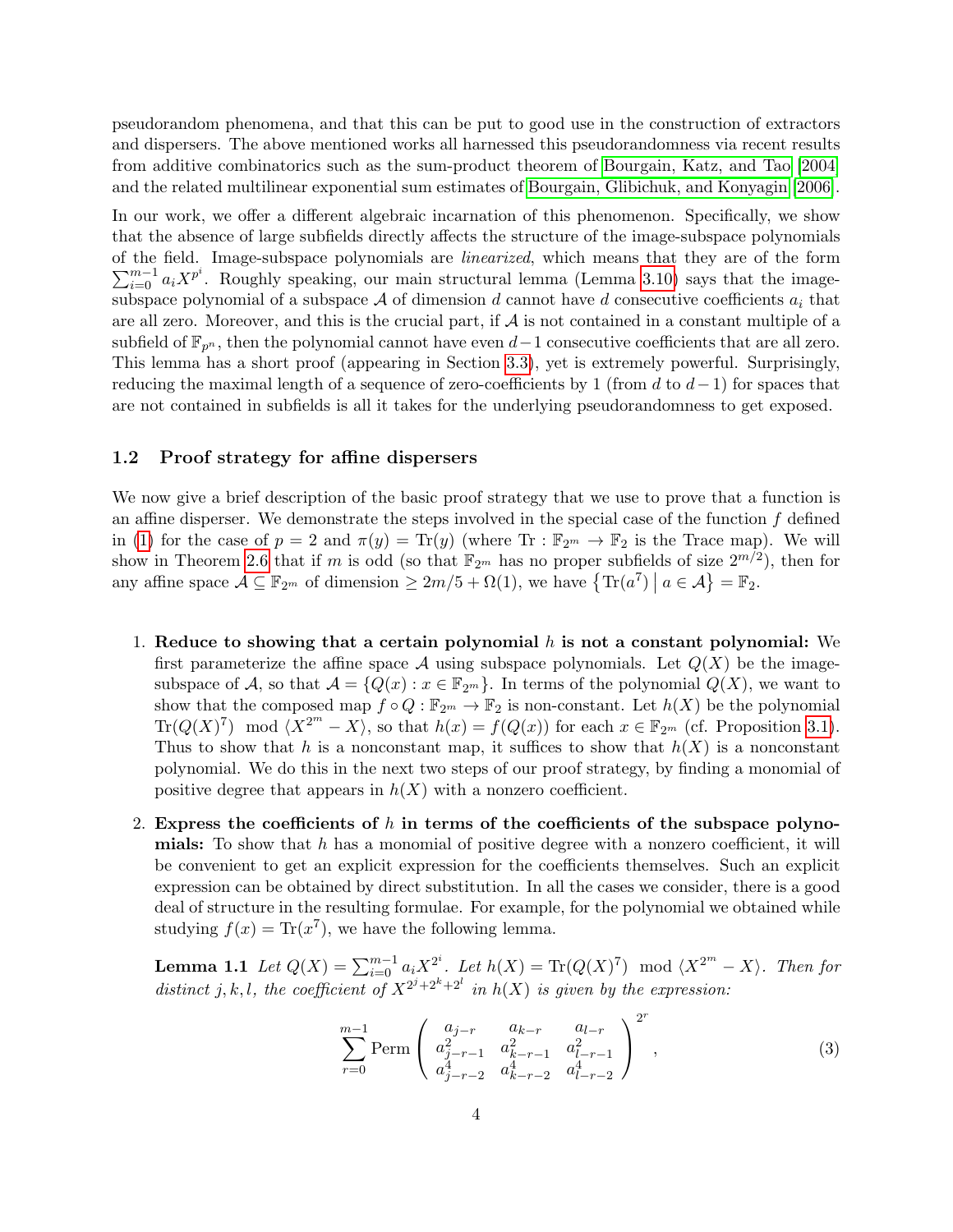where Perm is the matrix permanent, and the subscripts of the a's are taken mod m.

3. Argue combinatorially that some coefficient of h must be nonzero: Finally, we show that some positive degree monomial of  $h$  has a nonzero coefficient. Using the regular form of the coefficients of the polynomial  $h$ , for example as given in Lemma [1.1,](#page-4-1) and the structural results about the coefficients of subspace polynomials, this part of the argument reduces to the combinatorics of cyclic shifts on  $\mathbb{Z}_m$ . More to the point, we use our main structural lemma (Lemma [3.10\)](#page-13-0) to prove that there is a choice of  $j, k, l$  such that (i) the matrix appearing in the first summand (corresponding to  $r = 0$ ) in equation [\(3\)](#page-4-2) is lower triangular with nonzero entries on its diagonal, hence its permanent is nonzero, whereas  $(ii)$  the matrices appearing in all other summands in equation [\(3\)](#page-4-2) (corresponding to  $r = 1, \ldots, m - 1$ ) contain a zero column, hence have a zero permanent.

#### <span id="page-5-0"></span>1.3 From affine dispersers to extractors

We believe that all constructions provided in this paper are affine extractors, not merely dispersers. We can prove this only for our simplest construction, that described in  $(1)$ . This proof goes via a general theorem saying that *every* degree-3 function that is an affine disperser for dimension  $d$ , is also an affine extractor for dimension  $d + d'$ , with the bias decreasing as the dimension-redundancy  $d'$  increases. Here, a degree-3 function is one that, when viewed as an m-variate polynomial over  $\mathbb{F}_p$ , is cubic, i.e., has degree at most 3. Indeed, the function described in [\(1\)](#page-3-2) is of this form (cf. Proposition [3.2\)](#page-10-3) whereas that appearing in [\(2\)](#page-3-3) is already of degree 4 and the other dispersers analyzed here have even higher degree.

For cubic functions we show (in Theorem [2.9\)](#page-9-1) that having large bias on a certain subspace implies being constant on a slightly smaller subspace contained in it. Thus, assuming we have proved that a cubic function is a disperser for dimension d we can immediately deduce that it is an extractor for dimension  $d + d'$ . The bias in this case is bounded by  $1/\text{poly}(d')$  (recently [Haramaty and Shpilka](#page-40-10) [\[2009\]](#page-40-10) showed that the bias is in fact bounded by  $\exp(-d^{\prime\epsilon})$  for some  $\epsilon > 0$ ). We conjecture that for the special cubic function appearing in [\(1\)](#page-3-2) the actual bound on bias should be  $\exp(-O(d'))$  (see Conjecture [2.8\)](#page-8-1).

The method by which we convert cubic affine dispersers to affine extractors differs significantly from the rest of this paper. It involves tools from additive combinatorics, most notably the method introduced by [Bogdanov and Viola](#page-39-12) [\[2007\]](#page-39-12) for approximating a biased function by a majority of its (randomly chosen) directional derivatives, and a so-called "energy increment" argument that is in the spirit of the proof of Roth's theorem over  $\mathbb{F}_3^n$  due to [Meshulam](#page-40-11) [\[1995\]](#page-40-11) (see Section [5](#page-21-0) for more details).

# <span id="page-5-1"></span>2 Main results

<span id="page-5-2"></span>In this section, we state our main results. We start by formally defining affine dispersers and extractors.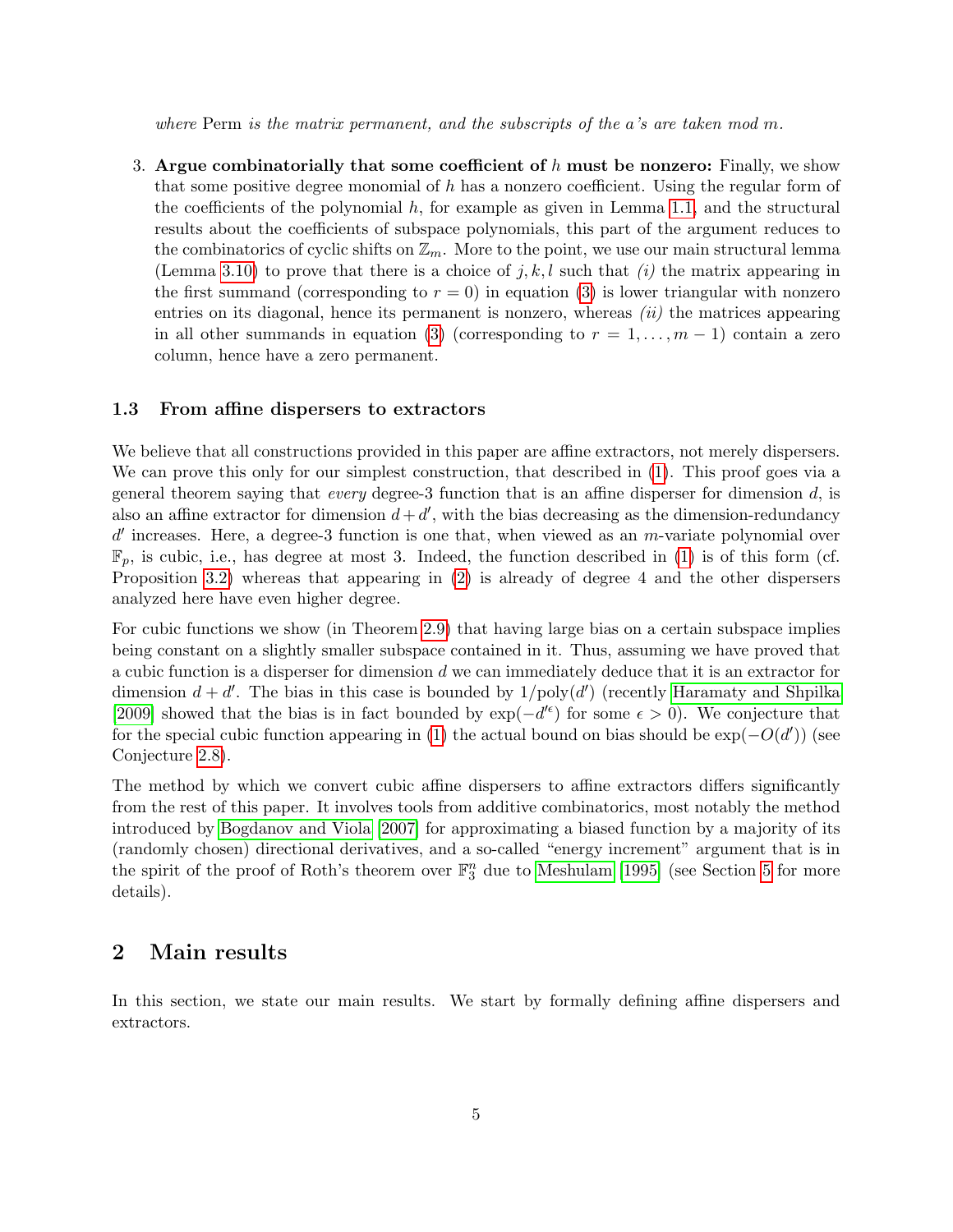Definition 2.1 ( $\mathbb{F}_p$ -affine dispersers and extractors) A function  $f: \mathbb{F}_p^m \to \mathbb{F}_p$  is an  $\mathbb{F}_p$ -affine disperser for dimension d if for every affine subspace  $S \subseteq \mathbb{F}_p^m$  of dimension at least d, we have  $|f(A)| > 1.$ 

A function  $f: \mathbb{F}_p^m \to \mathbb{F}_p$  is an  $\mathbb{F}_p$ -affine  $\epsilon$ -extractor for dimension d if for every affine subspace  $S \subseteq \mathbb{F}_p^m$ , if x is picked uniformly at random from S, the statistical distance of  $f(x)$  from the uniform distribution on  $\mathbb{F}_p$  is at most  $\epsilon$ .

We briefly indicate the relation between this definition and the more general setting. Following the derandomization literature, we will refer to a distribution over a domain  $D$  as a "source". A function  $f: \mathcal{D} \to \mathcal{R}$  is said to be an  $\epsilon$ -extractor for a set of sources S if, for every  $S \in \mathcal{S}$ , if x is picked according S, then the statistical distance of  $f(x)$  from the uniform distribution on  $\mathcal R$  is at most  $\epsilon$  ( $\epsilon$  is called the error-parameter of the extractor). The function f is a **disperser** for S if it is an  $\epsilon$ -extractor for some  $\epsilon$  < 1. (This is equivalent to saying that f is nonconstant on the support of S for each source  $S \in \mathcal{S}$ ).

A d-dimensional affine source in  $\mathbb{F}_p^m$  is the uniform distribution over some d-dimensional affine space. In this language, we see that a function  $f: \mathbb{F}_p^m \to \mathbb{F}_p$  is an  $\mathbb{F}_p$ -affine disperser (e-extractor, respectively) for dimension d if and only if it is a disperser ( $\epsilon$ -extractor, respectively) for the set of d-dimensional affine sources in  $\mathbb{F}_p^m$ .

A more standard definition of a disperser, as appearing in, say, [\[Shaltiel, 2002\]](#page-40-12), requires that for every d-dimensional affine source S,  $f(\text{supp}(S))$  equals the full range  $\mathbb{F}_p$ . Notice that for the case of  $p = 2$  the two definitions match. All our constructions give  $\mathbb{F}_p$ -affine dispersers according to Definition [2.1.](#page-5-2) When  $p$  is clear from the context, we simply refer to them as *affine dispersers*.

#### <span id="page-6-0"></span>2.1 Disperser for affine spaces of sublinear dimension

We begin by describing the function  $f: \mathbb{F}_p^m \to \mathbb{F}_p$  which will prove to be a disperser over  $\mathbb{F}_p$  for affine sources of sublinear dimension. The integers  $n, r$  and t are parameters of the construction to be specified later. As in [\[Bourgain, 2007\]](#page-39-1), we partition the m coordinates of an input x into r blocks  $(x_1, \ldots, x_r)$  of n coordinates each (we assume n divides m by discarding a few field-elements, if necessary). We will pick n to be prime, so that  $\mathbb{F}_{p^n}$  has no nontrivial subfields. Each block  $x_i$  is interpreted as an element of  $\mathbb{F}_{p^n}$  by using an  $\mathbb{F}_p$ -linear isomorphism from  $\mathbb{F}_p^n$  to  $\mathbb{F}_{p^n}$ . We then raise each  $x_i$  to a suitable distinct power and let  $y_i$  denote the result of this powering. Next, we apply the  $t^{\text{th}}$  symmetric polynomial to  $y_1, \ldots, y_r$ , and get  $z \in \mathbb{F}_{p^n}$ , where this polynomial is defined by

$$
\mathsf{Sym}^t_r(Y_1,\ldots,Y_r)=\sum_{I\subseteq [r],|I|=t}\prod_{i\in I}Y_i.
$$

<span id="page-6-1"></span>Finally, we take a nontrivial  $\mathbb{F}_p$ -linear map  $\pi : \mathbb{F}_{p^n} \to \mathbb{F}_p$ , and output  $\pi(z)$ . We now formally state our main result.

Theorem 2.2 (Affine dispersers for sublinear dimension) Given integer  $m$  fix parameters **Theorem 2.2** (All the dispersers for submitted dimension) Given meger in fit parameters  $n, r, t$  as follows. Let n be the smallest prime bigger than  $2 \cdot m^{3/5}$ . Let  $r = \lceil m/n \rceil$  and let  $t = \lceil \sqrt{r} \rceil$ . (We have  $n \approx m^{3/5}, r \approx m^{2/5}$  and  $t \approx m^{1/5}$ .) Let  $\phi : \mathbb{F}_p^m \to (\mathbb{F}_{p^n})^r$  be an injective  $\mathbb{F}_p$ -linear map,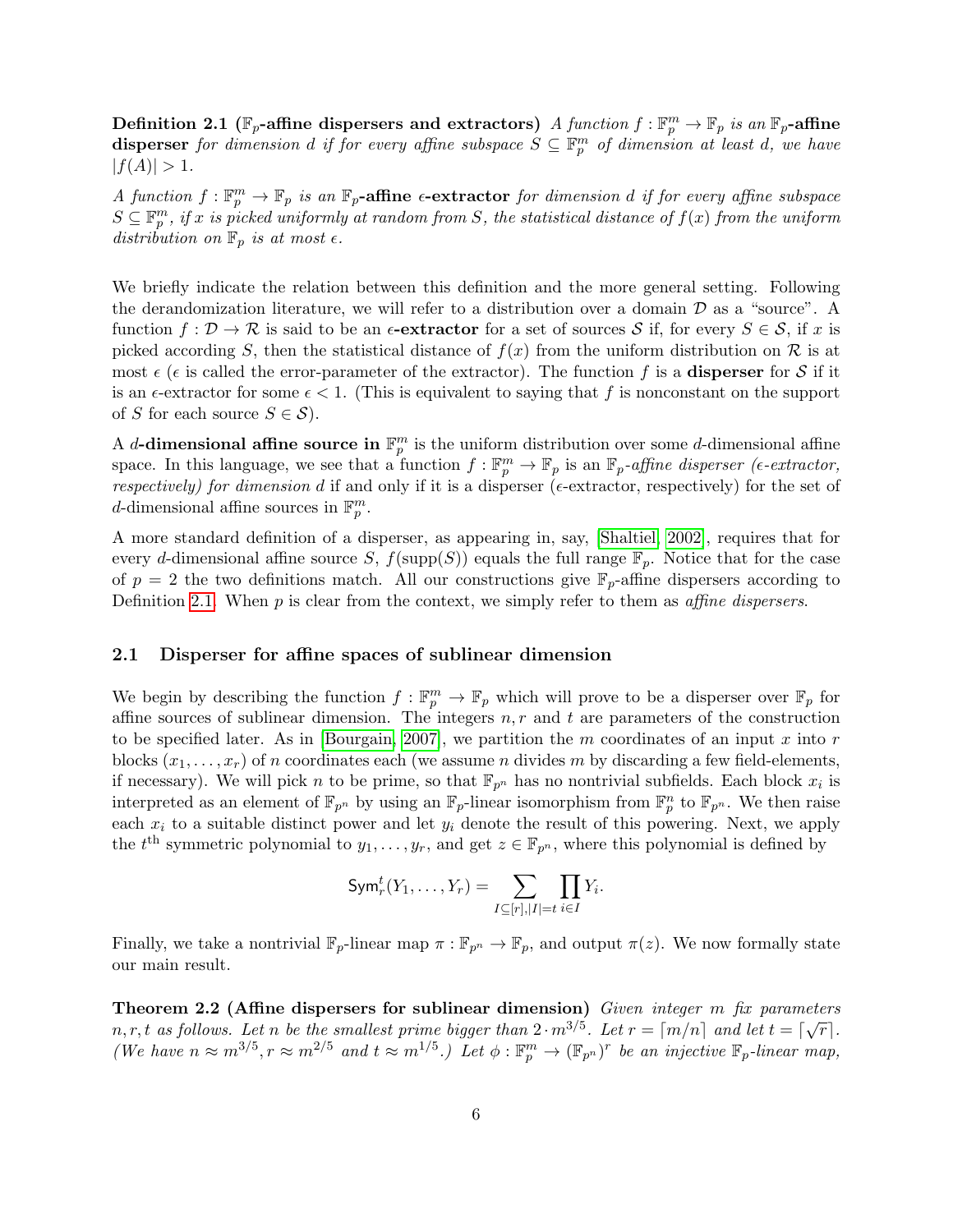where  $\phi(y) = (\phi_1(y), \ldots, \phi_r(y))$  and  $\phi_i(y) \in \mathbb{F}_{p^n}$ . Let  $\pi : \mathbb{F}_{p^n} \to \mathbb{F}_p$  be a nontrivial  $\mathbb{F}_p$ -linear map. Then the function  $f : \mathbb{F}_p^m \to \mathbb{F}_p$  defined by

$$
f(x) = \pi \left( \text{Sym}_r^t \left( (\phi_1(x))^{1+p}, (\phi_2(x))^{1+p+p^2}, \dots, (\phi_r(x))^{1+p+p^2+\dots+p^r} \right) \right) \tag{4}
$$

is an affine disperser for dimension greater than  $6m^{4/5}$ , i.e., for all affine  $\mathcal{A} \subseteq \mathbb{F}_p^m$  with  $\dim(\mathcal{A}) >$  $6m^{4/5}$  we have  $|f(A)| > 1$ .

Notice f can be computed in polynomial time in p and m because  $\textsf{Sym}^t_r$  can be computed efficiently in the said time (using the Newton-Girard identities). From a computational viewpoint our con-struction is more efficient than that of [\[Bourgain, 2007\]](#page-39-1) which for spaces of dimension  $\epsilon m$  required a running time of  $m^{2^{\Omega(1/\epsilon)}}$ .

The method by which we prove Theorem [2.2](#page-6-1) is quite general and in the following subsections we show that a few natural variants of it can also be shown to be good affine dispersers and extractors in various settings.

#### <span id="page-7-0"></span>2.2 Disperser for independent affine sources

Informally, we say a function  $f: (\mathbb{F}_p^n)^t \to \mathbb{F}_p$  is a *disperser for independent affine sources* if on every set of affine spaces  $\mathcal{A}_1,\ldots,\mathcal{A}_t\subseteq \mathbb{F}_p^n$  of sufficiently large dimensions, we have  $|f(\mathcal{A}_1\times\cdots\times\mathcal{A}_t)|>1$ . The following theorem presents an affine disperser for independent sources that works as long as the sum of dimensions is greater than  $n$ . The analysis of this independent source affine disperser turns out to play a crucial role in our proof Theorem [2.2.](#page-6-1)

In what follows, a proper subfield of  $\mathbb{F}_{p^n}$  is a subfield K of size  $\langle p^n \rangle$  and an affine shift of K is a set of the form  $\{a \cdot s + b \mid s \in \mathbb{K}\}\$  for some fixed  $a, b \in \mathbb{F}_{p^n}$ . (Notice that every one-dimensional  $\mathbb{F}_p$ -affine subspace of  $\mathbb{F}_{p^n}, n > 1$  is an affine shift of the proper subfield  $\mathbb{F}_p$ .

<span id="page-7-1"></span>Theorem 2.3 (Disperser for independent affine sources) Let  $\pi : \mathbb{F}_{p^n} \to \mathbb{F}_p$  be a nontrivial  $\mathbb{F}_p$ -linear map. Consider the function  $f: \mathbb{F}_{p^n}^t \to \mathbb{F}_p$  given by

$$
f(x_1,\ldots,x_t) = \pi \left(\prod_{i=1}^t x_i^{1+p}\right).
$$
 (5)

Let  $A_1, \dots, A_t \subseteq \mathbb{F}_{p^n}$  be  $\mathbb{F}_p$ -affine spaces of dimensions  $d_1, \dots, d_t$  respectively, where  $\sum_{i=1}^t (d_i-2)$ n. Suppose furthermore that no  $A_i$  is contained in an affine shift of a proper subfield of  $\mathbb{F}_{p^n}$ . Then  $|f(A_1 \times \cdots \times A_t)| > 1.$ 

**Remark 2.4** The assumption that  $A_i$  is not contained in an affine shift of a proper subfield is necessary. Without it we could set  $\mathcal{A}_i = \mathbb{K}$  for a proper subfield  $\mathbb{K}$ , and select some nontrivial  $\pi$ such that the resulting function f is constant on  $A_1 \times \ldots \times A_t$ .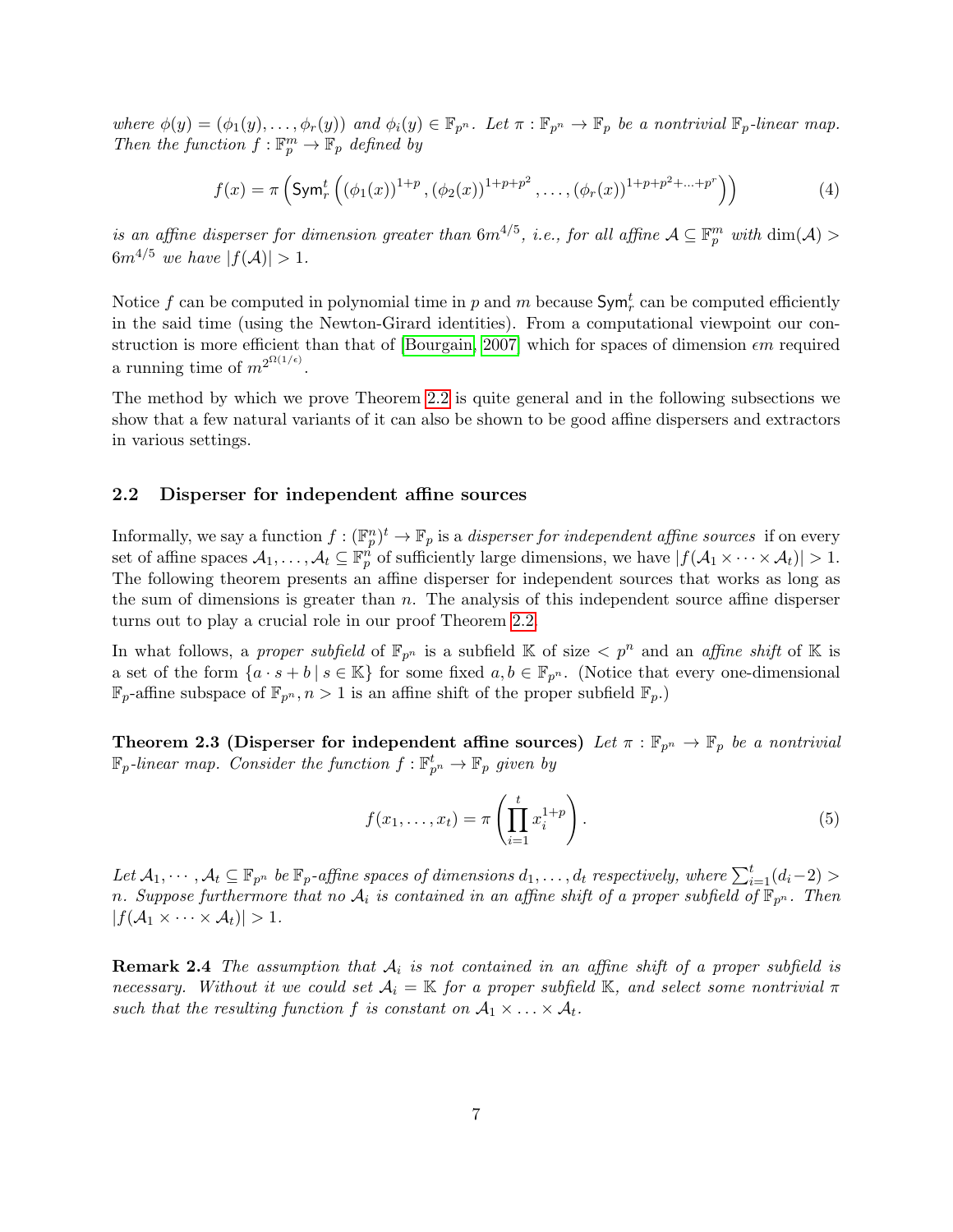Remark 2.5 A result of [Hou et al.](#page-40-13) [\[2002\]](#page-40-13) implies the following statement (cf. [DeVos and Gabizon](#page-40-5) [\[2009\]](#page-40-5)). Let  $A_1, \ldots, A_t \subseteq \mathbb{F}_{p^n}$  be affine spaces of dimensions  $d_1, \ldots, d_t$  respectively and none are contained in affine shifts of proper subfields. Then

$$
\dim \left( \operatorname{span} \left\{ \prod_i x_i \, \middle| \, x_i \in \mathcal{A}_i \right\} \right) \ge \min \left\{ n, \sum_i (d_i - 1) \right\}.
$$

So if  $\sum (d_i - 1) \geq n$  then  $\pi\left(\prod_{i=1}^t x_i\right)$  is nonconstant on  $\mathcal{A}_1 \times \cdots \times \mathcal{A}_t$ . The proof technique of [Hou et al.](#page-40-13) [\[2002\]](#page-40-13) differs significantly from ours and it is not clear how to derive one result from the other.

#### <span id="page-8-0"></span>2.3 Univariate dispersers

Our next set of results is a pair of constructions based on univariate polynomials. We treat our input  $x \in \mathbb{F}_p^n$  as a single element of the field  $\mathbb{F}_{p^n}$  by using any  $\mathbb{F}_p$ -linear isomorphism between  $\mathbb{F}_p^n$ and  $\mathbb{F}_{p^n}$ . We raise x to a suitable power and map the result to  $\mathbb{F}_p$  using any nontrivial  $\mathbb{F}_p$ -linear map. The first construction will be shown in the next subsection to be an extractor for dimension greater than  $2n/5$  and the second works for lower dimension  $(n/3)$  but we cannot show that it is an extractor (cf. Conjecture [2.8\)](#page-8-1). We call the next construction "cubic", and the one that follows "quartic", because the relevant functions f, when viewed as having domain  $(\mathbb{F}_p)^n$ , are computed by polynomials of degree 3 and 4 respectively (cf. the first bullet of Proposition [3.2\)](#page-10-3).

<span id="page-8-2"></span>**Theorem 2.6 (Univariate cubic affine disperser)** Let  $\pi : \mathbb{F}_{p^n} \to \mathbb{F}_p$  be a nontrivial  $\mathbb{F}_p$ -linear map. The function  $f : \mathbb{F}_{p^n} \to \mathbb{F}_p$  given by

$$
f(x) = \pi \left( x^{1+p+p^2} \right)
$$

is a disperser for the set of affine spaces of dimension greater than  $\frac{2n}{5} + 10$  that are not contained in an affine shift of a proper subfield of  $\mathbb{F}_{p^n}$ .

In particular, if n is odd, then f is an affine disperser for dimension  $\frac{2n}{5} + 10$ .

<span id="page-8-3"></span>Theorem 2.7 (Univariate quartic affine disperser) Let  $\pi$  :  $\mathbb{F}_{p^n} \to \mathbb{F}_p$  be a nontrivial  $\mathbb{F}_p$ linear homomorphism. The function  $f : \mathbb{F}_{p^n} \to \mathbb{F}_p$  given by

$$
f(x) = \pi \left( x^{1+p+p^2+p^3} \right)
$$

is a disperser for the set of affine spaces of dimension greater than  $\frac{n}{3} + 10$  that are not contained in an affine shift of a proper subfield of  $\mathbb{F}_{p^n}$ .

In particular, if n is odd, then f is an affine disperser for dimension  $\frac{n}{3} + 10$ .

<span id="page-8-1"></span>We believe that the dimension bound in the above pair of theorems is not tight. In particular, we think the cubic construction of Theorem [2.6](#page-8-2) should be a disperser for dimension  $> n/3$  and the quartic construction of Theorem [2.7](#page-8-3) should work for dimension  $> n/4$ . In fact, we believe in the stronger conjecture stated next.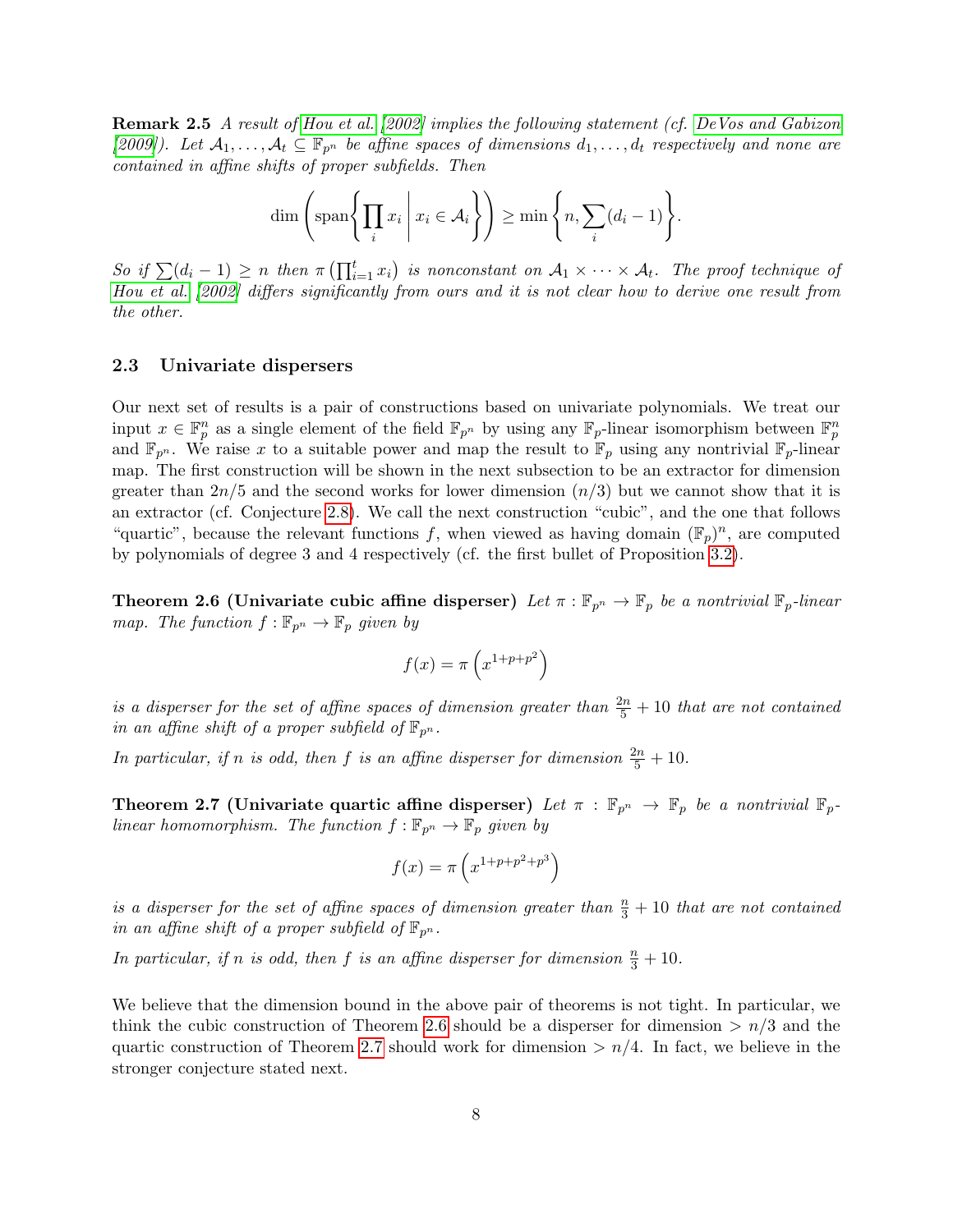Conjecture 2.8 (Univariate extractors) For every prime p and integer k there exists an integer  $c = c(p, k)$  and constant  $\epsilon = \epsilon(p, k) > 0$  such that the following holds for all sufficiently large n. Let  $\pi: \mathbb{F}_{p^n} \to \mathbb{F}_p$  be a nontrivial  $\mathbb{F}_p$ -linear map. Let  $s_k = \sum_{i=0}^k p^i$ . The function  $f_k: \mathbb{F}_{p^n} \to \mathbb{F}_p$  given by

$$
f_k(x) = \pi(x^{s_k})
$$

is an  $\exp(-\epsilon d)$ -extractor for the set of affine spaces of dimension greater than  $(\frac{n}{k} + c) + d$  that are not contained in an affine shift of a proper subfield of  $\mathbb{F}_{p^n}$ .

#### <span id="page-9-0"></span>2.4 A cubic affine disperser is an affine extractor

Our final set of results shows that any *cubic* function that is a disperser for dimension  $d$ , is an  $\epsilon(d')$ -extractor for dimension  $d + d'$ , where  $\epsilon(d')$  goes to 0 as d' increases.

<span id="page-9-1"></span>Theorem 2.9 (Cubic affine dispersers are affine extractors) There exists a universal constant  $\epsilon > 0$  such that the following holds. Let  $f : \mathbb{F}_p^m \to \mathbb{F}_p$  be computed by a cubic polynomial. If f is an affine disperser for dimension  $d_0$  then f is an affine  $O(d^{\epsilon})$ -extractor for dimension  $d_0 + \hat{d}$ .

Using the cubic construction from Theorem [2.6,](#page-8-2) the previous theorem implies the following affine extractor.

Corollary 2.10 (Univariate cubic affine extractor) There exists a universal constant  $\epsilon > 0$ such that the affine disperser f defined in Theorem [2.6](#page-8-2) is an affine  $O(d^{-\epsilon})$ -extractor for dimension  $\left(\frac{2n}{5}+10\right)+d.$ 

Remark 2.11 Recent work of [Haramaty and Shpilka](#page-40-10) [\[2009\]](#page-40-10) gives a better bound on the error-parameter of f stated in [2.9.](#page-9-1) They show a bound of  $exp(-d^{\epsilon})$  on the error-parameter for some universal constant  $\epsilon > 0$ .

Unfortunately, *quartic* affine dispersers are not necessarily affine extractors for comparable dimension (see Section [5.3](#page-26-0) for a counter-example). So, although we believe the quartic construction of Theorem [2.7](#page-8-3) is an affine extractor (cf. Conjecture [2.8\)](#page-8-1), a proof of this conjecture will have to rely on the particular algebraic structure of this quartic function.

Returning to cubic affine extractors, counting arguments show that there exist cubic functions that Equiring to *cable* aline extractors, counting arguments show that there exist cubic functions that are dispersers for affine spaces of dimension as small as  $\sqrt{n}$  (see Lemma [5.10\)](#page-27-1). Given [Theorem 2.9,](#page-9-1) this implies that one way to get affine extractors for sublinear dimension is to find an explicit cubic affine disperser that works for the same dimension bound.

Organization of the rest of the paper The next section gives a brief introduction to the theory of subspace polynomials and establishes the properties we need for our analysis. Of particular importance are  $(i)$  the Main Structural Lemma [3.10](#page-13-0) which connects the fact that a subspace is not an affine shift of a subfield to the zero-nonzero pattern of the coefficients of its corresponding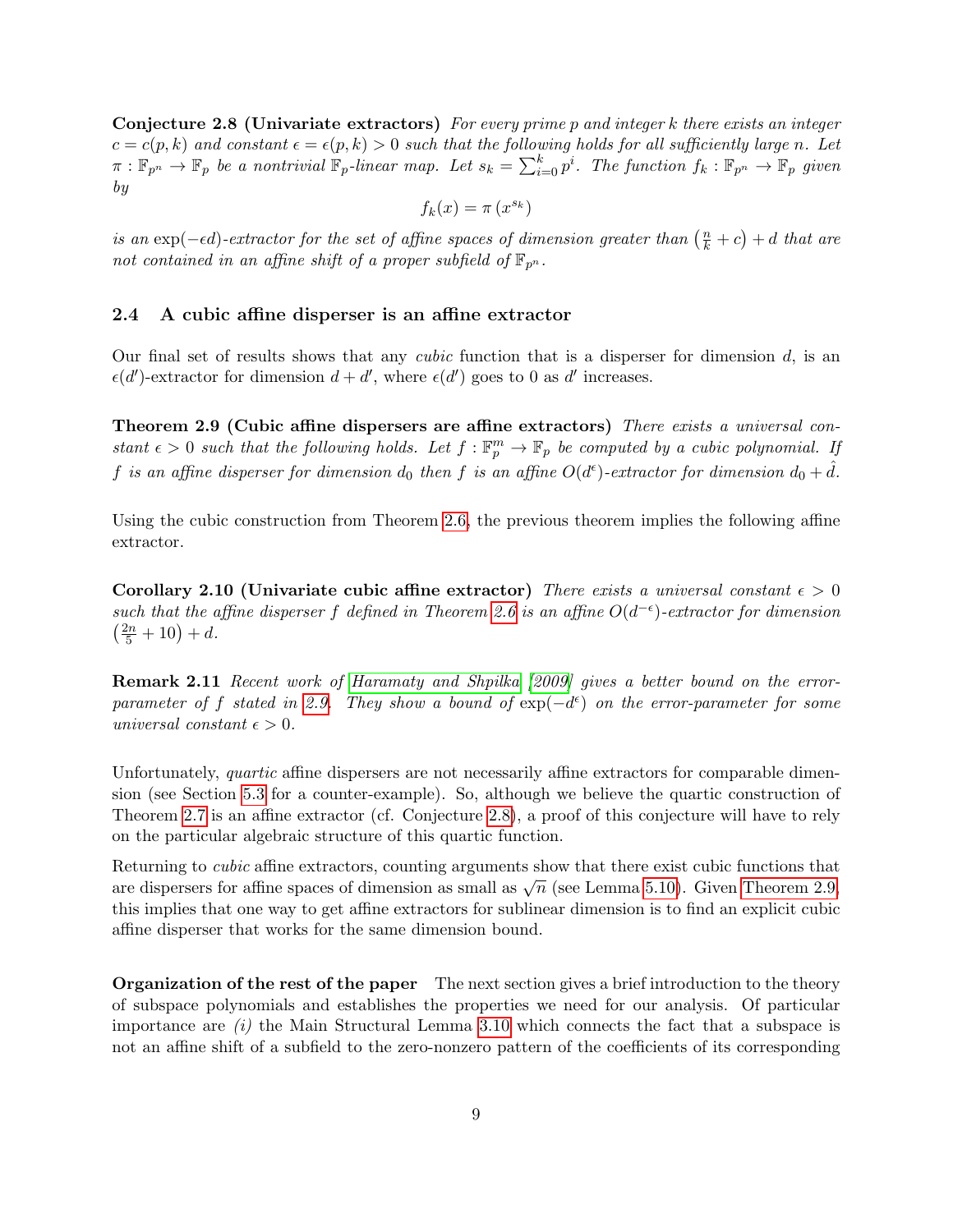subspace polynomial, and  $(ii)$  Lemma [3.13](#page-14-1) which is used to show that our constructions, when restricted to a subspace of sufficiently large dimension, are polynomials of positive degree.

The proofs of our main results go in increasing order of complexity. In Section [4](#page-15-0) we discuss our univariate constructions, proving Theorems [2.6](#page-8-2) and [2.7.](#page-8-3) In Section [5](#page-21-0) we prove that cubic affine dispersers are extractors. In Section [6](#page-27-0) we analyze the disperser for independent sources and prove [Theorem 2.3.](#page-7-1) In Section [7](#page-32-0) we analyze our construction for sublinear dimension and prove Theorem [2.2.](#page-6-1) Together, Sections [3,](#page-10-0) [6,](#page-27-0) and [7](#page-32-0) contain a complete proof of Theorem [2.2.](#page-6-1)

## <span id="page-10-0"></span>3 Properties of subspace polynomials

In this section we build up some preliminaries on polynomials and subspace polynomials. This section is organized as follows. In Section [3.1](#page-10-1) we discuss basic properties of polynomials, and the relationship between polynomials over  $\mathbb{F}_{p^n}$  and polynomials over  $\mathbb{F}_p^n$ . In Section [3.2](#page-11-0) we define linearized and subspace polynomials and mention some of their properties. We follow this in Section [3.3](#page-12-0) with the key structural Lemma [3.10](#page-13-0) regarding coefficients of subspace polynomials. Finally, in Section [3.4](#page-14-0) we state and prove Lemma [3.13](#page-14-1) which discusses the coefficient structure of products of linearized polynomials and will be employed in all subsequent proofs of our affine disperser results.

#### <span id="page-10-1"></span>3.1 Preliminaries

Throughout this paper capital letters such as  $X_i$  are used for formal variables, and small letters such as  $x_i$  are used for field-elements. For a polynomial  $h(X_1, \ldots, X_r) \in \mathbb{F}_{p^n}[X_1, \ldots, X_r]$ , abusing notation we define

<span id="page-10-2"></span>
$$
h(X_1,\ldots,X_r) \mod \langle (X_i^{p^n}-X_i)_{i\in [r]} \rangle
$$

to be the unique polynomial congruent to  $h(X_1, \ldots, X_n)$  mod  $\langle (X_i^{p^n} - X_i)_{i \in [r]} \rangle$  of degree  $\langle p^n \rangle$ in each variable. Equivalently,  $h'$  is the polynomial obtained by starting with  $\hat{h}$  and repeatedly replacing, for each *i*, every occurrence of  $X_i^{p^n}$  $i^{p^{\alpha}}$  by  $X_i$ . The following proposition, stated without proof, will be used repeatedly in our arguments.

**Proposition 3.1** Let  $h(X_1, \ldots, X_r) \in \mathbb{F}_{p^n}[X_1, \ldots, X_r]$ . Let

$$
h'(X_1,\ldots,X_r)=h(X_1,\ldots,X_r) \mod \langle (X_i^{p^n}-X_i)_{i\in [r]} \rangle.
$$

Then for any  $x \in \mathbb{F}_{p^n}^r$  we have  $h(x) = h'(x)$ .

Consequently,  $|h(\mathbb{F}_{p^n}^r)| > 1$  if and only if  $h'(X_1, \ldots, X_r)$  is a polynomial of degree greater than 0.

<span id="page-10-3"></span>For a nonnegative integer i, let  $wt_p(i)$  denote the sum of the digits of i in the base-p representation. If  $m(X_1,\ldots,X_t) \in \mathbb{F}_{p^n}[X_1,\ldots,X_t]$  is the monomial  $\prod_{i=1}^t X_i^{\beta_i}$ , we define the  $\mathbb{F}_p$ -degree of m in the variable  $X_i$  to be  $wt_p(\beta_i)$ . We define the  $\mathbb{F}_p$ -degree of the monomial M to be the sum of the  $\mathbb{F}_p$ -degrees of M in each variable  $X_i$ . We then define the  $\mathbb{F}_p$ -degree of a polynomial to be the maximum  $\mathbb{F}_p$ -degree of any of its monomials.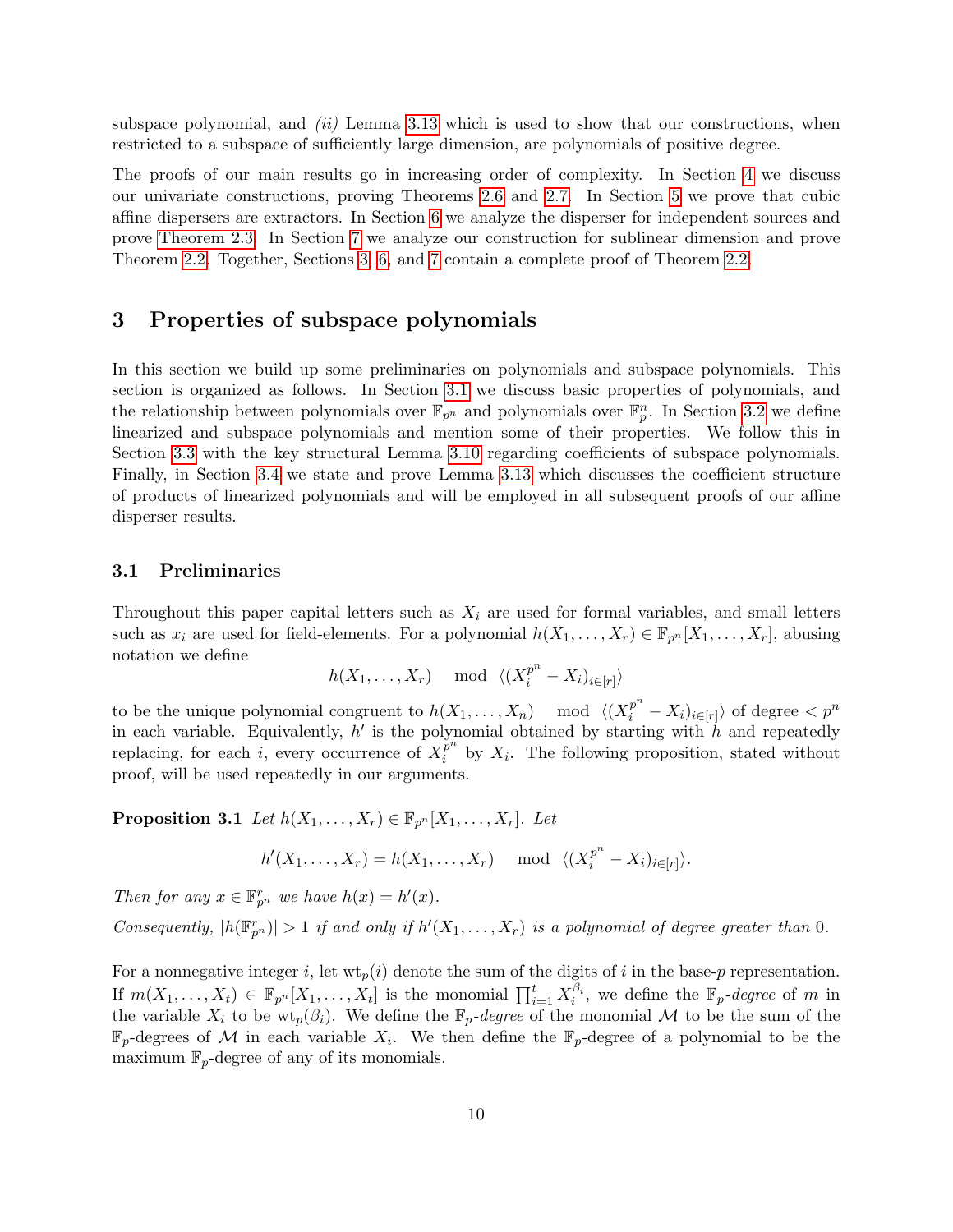**Proposition 3.2** Let  $P(X_1, ..., X_t), Q(X_1, ..., X_t)$  be polynomials in  $\mathbb{F}_{p^n}[X_1, ..., X_t]$  with  $\mathbb{F}_p$ degrees  $d_1, d_2 < n$  respectively. Let  $\phi = (\phi_1, \ldots, \phi_t) : \mathbb{F}_p^{n \cdot t} \to \mathbb{F}_p^t$  be an  $\mathbb{F}_p$ -linear isomorphism. and  $\pi: \mathbb{F}_{p^n} \to \mathbb{F}_p$  be an  $\mathbb{F}_p$ -linear map. Then

- Let  $f = (f_1, \ldots, f_n) : \mathbb{F}_p^{n \cdot t} \to \mathbb{F}_p$  be given by  $f(x) = \pi (P(\phi_1(x), \ldots, \phi_t(x)))$ . Then f is computed by a polynomial  $P' \in \mathbb{F}_p[Y_1,\ldots,Y_{n\cdot t}]$  of total degree at most  $d_1$ .
- The  $\mathbb{F}_p$ -degree of  $P(X_1, \ldots, X_t) \cdot Q(X_1, \ldots, X_t)$  is at most  $d_1 + d_2$ .
- The  $\mathbb{F}_p$ -degree of  $P(X_1, ..., X_t)^{p^r} \mod \langle (X_i^{p^n} X_i)_{i \in [t]} \rangle$  equals  $d_1$ .

We recall one final basic fact about finite field extensions — that  $\mathbb{F}_p$ -linear maps from  $\mathbb{F}_{p^n}$  to  $\mathbb{F}_p$ are computed by trace maps (cf. [Lidl and Niederreiter](#page-40-8) [\[1997\]](#page-40-8)).

<span id="page-11-1"></span>**Proposition 3.3** Let  $Tr(Y) = \sum_{i=0}^{n-1} Y^{p^i}$  be the trace map from  $\mathbb{F}_{p^n}$  to  $\mathbb{F}_p$ . For every  $\mathbb{F}_p$ -linear map  $\pi : \mathbb{F}_{p^n} \to \mathbb{F}_p$  there exists  $\mu = \mu_{\pi} \in \mathbb{F}_{p^n}$  such that for all  $x \in \mathbb{F}_{p^n}$  we have

$$
\pi(x) = \text{Tr}(\mu \cdot x).
$$

Furthermore,  $\pi$  is trivial if and only if  $\mu = 0$ .

#### <span id="page-11-0"></span>3.2 Introduction to the theory of subspace polynomials

The information in this subsection was first described in the work of [Ore](#page-40-6) [\[1933,](#page-40-6) [1934\]](#page-40-7). We state the minimal set of definitions and claims that will be needed to analyze our constructions and we refer the reader interested in a more thorough introduction to the subject to [\[Lidl and Niederreiter,](#page-40-8) [1997,](#page-40-8) Chapter 4] and to [\[Berlekamp, 1968,](#page-39-5) Chapter 11].

A polynomial  $P \in \mathbb{F}_{p^n}[X]$  is said to be  $\mathbb{F}_p$ -linearized if it is of the form:

$$
P(X) = \sum_{i=0}^{n-1} a_i X^{p^i}, a_i \in \mathbb{F}_{p^n}
$$

(when  $p$  is clear from context, we will simply refer to them as linearized polynomials).  $P$  being linearized is equivalent to having  $P(\beta b + \gamma c) = \beta P(b) + \gamma P(c)$  for all  $b, c \in \mathbb{F}_{p^n}$  and  $\beta, \gamma \in \mathbb{F}_p$ . By extension, a polynomial is said to be *affine linearized* if  $P(X) = P(X) + \hat{a}$  where P is linearized and  $\hat{a} \in \mathbb{F}_{p^n}$ . The affine linearized polynomials over  $\mathbb{F}_{p^n}$  are precisely the polynomials of  $\mathbb{F}_p$ -degree at most 1.

**Lemma 3.4** Let  $\phi: \mathbb{F}_p^n \to \mathbb{F}_{p^n}$  be an  $\mathbb{F}_p$ -linear isomorphism. There is a one-to-one correspondence between affine transformations from  $\mathbb{F}_p^n$  to  $\mathbb{F}_p^n$  and affine linearized polynomials in  $\mathbb{F}_{p^n}[X]$ , i.e., for every affine transformation  $T: \mathbb{F}_p^n \stackrel{\cdot}{\to} \mathbb{F}_p^n$  there exists a unique affine linearized polynomial  $P_T$ satisfying  $P_T(\phi(b)) = T(\phi(b))$  for all  $b \in \mathbb{F}_p^n$ .

We shall take particular interest in a special class of linearized polynomials that split completely in  $\mathbb{F}_{p^n}$  to a set of roots that forms a  $\mathbb{F}_p$ -affine subspace of  $\mathbb{F}_{p^n}$ .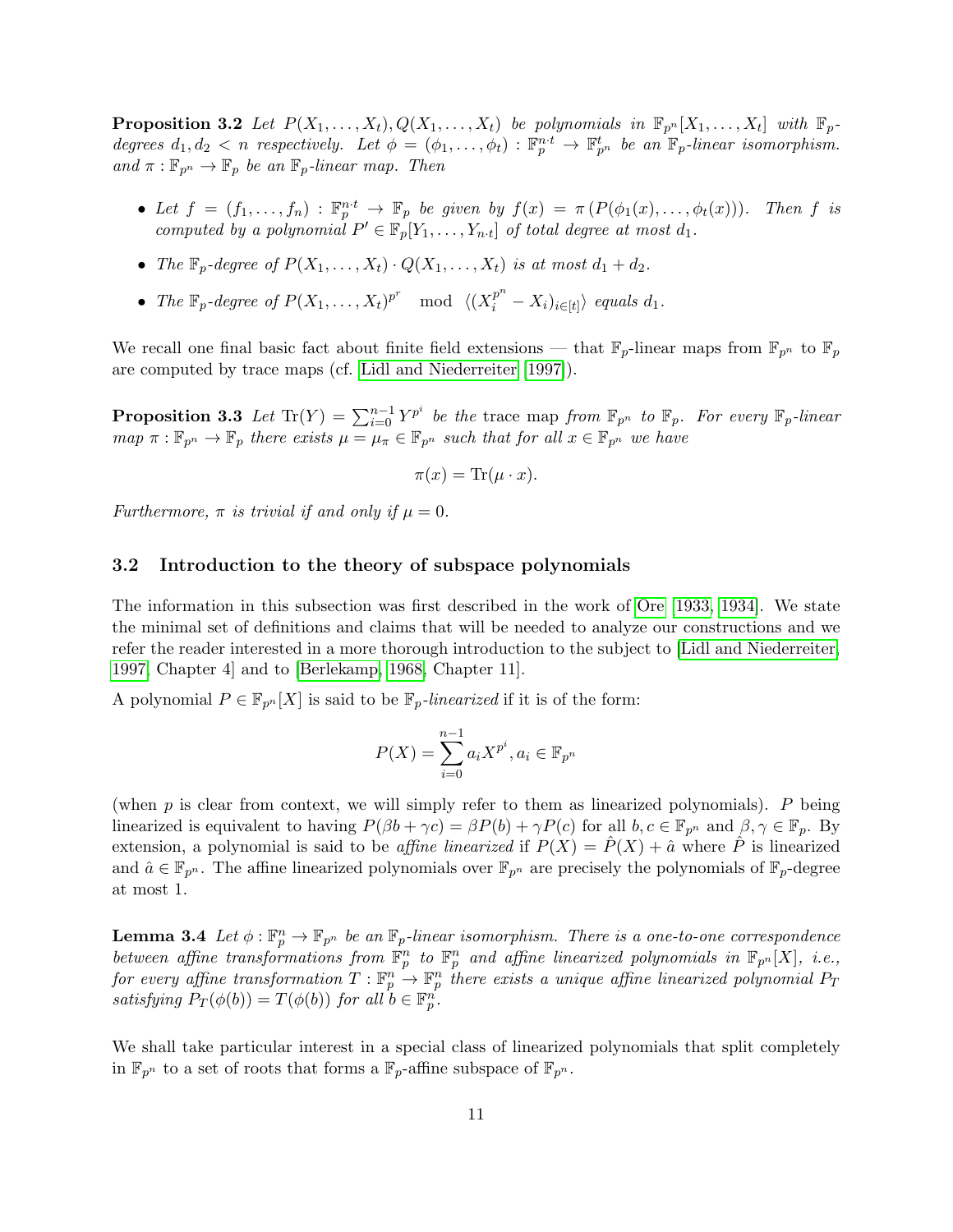**Definition 3.5 (Kernel-subspace polynomial)** Let  $L \subseteq \mathbb{F}_{p^n}$  be an affine subspace of dimension d. Define  $P_L(X) \in \mathbb{F}_{p^n}[X]$ , the kernel-subspace polynomial of L, to be

$$
P_L(X) = \prod_{\alpha \in L} (X - \alpha).
$$

Lemma 3.6 (Kernel-subspace polynomials are affine) If  $L \subseteq \mathbb{F}_{p^n}$  is an affine subspace of dimension d then  $P_L(X)$  is a monic affine linearized polynomial of degree  $p^d$ . Furthermore,  $P_L$  is linearized iff  $L$  is a linear space.

Every kernel-subspace polynomial  $P_L$  corresponds to an affine transformation whose kernel is  $L$ , so by linearity  $P(\mathbb{F}_{p^n})$  is an affine subspace of  $\mathbb{F}_{p^n}$  of dimension  $n - \dim(L)$ . Surprisingly, the images of all d-dimensional subspace polynomials are precisely all the  $n - d$  dimensional subspaces of  $\mathbb{F}_{p^n}$ . These *image-subspace* polynomials will be the starting point of our analysis of affine dispersers.

<span id="page-12-1"></span>Lemma 3.7 (Existence of an image-subspace polynomial) If  $L \subseteq \mathbb{F}_{p^n}$  is an affine subspace of dimension d then there exists a monic affine linearized polynomial  $Q_L(X)$  with  $deg(Q_L) = p^{n-d}$ , called the image-subspace polynomial of  $L$ , such that

$$
L = Q_L(\mathbb{F}_{p^n}) \triangleq \{Q_L(c) \mid c \in \mathbb{F}_{p^n}\}.
$$

Moreover, if  $P_L(X)$  is the subspace polynomial of L then

$$
P_L(Q_L(X)) \equiv Q_L(P_L(X)) \equiv X^{p^n} - X.
$$
\n<sup>(6)</sup>

Thus the kernel of  $Q_L : \mathbb{F}_{p^n} \to \mathbb{F}_{p^n}$  is the image of  $P_L : \mathbb{F}_{p^n} \to \mathbb{F}_{p^n}$ . In particular  $Q_L(X)$  has  $p^{n-d}$ roots in  $\mathbb{F}_{p^n}$ , and is thus also a kernel subspace polynomial of some  $(n-d)$ -dimensional subspace.

For the sake of completeness we include the (short) proof of this lemma from [Berlekamp](#page-39-5) [\[1968\]](#page-39-5).

**Proof** Let  $L' = P_L(\mathbb{F}_{p^n})$  be the image of  $P_L(X)$ . Define  $Q_L(X)$  to be  $P_{L'}(X)$ , the kernel-subspace polynomial of  $L'$ .

Notice that  $Q_L(P_L(X))$  is a monic polynomial of degree  $p^n$  that vanishes on  $\mathbb{F}_{p^n}$ , hence  $Q_L(P_L(X))$  =  $X^{p^n} - X$ . Thus  $P_L(Q_L(P_L(X)))) = P_L(X^{p^n} - X) = P_L(X^{p^n}) - P_L(X) = P_L(X)^{p^n} - P_L(X)$ . Letting  $g(Y)$  be the polynomial  $P_L(Q_L(Y)) - (Y^{p^n} - Y)$ , we have just proved that  $g(P_L(X)) = 0$ . This implies  $g(Y) = 0$ , since  $\deg(g(P_L(X))) = (\deg g(Y)) \cdot (\deg(P_L(X))).$ 

So  $P_L(Q_L(y)) = 0$  for each  $y \in \mathbb{F}_{p^n}$ . In particular, we see that the image of  $Q_L$  is contained in L, and by dimension counting, the image of  $Q_L$  equals L.

#### <span id="page-12-0"></span>3.3 Coefficients of subspace polynomials

The following claims will be needed to prove our main structural lemma. In what follows, let  $\mathbb{F}_p$ denote the algebraic closure of  $\mathbb{F}_p$ .

<span id="page-12-2"></span>**Claim 3.8** Let  $k > 1$ , and suppose  $a, c \in \mathbb{F}_{p^n}$  are such that  $a^{p^k} - ca = 0$ . Then, letting b be any  $(p^k-1)$ -th root of c in  $\overline{\mathbb{F}}_p$ , we have  $a \in b \cdot \overline{\mathbb{F}}_{p^k}$ .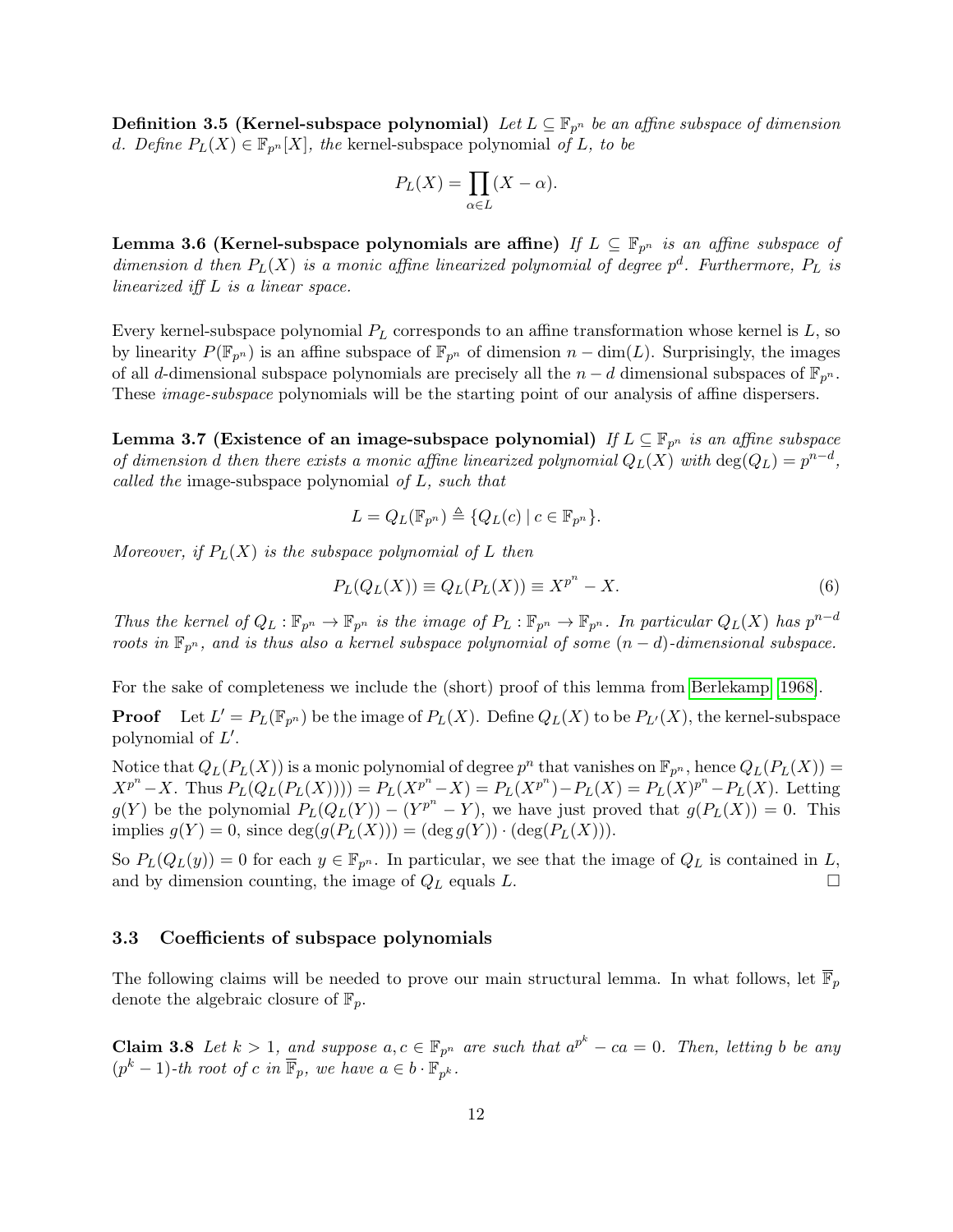**Proof** If  $a = 0$  then the claim is trivial. Otherwise, we have  $a^{p^k} = ca$ , and hence  $a^{p^k-1} = c$ . Thus  $(a/b)^{p^k-1} = 1$ , which implies that  $a/b \in \mathbb{F}_p$  $k$  .

<span id="page-13-1"></span>**Claim 3.9** For linearized polynomial  $Q(X) = \sum_{j=0}^{n-1} a_j X^{p^j} + \hat{a} \in \mathbb{F}_{p^n}[X]$  and integer t, we have n

$$
(Q(X))^{p^t} \pmod{X^{p^n} - X} \equiv \sum_{j=0}^{n-1} (a_{((j-t) \mod n)})^{p^t} X^{p^j} + \hat{a}^{p^t}.
$$

The proof follows by direct expansion, using the  $\mathbb{F}_p$ -linearity of the map  $Z \longmapsto Z^{p^t}$ .

We now state and prove our main structural lemma about the zero/nonzero pattern of consecutive coefficients of subspace polynomials.

<span id="page-13-0"></span>Lemma 3.10 (Main structural lemma for subspace polynomials) Let L be a d-dimensional linear subspace in  $\mathbb{F}_{p^n}$ . Let  $Q_L(X) = \sum_{j=0}^{n-1} a_j X^{p^j}$  be the image-subspace polynomial of L.

- 1. For any integer r and set  $J = \{(r + j) \mod n | j = 0, \ldots, d 1\}$  of d consecutive indices in  $\mathbb{Z}_n$ , there is some  $j \in J$  with  $a_j \neq 0$ . In particular,  $a_0$  and  $a_{n-d}$  are nonzero.
- 2. Suppose that L is not contained in any constant multiple of a proper subfield of  $\mathbb{F}_{p^n}$ , i.e.  $L \nsubseteq \beta \cdot \mathbb{F}_{p^k}$  for any  $\beta \in \mathbb{F}_{p^n}$  and any  $\mathbb{F}_{p^k} \subset \mathbb{F}_{p^n}$ . Then for any integer  $r \neq n-d+1$  and set  $J = \{(r + j) \mod n | j = 0, \ldots, d - 2\}$  of  $d - 1$  consecutive indices in  $\mathbb{Z}_n$ , there is some  $j \in J$  with  $a_j \neq 0$ .

**Proof** For the first part, suppose  $a_j = 0$  for all  $j \in J$ . Note that by Lemma [3.7,](#page-12-1)  $Q_L$  has  $p^{n-d}$  distinct roots in  $\mathbb{F}_{p^n}$ . Let  $Q'(X) := Q_L(X)^{p^{n-(r+d)}} \mod X^{p^n} - X$ . Then, by Claim [3.9](#page-13-1) we conclude  $Q'(X) = \sum_{j=0}^{n-1} a_{j+r+d-n}^{p^{n-(r+d)}} X^{p^j}$ . Now for any  $j \in [n-d, n-1]$ , we have  $a_{j+r+d-n} = 0$ by assumption, and thus  $Q'(X)$  is of degree at most  $p^{n-d-1}$ . In addition, by Proposition [3.1,](#page-10-2)  $Q'(\alpha) = Q_L(\alpha)^{p^{n-(r+d)}} = 0$  for every  $\alpha \in \mathbb{F}_{p^n}$  satisfying  $Q_L(\alpha) = 0$ , and hence  $Q'$  has at least  $p^{n-d}$ roots. This is a contradiction.

In particular, since by definition  $a_{n-d+1}, \ldots, a_{n-1}$  forms a sequence of  $d-1$  consecutive coefficients that are all zero, we conclude both  $a_{n-d}$  and  $a_0$  must be nonzero.

For the second part, suppose  $a_j = 0$  for all  $j \in J$ . Again, by Lemma [3.7,](#page-12-1)  $Q_L$  has  $p^{n-d}$  distinct roots in  $\mathbb{F}_{p^n}$ . Let  $k = n - (r + d) + 1$  (note that  $0 < k < n$ ). Then as above the polynomial  $Q'(X) :=$  $Q_L(X)^{p^k}$  mod  $X^{p^n} - X$  is nonzero of degree at most  $p^{n-d}$ . In addition,  $Q'(\alpha) = Q_L(\alpha)^{p^k} = 0$ for every  $\alpha \in \mathbb{F}_{p^n}$  for which  $Q_L(\alpha) = 0$ . As  $Q'$  and  $Q_L$  are of the same degree  $p^{n-d}$ , there is a constant  $c \in \mathbb{F}_{p^n}$  such that  $Q'(X) - cQ_L(X)$  is of degree at most  $p^{n-d-1}$  and vanishes on the  $p^{n-d}$ roots of  $Q_L(X)$ . Thus the polynomial  $Q'(X) - cQ_L(X)$  is identically zero. Recalling the definition of  $Q'(X)$ , have just showed that  $Q_L(X)^{p^k} - cQ_L(X) = 0 \mod X^{p^n} - X$ . Thus for each  $\alpha \in \mathbb{F}_{p^n}$ , we have  $Q_L(\alpha)^{p^k} - cQ_L(\alpha) = 0$ . Now, since the image of  $Q_L$  is L, by Claim [3.8](#page-12-2) we conclude that  $L \subseteq b \cdot \mathbb{F}_{p^k}$  (where  $b \in \overline{\mathbb{F}}_p$  is a  $p^k - 1$ -th root of c). This almost gives the desired contradiction, but for the possibility that  $b \notin \mathbb{F}_{p^n}$ , and that  $\mathbb{F}_{p^k}$  may not be a subfield of  $\mathbb{F}_{p^n}$ .

Let  $\beta \in L \setminus \{0\}$ . For any  $\alpha \in L$ , we have  $\alpha/\beta \in (b \cdot \mathbb{F}_{p^k})/(b \cdot \mathbb{F}_{p^k})$ , and hence  $\alpha/\beta \in \mathbb{F}_{p^k}$ . Thus  $\beta^{-1} \cdot L \subseteq \mathbb{F}_{p^k} \cap \mathbb{F}_{p^n} = \mathbb{F}_{p^{(k,n)}}$ , where  $(k,n) = \gcd(k,n)$ . Thus  $L \subseteq \beta \cdot \mathbb{F}_{p^{(k,n)}}$ , contradicting the hypothesis on  $L$ .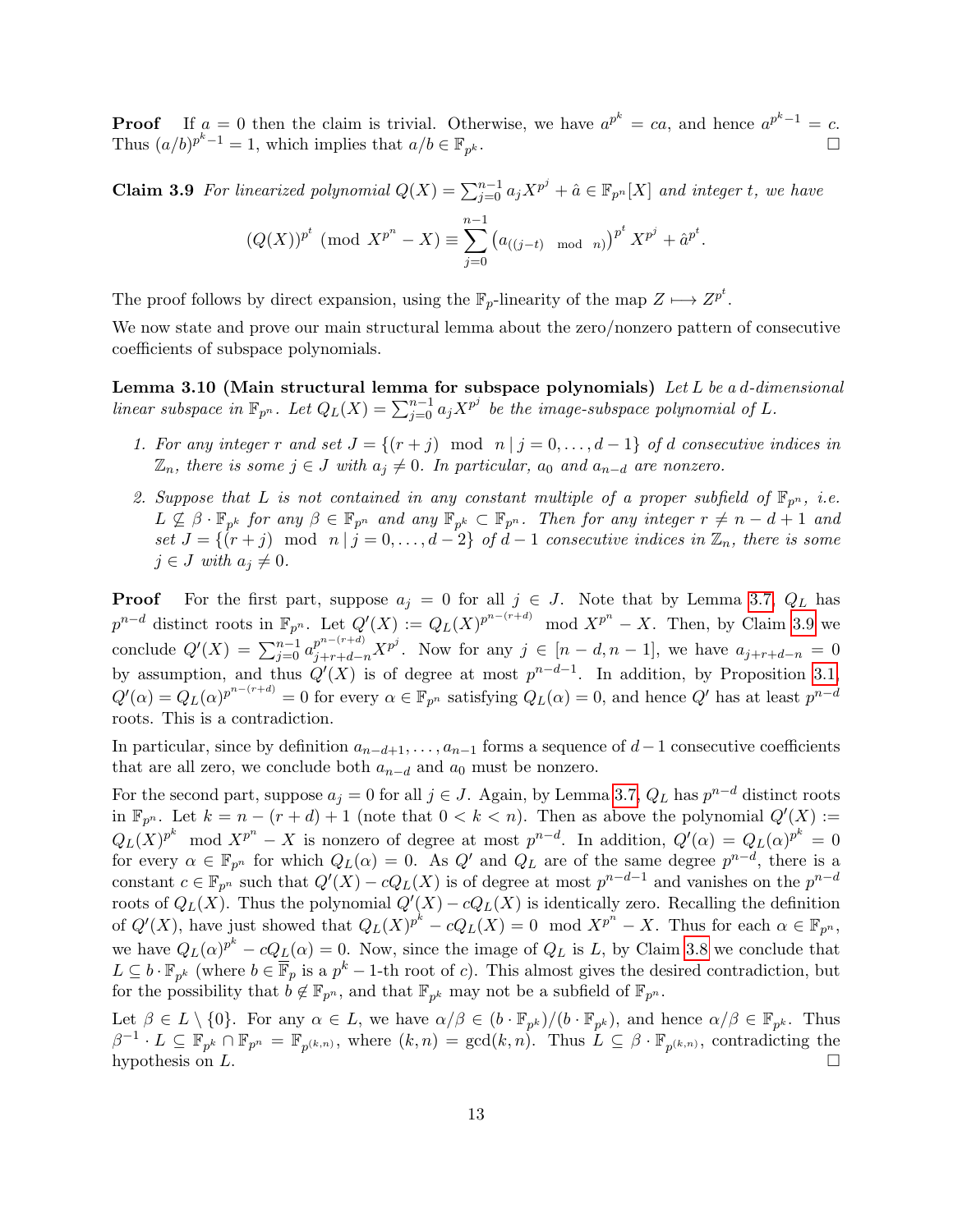#### <span id="page-14-0"></span>3.4 Coefficients of products of subspace polynomials

In our subsequent arguments, we will need time and again to prove that a certain polynomial  $P$ , which is the trace of products of linearized polynomials reduced mod  $\langle (X_i^{p^n} - X_i)_{i \in [r]} \rangle$ , is not a constant. In this subsection we describe a lemma that will allow us to argue such statements by showing that a well-chosen monomial of P has a nonzero coefficient. We start with a definition.

<span id="page-14-4"></span>Definition 3.11 (Associated matrix and its zero-one indicator matrix) For a linearized polynomial  $Q(X) = \sum_{i=0}^{n-1} a_i X^{p^i}$  over  $\mathbb{F}_{p^n}$ , we define its associated matrix  $M_Q \in \mathbb{F}_{p^n}^{\{0,\dots,n-1\} \times \{0,\dots,n-1\}}$ by setting the  $(i, j)$ -entry of  $M_Q$  to be  $(a_{j-i})^{p^i}$ , where both rows and columns are indexed by  $\{0, 1, \ldots, n-1\}$  and index arithmetic, as well as powers of p are computed modulo n. Explicitly,  $M_Q$  is the following matrix

| $a_0$             |                   | $a_2$             | $\cdots$ | $\cdots$ | $a_{n-1}$                           |  |
|-------------------|-------------------|-------------------|----------|----------|-------------------------------------|--|
| $(a_{n-1})^p$     | $(a_0)^p$         | $(a_1)^p$         |          |          | $\cdots$ $\cdots$ $(a_{n-2})^p$     |  |
| $(a_{n-2})^{p^2}$ | $(a_{n-1})^{p^2}$ | $(a_0)^{p^2}$     |          |          | $\cdots$ $\cdots$ $(a_{n-3})^{p^2}$ |  |
|                   |                   |                   |          |          |                                     |  |
| $(a_1)^{p^{n-1}}$ | $(a_2)^{p^{n-1}}$ | $(a_3)^{p^{n-1}}$ |          |          | $(a_0)^{p^{n-1}}$                   |  |

For  $a_i \in \mathbb{F}_{p^n}$  let  $a'_i$  indicate whether  $a_i$  is zero, i.e.,  $a'_i = 0$  if  $a_i = 0$  and otherwise  $a'_i = 1$ . Similarly, let  $M' = M'_Q$  denote the zero-one indicator matrix of  $M_Q$ . The  $(i, j)$ -entry of this matrix is  $a'_{j-i}$ , or, in other words, the  $(i, j)$ -entry of M' indicates whether the  $(i, j)$ -entry of M is nonzero.

The use of the associated matrix is captured by the following claim. The proof of the claim (which is omitted) follows immediately from Claim [3.9.](#page-13-1)

<span id="page-14-2"></span>**Claim 3.12** The  $(i, j)$ -entry of  $M_Q$  is the coefficient of  $X^{p^j}$  in the linearized polynomial  $(Q(X))^{p^i}$  $\mod X^{p^n} - X.$ 

To state the main lemma of this subsection we need the following notation. For  $A, B$  nonempty subsets of  $\{0, \ldots, n-1\}$  let  $M[A, B]$  be the minor corresponding to rows A and columns B. For an integer r, let  $B + r = \{s + r \mod n \mid s \in B\}.$ 

<span id="page-14-1"></span>**Lemma 3.13** Let  $\mu \in \mathbb{F}_{p^n} \setminus \{0\}$ . Let  $A_1, \ldots, A_t, B_1, \ldots, B_t \subseteq \{0, \ldots, n-1\}$  satisfy  $|A_i| = |B_i| > 0$ for  $i=1,\ldots,t$ . Let  $\alpha_i=\sum_{j\in A_i}p^j$ ,  $\beta_i=\sum_{k\in B_i}p^k$ . Let  $Q_1(X_1),\ldots,Q_t(X_t)$  be linearized polynomials with associated matrices  $M_1, \ldots, M_t$  and zero-one indicator matrices  $M'_1, \ldots, M'_t$  respectively.

The coefficient  $c_M$  of the monomial  $\mathcal{M} = \prod_{i=1}^t X_i^{\beta_i}$  in

$$
R(X_1, \ldots, X_t) = \text{Tr}\left(\mu \prod_{i=1}^t (Q_i(X_i))^{\alpha_i}\right) \mod \langle (X_i^{p^n} - X_i)_{i \in [t]}\rangle \tag{7}
$$

is given by the expression

<span id="page-14-3"></span>
$$
c_{\mathcal{M}} = \sum_{r=0}^{n-1} \mu^{p^r} \cdot \prod_{i=1}^t \text{Perm}\left(M_i[A_i + r, B_i]\right) = \sum_{r=0}^{n-1} \mu^{p^r} \cdot \prod_{i=1}^t \text{Perm}\left(M_i[A_i, B_i - r]\right)^{p^r}.
$$
 (8)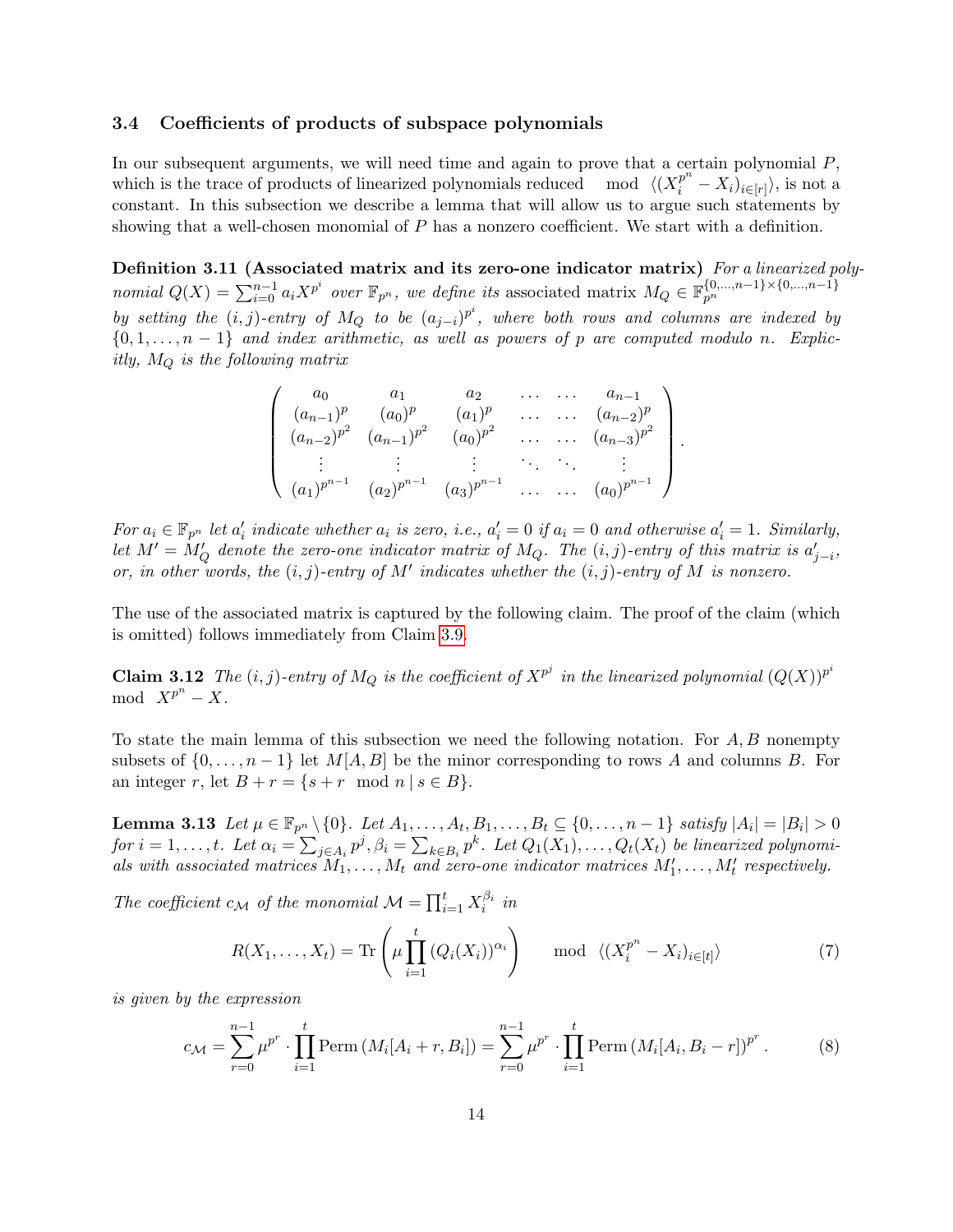Proof Notice

$$
\operatorname{Tr}\left(\mu \prod_{i=1}^t \left(Q_i(X_i)\right)^{\alpha_i}\right) = \sum_{r=0}^{n-1} \mu^{p^r} \cdot \prod_{i=1}^t \left(Q_i(X_i)\right)^{\alpha_i \cdot p^r}.
$$

Thus,  $c_{\mathcal{M}}$  is a sum of n elements, where the rth element, denoted  $c_{\mathcal{M}}^{(r)}$ , is the coefficient of m in the rth summand in the right hand side above. We can break  $c_{\mathcal{M}}^{(r)}$  further into  $\mu^{p^r}$  times a product of t terms, where the *i*th term is the coefficient of  $X_i^{\beta_i}$  in  $(Q_i(X_i))^{\alpha_i p^r}$ . So to prove the lemma it suffices to show that the coefficient of  $X_i^{\beta_i}$  in  $(Q_i(X_i))^{\alpha_i p^r}$  is Perm  $(M_i[A_i + r, B_i])$ .

Expand  $(Q_i(X_i))^{\alpha_i \cdot p^r}$  as

$$
\prod_{j \in A_i} (Q_i(X_i))^{p^{j+r}} = \prod_{j \in A_i+r} (Q_i(X_i))^{p^j}.
$$

By assumption  $|A_i| = |B_i|$  and expanding  $X_i^{\beta_i}$  as  $\prod_{k \in B_i} X_i^{p^k}$  we see that for every one-to-one mapping  $h: B_i \to A_i$  we get a contribution to the coefficient of  $X_i^{\beta_i}$  by picking  $X_i^{p^k}$  $i^{p^k}$  from  $(Q_i(X_i))^{p^{h(k)+r}},$ i.e., the coefficient of  $X_i^{\beta_i}$  is (using Claim [3.12\)](#page-14-2):

$$
\sum_{h:B_i \to A_i, h \text{ one-to-one}} \prod_{k \in B_i} a_{i,k-(h(k)+r)}^{p^{h(k)+r}} = \text{Perm}(M_i[A_i + r, B_i]).
$$

This completes the proof of the lemma.

The above lemma gives us an explicit formula for the coefficients of a certain polynomials. The following remark describes the exact way in which this lemma gets used to show that such a polynomial is nonzero.

<span id="page-15-3"></span>Remark 3.14 Keep the notation of the previous lemma. Suppose that the following two conditions hold:

- <span id="page-15-1"></span>1.  $M'_1[A_1, B_1], \ldots, M'_t[A_t, B_t]$  are each, up to reordering of rows and columns, upper triangular with every diagonal entry nonzero.
- <span id="page-15-2"></span>2. For every  $r \in \{1, \ldots, n-1\}$  there exists  $i_r \in \{1, \ldots, t\}$  such that  $M'_{i_r}[A_{i_r}, B_{i_r} - r]$  contains an all-zero column.

Then the coefficient  $c_M$  of the monomial M in  $R(X_1, \ldots, X_t)$  is nonzero.

Indeed, assumption [1](#page-15-1) implies that the first summand on the right hand side of  $(8)$  is nonzero, because it is a product of permanents of upper triangular matrices with nonzero diagonal. Assumption [2](#page-15-2) implies that all other summands are zero, because one matrix in the product has a zero permanent on account of its all-zero column.

# <span id="page-15-0"></span>4 Univariate constructions

In this section we prove our results about univariate dispersers. We start with the cubic affine disperser (in the next section, we will show that it is even an affine extractor).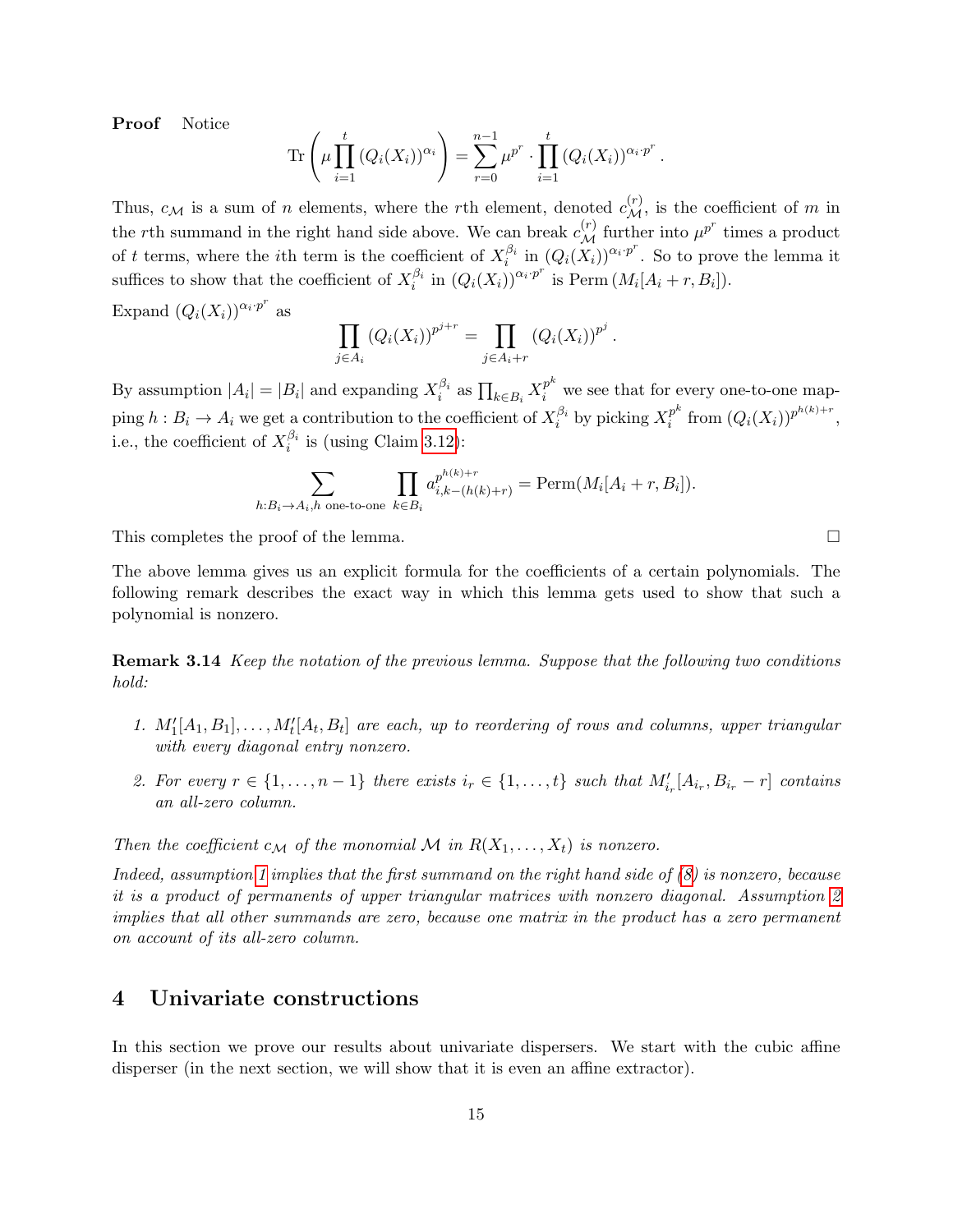#### <span id="page-16-0"></span>4.1 Cubic affine disperser

[Theorem 2.6](#page-8-2) (Univariate cubic affine disperser, restated) Let  $\pi : \mathbb{F}_{p^n} \to \mathbb{F}_p$  be a nontrivial  $\mathbb{F}_p$ -linear map. The function  $f : \mathbb{F}_{p^n} \to \mathbb{F}_p$  given by

$$
f(x) = \pi \left( x^{1+p+p^2} \right)
$$

is a disperser for the set of affine spaces of dimension greater than  $\frac{2n}{5} + 10$  that are not contained in an affine shift of a proper subfield of  $\mathbb{F}_{p^n}$ .

In particular, if n is odd, then f is an affine disperser for dimension  $\frac{2n}{5} + 10$ .

**Proof** We assume without loss of generality that  $\dim(\mathcal{A}) = d = \lceil \frac{2n}{5} \rceil$  $\frac{2n}{5}$  + 10 (by replacing A with an arbitrary subspace of A of this dimension). By Proposition [3.3,](#page-11-1) we know that  $\pi(x)$  is of the form  $\text{Tr}(\mu x)$  for some  $\mu \in \mathbb{F}_{p^n} \setminus \{0\}$ . Let  $Q(X)$  be the image-subspace polynomial of A, so that  $\mathcal{A} = Q(\mathbb{F}_{p^n})$ . Let

$$
R(X) = \text{Tr}(\mu \cdot Q(X)^{1+p+p^2}) \mod \langle X^{p^n} - X \rangle,
$$

so that by Proposition [3.1,](#page-10-2)  $R(x) = f(Q(x))$  for each  $x \in \mathbb{F}_{p^n}$  and hence  $R(\mathbb{F}_{p^n}) = f(A)$ . The same proposition implies that to prove Theorem [2.7,](#page-8-3) it suffices to show that  $R(X)$  has a monomial of positive degree, and this is what we shall do.

To find the desired monomial we start by invoking Lemma [3.13.](#page-14-1) Applying this lemma to our case we have  $t = 1$  and we get a single linearized polynomial  $Q_1(X_1) = Q(X)$ . The set  $A = A_i$  is  $\{0, 1, 2\}$ , which corresponds to the exponent  $\alpha = \alpha_1 = p^0 + p^1 + p^2$ . Thus, Lemma [3.13](#page-14-1) reads in our case as follows.

**Claim 4.1** For  $B = \{i, j, k\} \subseteq \{0, ..., n-1\}$  let  $\beta = p^i + p^j + p^k$ . The coefficient  $c_{\mathcal{M}}$  of the monomial  $\mathcal{M} = X^{\beta}$  in 2 n

$$
\operatorname{Tr}\left(\mu \cdot Q(X)^{p^0+p^1+p^2}\right) \pmod{X^{p^n}-X}
$$

is given by

$$
c_{\mathcal{M}} = \sum_{r=0}^{n-1} \mu^r \text{Perm}\left(M[A, B - r]\right)^{p^r}.
$$
\n(9)

By Remark [3.14,](#page-15-3) the above claim implies that in order to show that  $R(X)$  is nonconstant, letting  $M' = M'_Q$  be the zero-one indicator matrix of  $M_Q$  as defined in Definition [3.11,](#page-14-4) it suffices to find a  $B \subseteq \{0, \ldots, n-1\}$  with  $|B|=3$ , such that:

- <span id="page-16-1"></span>1. The matrix  $M'[\{0, 1, 2\}, B]$  is, up to reordering of rows and columns, upper triangular with each diagonal entry nonzero.
- <span id="page-16-2"></span>2. For every  $r \in \{1, \ldots, n-1\}$  the matrix  $M'[\{0, 1, 2\}, B - r]$  contains an all-zero column.

We proceed to find such a  $B$ . Thus all the action is in the first 3 rows of the matrix  $M'$ .

<span id="page-16-3"></span>To this end, we state a few useful properties of the coefficients of Q that all follow immediately from Lemma [3.10](#page-13-0) and will be used later on in the proof. Notice that  $(iv)$  below follows via the second part of Lemma [3.10](#page-13-0) from our assumption that  $A$  is not contained in an affine shift of a proper subfield of  $\mathbb{F}_{p^n}$ .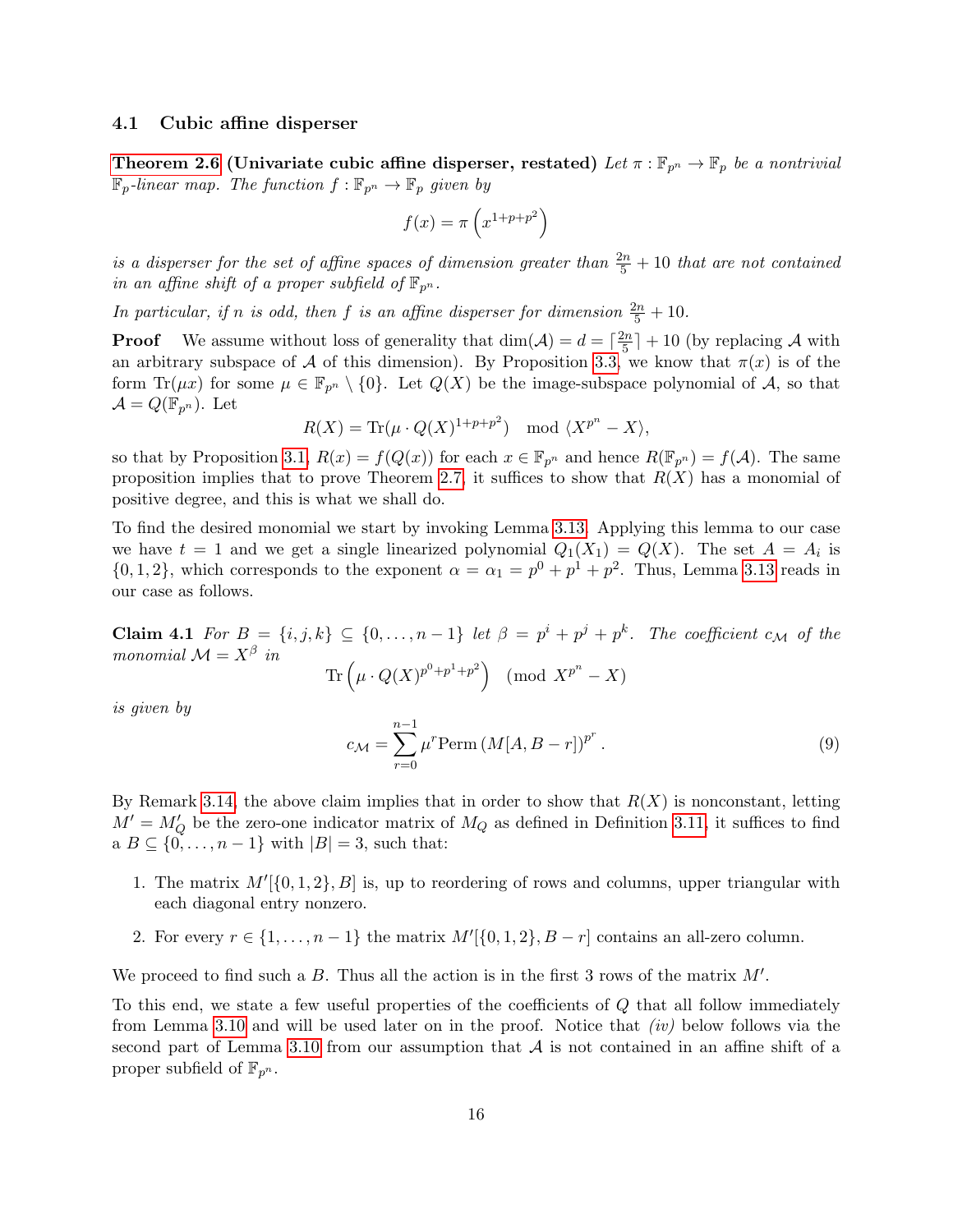**Claim 4.2** Let  $Q(X) = \sum_{i=0}^{n-1} a_i X^{p^i} + \hat{a}$  be the image-subspace polynomial of A. Letting  $d =$ dim(A) we have (i)  $d \ge \frac{2n}{5} + 10$ , (ii)  $a_0, a_{n-d} \ne 0$ , (iii)  $a_{n-d+1} = \ldots = a_{n-1} = 0$  and (iv) for every  $0 \leq j \leq n-d$  there is at least one nonzero coefficient amongst  $a_j, a_{j+1}, \ldots, a_{j+d-2}$ .

To further simplify notation, for  $r_1 < r_2$  let  $[r_1, r_2]$  denote the set of integers in the interval  $[r_1, r_2]$ . Let  $I_0 = \{i \in [0, n-1] : a_i = 0\}$  denote the set of indices of the zero coefficients of Q and let  $I_1 = [0, n-1] \setminus I_0$  be the set of indices of nonzero ones.

We show the existence of a set B satisfying properties [1](#page-16-1) and [2](#page-16-2) and break the proof into three cases according to the structure of  $I_0, I_1$ .

**Case I** —  $I_1 \cap [n/5 - 15, 2n/5 + 7] \neq \emptyset$ : Let  $j \in I_1 \cap [n/5 - 15, 2n/5 + 7]$ . We claim the set  $B = \{0, j + 1, n - d + 2\}$  $B = \{0, j + 1, n - d + 2\}$  $B = \{0, j + 1, n - d + 2\}$  satisfies our pair of properties. Property 1 holds because

$$
M'[\{0,1,2\},\{0,j+1,n-d+2\}] = \begin{pmatrix} a'_0 & a'_{j+1} & a'_{n-d+2} \\ a'_{n-1} & a'_j & a'_{n-d+1} \\ a'_{n-2} & a'_{j-1} & a'_{n-d} \end{pmatrix} = \begin{pmatrix} a'_0 & a'_{j+1} & 0 \\ 0 & a'_j & 0 \\ 0 & a'_{j-1} & a'_{n-d} \end{pmatrix} = \begin{pmatrix} 1 & * & 0 \\ 0 & 1 & 0 \\ 0 & * & 1 \end{pmatrix}.
$$

The second equality holds because of Claim [4.2](#page-16-3)  $(i)$ ,  $(ii)$ .

We now argue property [2.](#page-16-2) We have

$$
M'[A,B-r]=M'[\{0,1,2\},\{n-r,j+1-r,n-d+2-r\}]=\left(\begin{array}{cc} a'_{n-r} & a'_{j+1-r} & a'_{n-d+2-r} \\ a'_{n-r-1} & a'_{j-r} & a'_{n-d+1-r} \\ a'_{n-r-2} & a'_{j-1-r} & a'_{n-d-r} \end{array}\right)
$$

For  $r \in [1, d-3]$  the first column of  $M'[A, B - r]$  is seen to be zero because the set of indices appearing there is

$$
\{n-r, n-r-1, n-r-2\} \subseteq [n-d+1, n-1] \subseteq I_0,
$$

(the last inclusion follows from Claim [4.2](#page-16-3) (ii)). Similarly, for  $r \in [n-(d-3), n-1]$  the last column of  $M'[A, B - r]$  is zero, since the set of indices appearing there,

$$
\{n-d+2-r, n-d+1-r, n-d-r\} \subseteq [n-d+1, n-1] \subseteq I_0.
$$

Finally, for the remaining  $r \in [d-2, n-(d-2)] \subseteq [2n/5+8, 3n/5-8]$ , using the fact that  $j \in [n/5 - 15, 2n/5 + 7]$ , we see that the middle column of  $M'(A, B - r)$  is zero, since the set of indices appearing there,

$$
\{j+1-r, j-r, j-1-r\} \subseteq \left[ \left(\frac{n}{5} - 15\right) - 1 - \left(\frac{3n}{5} - 8\right), \left(\frac{2n}{5} + 7\right) + 1 - \left(\frac{2n}{5} + 8\right) \right] \subseteq \left[ \frac{3n}{5} - 8, n - 1 \right] \subseteq I_0,
$$

where the last inclusion uses the bound on d which implies  $3n/5 - 8 > n - d$ . We conclude that property [2](#page-16-2) also holds and the proof of the first case is complete.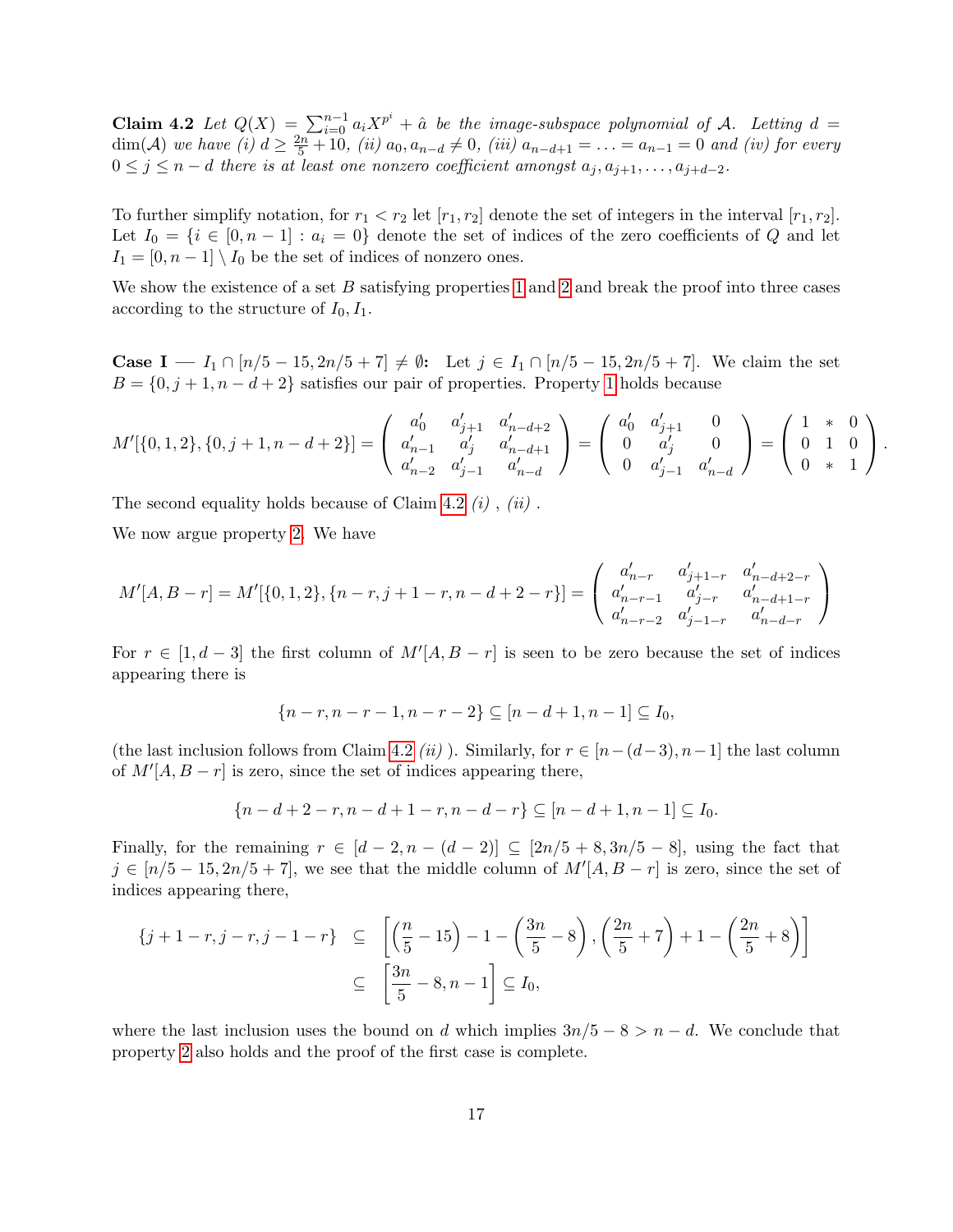**Case II** —  $I_1 \cap [n/5 - 15, 2n/5 + 7] = \emptyset$ : Let  $j_1$  be the largest element in  $[0, n/5 - 15] \cap I_1$  and let  $j_2$  be the minimal element in  $[2n/5 + 7, n - d] \cap I_1$ . By Claim [4.2](#page-16-3) *(iii)* we cannot have both  $j_1 = 0$  and  $j_2 = n - d$ . Consider the following four intervals: [0,  $j_1$ ] (whose end points are in  $I_1$ ).  $[j_1+1, j_2-1]$  (which is contained int  $I_0$ ),  $[j_2, n-d]$  (whose end points are in  $I_1$ ), and  $[n-d+1, n-1]$ (which is contained in  $I_0$ ). Denote the length of these intervals by  $\alpha_1, \ldots, \alpha_4$  respectively. Notice the length of each of the zero intervals  $(\alpha_2, \alpha_4)$  is strictly greater than the length of the other two "nonzero" intervals. Moreover, by the assumption that  $A$  is not contained in an affine shift of a proper subfield, part 2 of Lemma [3.10](#page-13-0) implies that  $\alpha_4 > \alpha_2$ . By assumption  $\alpha_1, \alpha_3 < n/5-10$ . We summarize this for future reference by

<span id="page-18-0"></span>
$$
d - 2 = \alpha_4 > \alpha_2 > \max\{\alpha_1, \alpha_3\} + 10. \tag{10}
$$

There are two subcases,

**Case II.a** —  $\alpha_1 \neq \alpha_3$ : Assume without loss of generality  $\alpha_1 > \alpha_3$ . We claim that  $B =$  $\{0, n-d+1, j_1+2\}$  satisfies our pair of properties. (The case of  $\alpha_1 < \alpha_3$  can be seen to be identical by using the argument below to show  $B = \{j_2, j_1 + 1, n - d + 2\}$  satisfies the said pair of properties.) Property [1](#page-16-1) holds because

$$
M'[\{0,1,2\},\{0,n-d+1,j_1+2\}] = \begin{pmatrix} a'_0 & a'_{n-d+1} & a'_{j_1+2} \\ a'_{n-1} & a'_{n-d} & a'_{j_1+1} \\ a'_{n-2} & a'_{n-d-1} & a'_{j_1} \end{pmatrix} = \begin{pmatrix} 1 & 0 & 0 \\ 0 & 1 & 0 \\ 0 & * & 1 \end{pmatrix}.
$$

Regarding property [2,](#page-16-2) the key observation is that any nonzero shift will force either the first or the last column to be all zero. Indeed, the difference between the top left and bottom right indices of  $M'[A, B - r = \{n - r, n - d + 1 - r, j_1 + 2 - r\}]$  is  $j_1 = \alpha_1 - 1$ , and the difference between any other pair of indices chosen one from each of the first and third columns is between  $j_1$  and  $j_1 + 4$ . Thus, by [\(10\)](#page-18-0) the only value of r such that both these columns are not entirely zero is  $r = 0$ . We conclude property [2](#page-16-2) holds and the proof of this case is complete.

**Case II.b** —  $\alpha_1 = \alpha_3$ : In this case we claim that  $B = \{0, j_2 + 1, j_1 + 2\}$  satisfies our pair of properties. Property [1](#page-16-1) can be verified by inspection as in the previous two cases. Furthermore, since the first and last column in this case are identical to the first and last column in the previous case, the same argument as there shows that the only nonzero shift that has both these columns nonzero must be  $r = n - j_2$ . We get the following matrix

$$
M'[\{0,1,2\}+(n-j_2),B=\{0,j_2+1,j_1+2\}]=\left(\begin{array}{ccc}a'_{j_2}&a'_{2j_2+1}&a'_{n-d+2}\\a'_{j_2-1}&a'_{2j_2}&a'_{n-d+1}\\a'_{j_2-2}&a'_{2j_2-1}&a'_{n-d}\end{array}\right)=\left(\begin{array}{ccc}1&*&0\\0&a'_{2j_2}&0\\0&*&1\end{array}\right).
$$

The only way the matrix above can be nonzero is if  $a'_{2j_2} \neq 0$ . Since  $j_2 > 2n/5$  the only way this can happen is to have  $j_2 \geq n/2$ . But in this case we get  $\alpha_1 + \alpha_2 \geq \alpha_3 + \alpha_4$  which contradicts [\(10\)](#page-18-0). We conclude the above matrix has permanent 0 and property [2](#page-16-2) holds. This completes the proof for the final case and Theorem [2.6](#page-8-2) follows.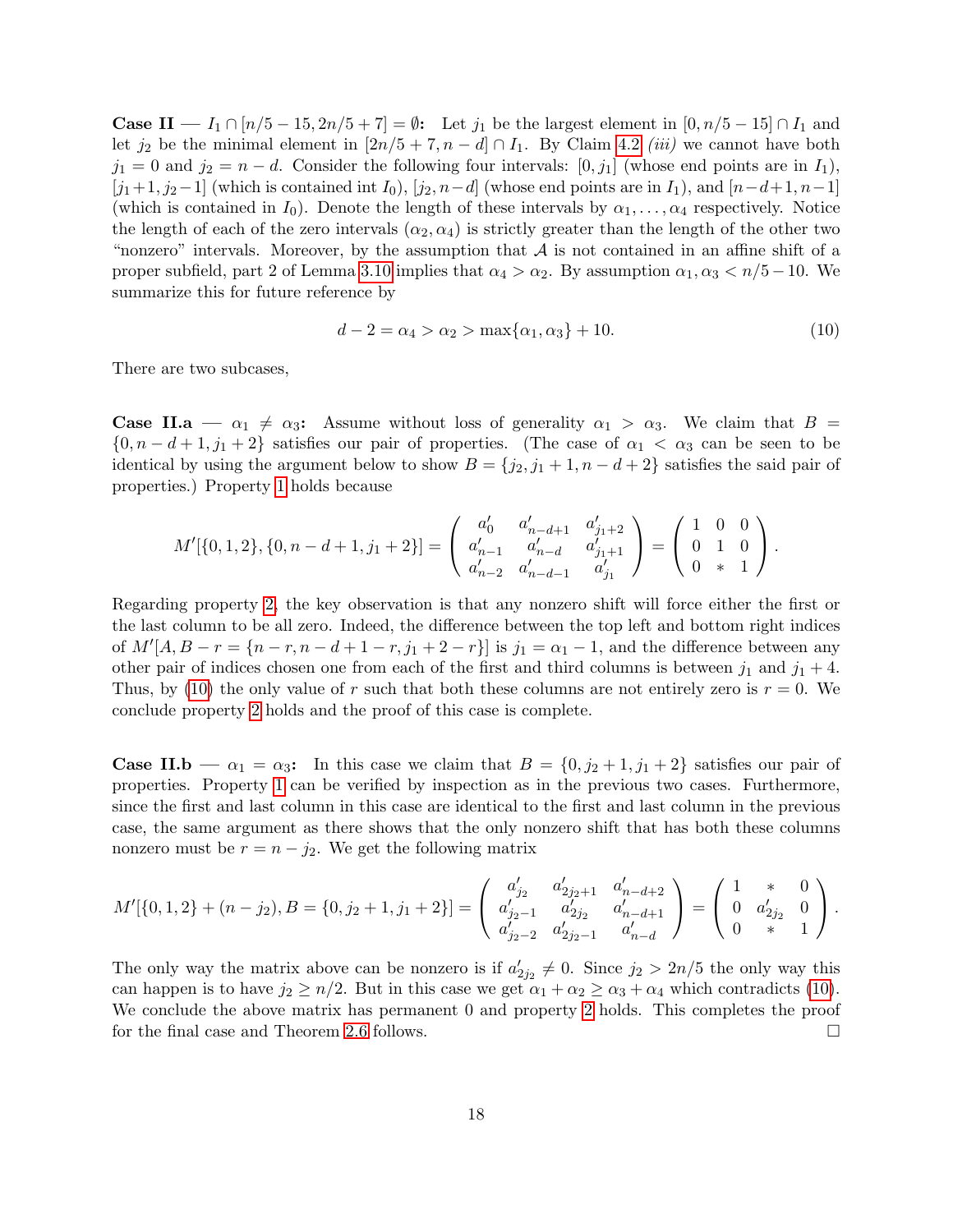#### <span id="page-19-0"></span>4.2 Quartic affine disperser

**Theorem [2.7](#page-8-3) (Univariate quartic affine disperser, restated)** Let  $\pi : \mathbb{F}_{p^n} \to \mathbb{F}_p$  be a nontrivial  $\mathbb{F}_p$ -linear homomorphism. The function  $f : \mathbb{F}_{p^n} \to \mathbb{F}_p$  given by

$$
f(x) = \pi \left( x^{1+p+p^2+p^3} \right)
$$

is a disperser for the set of affine spaces of dimension greater than  $\frac{n}{3} + 10$  that are not contained in an affine shift of a proper subfield of  $\mathbb{F}_{p^n}$ .

In particular, if n is odd, then f is an affine disperser for dimension  $\frac{n}{3} + 10$ .

**Proof** The proof is similar to that of Theorem [2.6.](#page-8-2) Let  $\mu$  be as before. Let  $Q(X)$  be the image-subspace polynomial of A, so that  $\mathcal{A} = Q(\mathbb{F}_{p^n})$ . Let

$$
R(X) = \text{Tr}(\mu \cdot Q(X)^{1+p+p^2+p^3}) \mod \langle X^{p^n} - X \rangle.
$$

As in the case of the previous proof, it is sufficient to prove the existence of a quadruple  $B \subseteq$  $\{0, \ldots, n-1\}$  which satisfies the conditions of Remark [3.14.](#page-15-3) We get started by adapting Lemma [3.13](#page-14-1) to our present situation.

<span id="page-19-1"></span>Claim 4.3 For  $B = \{i_1, ..., i_4\}$  ⊆  $\{0, ..., n-1\}$  let  $\beta = p^{i_1} + p^{i_2} + p^{i_3} + p^{i_4}$ . The coefficient  $c_{\mathcal{M}}$ of the monomial  $\mathcal{M} = X^{\beta}$  in

$$
\operatorname{Tr}\left(\mu \cdot Q(X)^{p^0 + p^1 + p^2 + p^3}\right) \pmod{X^{p^n} - X}
$$

is given by

$$
c_{\mathcal{M}} = \sum_{r=0}^{n-1} \mu^{p^r} \text{Perm}\left(M[A, B - r]\right)^{p^r}.
$$
 (11)

As in Remark [3.14,](#page-15-3) letting  $M' = M'_Q$  (as defined in Definition [3.11\)](#page-14-4), we seek  $B \subseteq \{0, \ldots, n-1\}$ with  $|B| = 4$  such that:

- <span id="page-19-2"></span>1. The matrix  $M'[\{0, 1, 2, 3\}, B]$  is, up to reordering of rows and columns, upper triangular with a nonzero diagonal.
- <span id="page-19-3"></span>2. For every  $r \in \{1, \ldots, n-1\}$  the matrix  $M'[\{0, 1, 2, 3\}, B - r]$  contains an all-zero column.

Having found such a B, the above claim lets us conclude that the polynomial  $R(X)$  defined above is nonconstant.

As in the analysis of the cubic affine disperser, we begin by stating a few useful properties of the coefficients of Q that all follow immediately from Lemma [3.10](#page-13-0) and will be used later on in the proof. Notice that (iv) below follows via the second part of Lemma [3.10](#page-13-0) from our assumption that A is not contained in an affine shift of a proper subfield of  $\mathbb{F}_{p^n}$ .

<span id="page-19-4"></span>**Claim 4.4** Let  $Q(X) = \sum_{i=0}^{n-1} a_i X^{p^i} + \hat{a}$  be the image-subspace polynomial of A. Letting  $d =$ dim(A) we have (i)  $d \ge \frac{n}{3} + 10$ , (ii)  $a_0, a_{n-d} \ne 0$ , (iii)  $a_{n-d+1} = ... = a_{n-1} = 0$  and (iv) for every  $0 \leq j \leq n-d$  there is at least one nonzero coefficient amongst  $a_j, a_{j+1}, \ldots, a_{j+d-1}$ .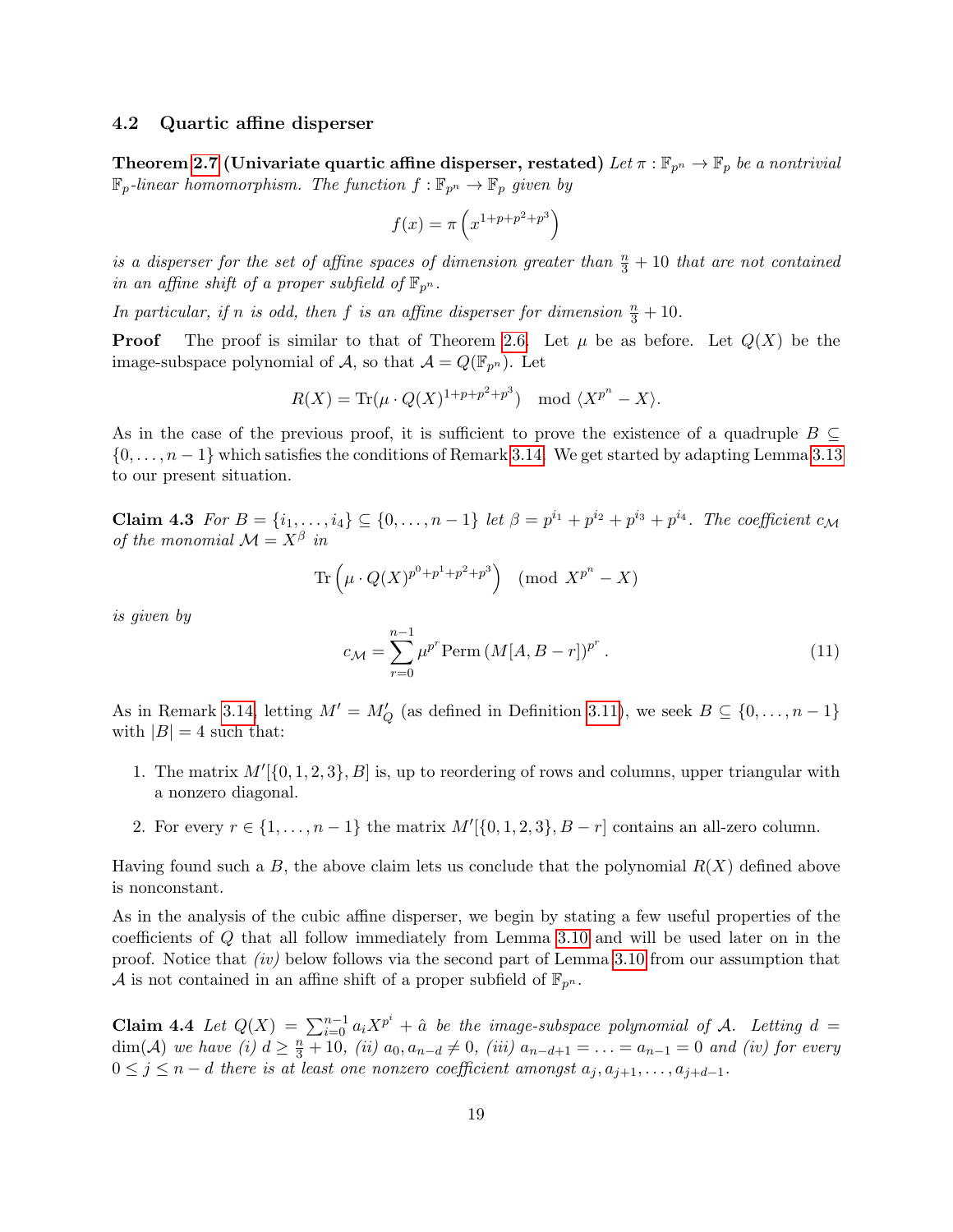We use the notation introduced in the proof of Theorem [2.6](#page-8-2) in the previous subsection. Recalling the definition of  $I_0, I_1$ , notice that (ii) implies  $\{0, n - d\} \in I_1$ , (iii) implies  $[n - d + 1, n - 1] \subseteq I_0$ and  $(iv)$  implies  $I_1 \cap [j, j + d - 1] \neq \emptyset$ .

As stated earlier, we show that a set  $B$  satisfying part 2 of Claim [4.3](#page-19-1) exists, thereby proving Theorem [2.7.](#page-8-3) Our proof is divided into three cases according to the structure of  $I_0, I_1$ .

**Case I** —  $I_1 \cap [n/3 - 14, n/3 + 4] \neq \emptyset$ : Let  $j \in I_1 \cap [n/3 - 14, n/3 + 4]$ . We claim  $B =$  $\{0, 1, j+2, n-d+3\}$  $\{0, 1, j+2, n-d+3\}$  $\{0, 1, j+2, n-d+3\}$  satisfies the two properties. Property 1 holds because

$$
M'[A,B] = \begin{pmatrix} a'_0 & a'_1 & a'_{j+2} & a'_{n-d+3} \\ a'_{n-1} & a'_0 & a'_{j+1} & a'_{n-d+2} \\ a'_{n-2} & a'_{n-1} & a'_j & a'_{n-d+1} \\ a'_{n-3} & a'_{n-2} & a'_{j-1} & a'_{n-d} \end{pmatrix} = \begin{pmatrix} 1 & * & * & 0 \\ 0 & 1 & * & 0 \\ 0 & 0 & 1 & 0 \\ 0 & 0 & * & 1 \end{pmatrix}, \text{ where } a'_i = \begin{cases} 0 & a_i = 0 \\ 1 & a_i \neq 0 \end{cases}.
$$

Regarding property [2,](#page-19-3) consider

$$
M'[A,B-r]=\left(\begin{array}{cccc} a'_{n-r} & a'_{n+1-r} & a'_{j+2-r} & a'_{n-d+3-r} \\ a'_{n-1-r} & a'_{n-r} & a'_{j+1-r} & a'_{n-d+2-r} \\ a'_{n-2-r} & a'_{n-1-r} & a'_{j-r} & a'_{n-d+1-r} \\ a'_{n-3-r} & a'_{n-2-r} & a'_{j-1-r} & a'_{n-d-r} \end{array}\right).
$$

For  $r \in [1, d-4]$ , the first column of  $M'[A, B - r]$  is zero, since the set of indices appearing there

$$
[n-3-r, n-r] \subseteq [n-d+1, n-1] \subseteq I_0
$$

The last inclusion follows from Claim [4.4](#page-19-4) *(iii)*. Similarly, for  $r \in [n-(d-4), n-1]$  the last column of  $M'[A, B - r]$  is zero, since

$$
[n - d + 3 - r, n - d - r] \subseteq [n - d + 1, n - 1] \subseteq I_0.
$$

Finally, for the remaining  $r \in [d-3, n-(d-3)] \subseteq [n/3+7, 2n/3-7]$  the third column of  $M'[A, B-r]$ is zero by selection of  $j \in [n/3-14, n/3+4]$ , since

$$
[j-1-r, j+2-r] \subseteq [(n/3-15)-(2n/3-7), (n/3+6)-(n/3+7)] \subseteq [2n/3-8, n-1] \subseteq I_0,
$$

where the last inclusion uses Claim [4.4](#page-19-4)  $(i)$ . We conclude property [2](#page-19-3) also holds and the proof of the first case is complete.

**Case II** —  $I_1 \cap [n/3 - 14, n/3 + 4] = \emptyset$ : As in the proof of Theorem [2.6,](#page-8-2) let  $j_1$  be the largest element in  $[0, n/3-15] \cap I_1$  and let  $j_2$  be the minimal element in  $[n/3+5, n-d] \cap I_1$ . By Claim [4.4](#page-19-4) (iv) we cannot have both  $j_1 = 0$  and  $j_2 = n-d$ . Consider the following four intervals: [0, j<sub>1</sub>] (whose end points are in  $I_1$ ),  $[j_1 + 1, j_2 - 1]$  (which is contained int  $I_0$ ),  $[j_2, n - d]$  (whose end points are in  $I_1$ ), and  $[n-d+1,n-1]$  (which is contained in  $I_0$ ). Denote the length of these intervals by  $\alpha_1, \ldots, \alpha_4$  respectively. Notice  $\alpha_4 = d - 2 > \alpha_1 + 10, \alpha_3 + 10$ . There are two subcases.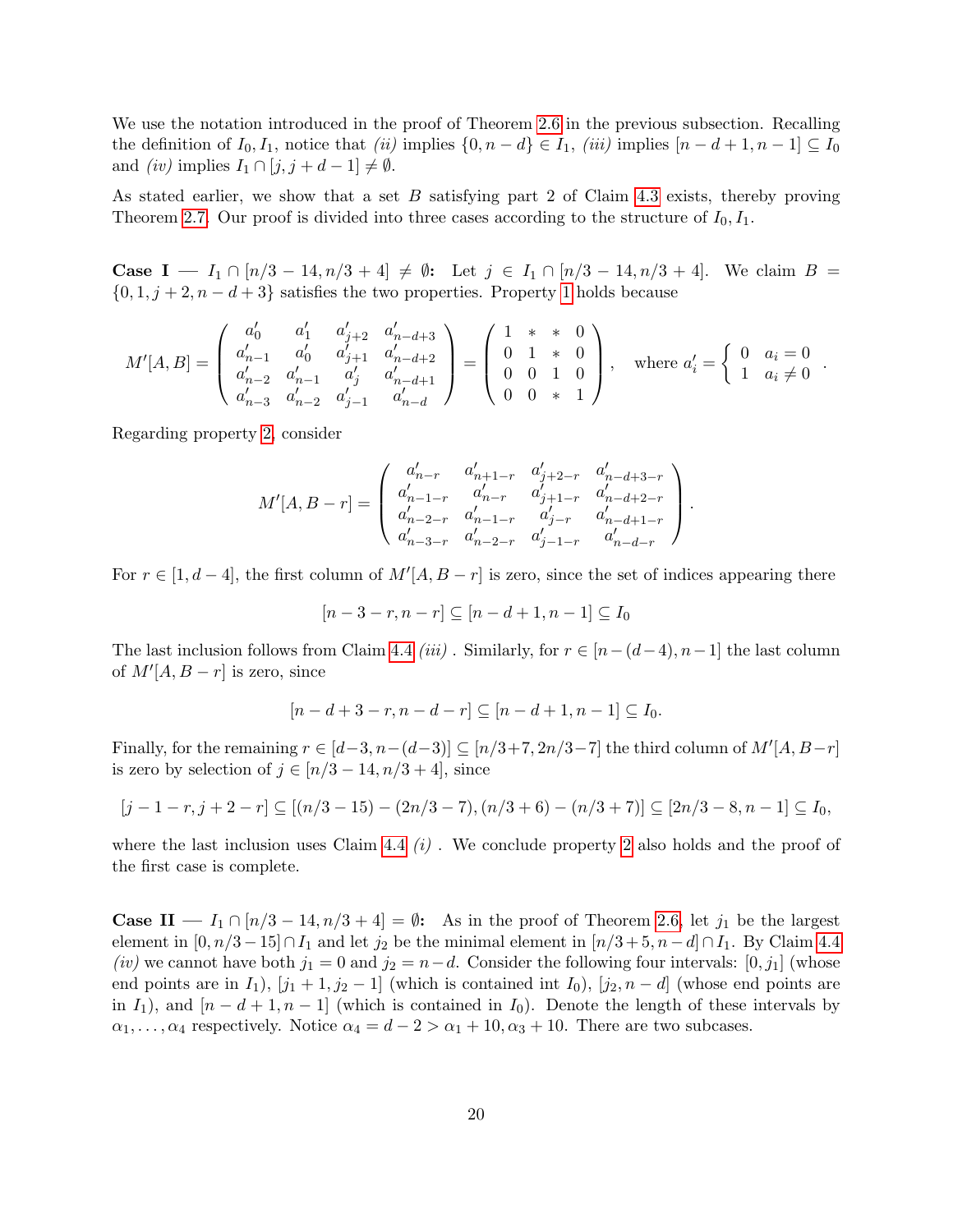**Case II.a** —  $\alpha_1 \neq \alpha_3$ : Assume without loss of generality  $\alpha_1 > \alpha_3$ . We claim that the set  $B = \{0, j_2 + 1, n - d + 2, j_1 + 3\}$  satisfies both properties. (The case of  $\alpha_1 < \alpha_3$  can be seen to be identical by using the argument below to show that  $B = \{j_2, 1, j_1 + 2, n - d + 3\}$  satisfies our properties.) Property [1](#page-19-2) holds because

$$
M'[A,B]=\left(\begin{array}{cccc} a'_0 & a'_{j_2+1} & a'_{n-d+2} & a'_{j_1+3} \\ a'_{n-1} & a'_{j_2} & a'_{n-d+1} & a'_{j_1+2} \\ a'_{n-2} & a'_{j_2-1} & a'_{n-d} & a'_{j_1+1} \\ a'_{n-3} & a'_{j_2-2} & a'_{n-d-1} & a'_{j_1} \end{array}\right)=\left(\begin{array}{cccc} 1 & * & 0 & 0 \\ 0 & 1 & 0 & 0 \\ 0 & 0 & 1 & 0 \\ 0 & 0 & * & 1 \end{array}\right).
$$

Regarding property [2,](#page-19-3) the key observation is that any the difference between the top left and bottom right indices of  $M'[A, B - r]$  — and this difference is independent of r — equals  $j_1 = \alpha_1 - 1$ , and similarly the difference between any other pair of indices chosen one from each of the first and third columns is between  $j_1$  and  $j_1 + 6$ . Since  $\alpha_4 - 10 > \alpha_1 > \alpha_3$  and  $\alpha_2 \ge 20$  the only shifts r that make both the first and the last columns nonzero must satisfy  $r \in [n-j_1, n-10]$ . This implies that the third column is zero (since this choice of r puts the indices of its entries in  $I_0$ ), hence property [2](#page-19-3) holds and the proof of this case is complete.

**Case II.b** —  $\alpha_1 = \alpha_3$ : We claim that  $B = \{0, j_2 + 1, n - d + 2, j_1 + 3\}$  satisfies both our properties. Indeed, property [1](#page-19-2) holds by the reasoning of case II.a. By the same reasoning as in that case, the only nonzero shift  $r$  for which both the first and last columns are nonzero is the shift  $r = n - j_2$  which gives

$$
M'[A, B - (n - j_2)] = \begin{pmatrix} a'_{j_2} & a'_{2j_2+1} & a'_{n-d+j_2+2} & a'_{j_2+j_1+3} \\ a'_{j_2-1} & a'_{2j_2} & a'_{n-d+j_2+1} & a'_{j_2+j_1+2} \\ a'_{j_2-2} & a'_{2j_2-1} & a'_{n-d+j_2} & a'_{j_2+j_1+1} \\ a'_{j_2-3} & a'_{2j_2-2} & a'_{n-d+j_2-1} & a'_{j_2+j_1} \end{pmatrix} = \begin{pmatrix} 1 & * & * & 0 \\ 0 & a'_{2j_2} & a'_{n-d+j_2+1} & 0 \\ 0 & a'_{2j_2-1} & a'_{n-d+j_2} & 0 \\ 0 & * & * & 1 \end{pmatrix}.
$$

The last column is calculated using  $\alpha_1 = \alpha_3$  which implies  $j_2 + j_1 = n - d$ . Consider the middle  $2 \times 2$  matrix on the right hand side above. The difference between the upper left and bottom right indices is  $n - d + j_2 - 2j_2 = n - d - j_2 = j_1$  and that between the bottom left and upper right is  $j_1 + 2$ . Thus, we conclude  $a'_{n-d+j_2+1} = a'_{2j_2-1} = 0$ . Claim [4.4](#page-19-4) *(iv)*, which relies on the fact that A is not contained in an affine shift of a proper subfield, implies that  $\alpha_2 < \alpha_4$ . Together with the assumption  $\alpha_1 = \alpha_3$  we conclude  $\alpha_1 + \alpha_2 < \alpha_3 + \alpha_4$ . This implies  $j_2 < n/2$  which, together with the assumption  $j_2 > n/3$  gives us  $n - d < 2j_2 < n$ . This implies, via part (i) of Claim [4.4,](#page-19-4) that  $a_{2j_2} = 0$  and the third column is all zero. This shows property [2.](#page-19-3)

Summing up, in each of the three cases above, we have shown the existence of a set  $B$  that satisfies both properties of part 2 of Claim [4.3.](#page-19-1) This implies  $R(X)$  is nonzero and Theorem [2.7](#page-8-3) follows.  $\Box$ 

### <span id="page-21-0"></span>5 Cubic affine dispersers are affine extractors

In this section we show that cubic polynomials that are dispersers for dimension d are also extractors for dimension  $d' \gg d$  and the bias of these extractors decreases as  $d'$  grows larger. The method-ofproof of Theorem [2.9,](#page-9-1) restated next, is very different from what we use in the rest of this paper. It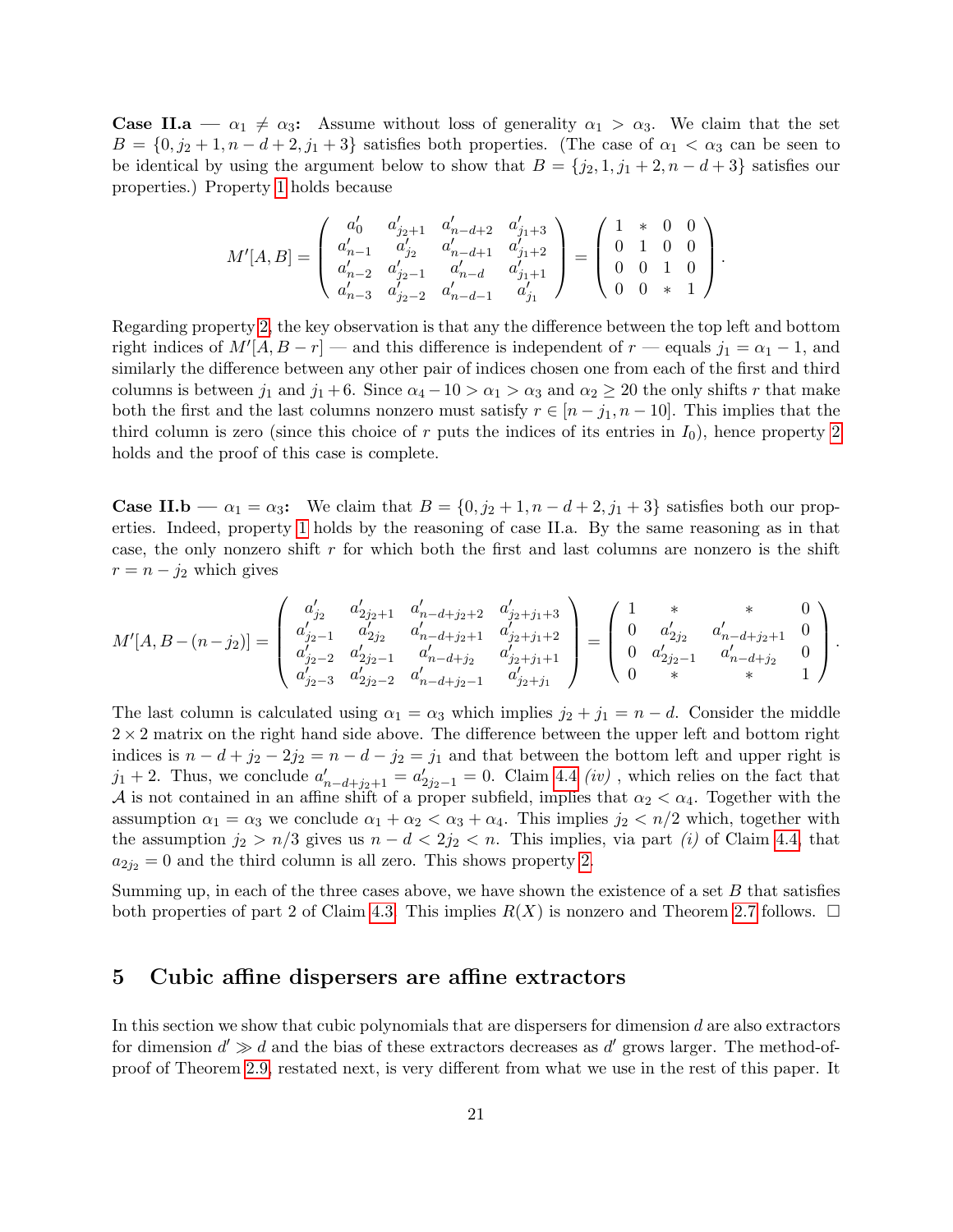relies on an energy-increment argument regarding random directional derivatives and does not use subspace polynomials. (In particular, to follow the proof one does not need Sections [3–](#page-10-0)[4\)](#page-15-0).

[Theorem 2.9](#page-9-1) (Cubic affine dispersers are affine extractors, restated) There exists a universal constant  $\epsilon > 0$  such that the following holds. Let  $f : \mathbb{F}_p^m \to \mathbb{F}_p$  be computed by a cubic polynomial. If f is a disperser for degree  $d_0$  then f is an extractor for dimension  $d_0 + \hat{d}$  with bias  $\leq \hat{d}^{\epsilon}.$ 

The rest of this section is devoted to a proof of the theorem for the binary case of  $p = 2$ , stated below. This proof can be readily extended to hold for all prime p. Since a tighter bound is provided in the recent work of [Haramaty and Shpilka](#page-40-10) [\[2009\]](#page-40-10) we prefer simplicity of proofs to generality of statement.

<span id="page-22-1"></span>Theorem 5.1 (Cubic affine dispersers are affine extractors — binary case) Let  $f : \mathbb{F}_2^n \to$  $\mathbb{F}_2, \deg(f) = 3, \text{bias}(f) \ge \beta > 0$ . Then f is constant on a  $\mathbb{F}_2$ -affine space  $S \subseteq \mathbb{F}_2^n$  of co-dimension at most  $O\left(\frac{\log 1/\beta}{\beta^2}\right)$  $\frac{g1/\beta}{\beta^2}$ .

Roughly speaking, the proof of this theorem goes by way of contradiction as follows. Assume  $A$  is an affine space of very large dimension on which f is very biased. Using an energy-increment argument (Claim [5.7\)](#page-24-0) we restrict our view to a subspace of A that is also of very large dimension, and on which  $f$  is very biased and all its directional derivatives are very small. In this case  $f$  is very-well approximated by a function of a constant number of its directional derivatives, and these derivatives are quadratic functions (this idea of approximating a function by its directional derivatives is from [Bogdanov and Viola](#page-39-12) [\[2007\]](#page-39-12).) Using our understanding of biased quadratic polynomials we conclude that f is in fact *constant* on a subspace of  $A$  of very large dimension, contradicting the assumption that  $f$  is an affine disperser.

#### <span id="page-22-0"></span>5.1 Bias of random directional derivatives

We start by introducing a formal notation for the bias of a function on a subset of inputs.

Definition 5.2 (Bias) For  $f : \mathbb{F}_2^n \to \mathbb{F}_2$  and  $S \subset \mathbb{F}_2^n$  let

$$
\beta_S(f) = \mathbb{E}_x[(-1)^{f(x)}]
$$

and let  $\text{bias}_S(f) = |\beta_S(f)|$ . For simplicity of notation let  $\beta(f)$  and  $\text{bias}(f)$  denote  $\beta_{\mathbb{F}_2^n}(f)$  and  $\mathrm{bias}_{\mathbb{F}_2^n}(f)$ , respectively.

The following lemma, an immediate consequence of Dickson's Theorem (cf. [\[Lidl and Niederreiter,](#page-40-8) [1997,](#page-40-8) Chapter 6]), characterizes the set of quadratic functions with large bias.

<span id="page-22-2"></span>**Lemma 5.3 (Biased quadratics)** If  $deg(f) \leq 2$  and  $bias(f) = \beta > 0$  then  $\mathbb{F}_2^n$  can be partitioned into  $2/\beta$  affine spaces of co-dimension  $1 + \log 1/\beta$  such that f is constant on each of them.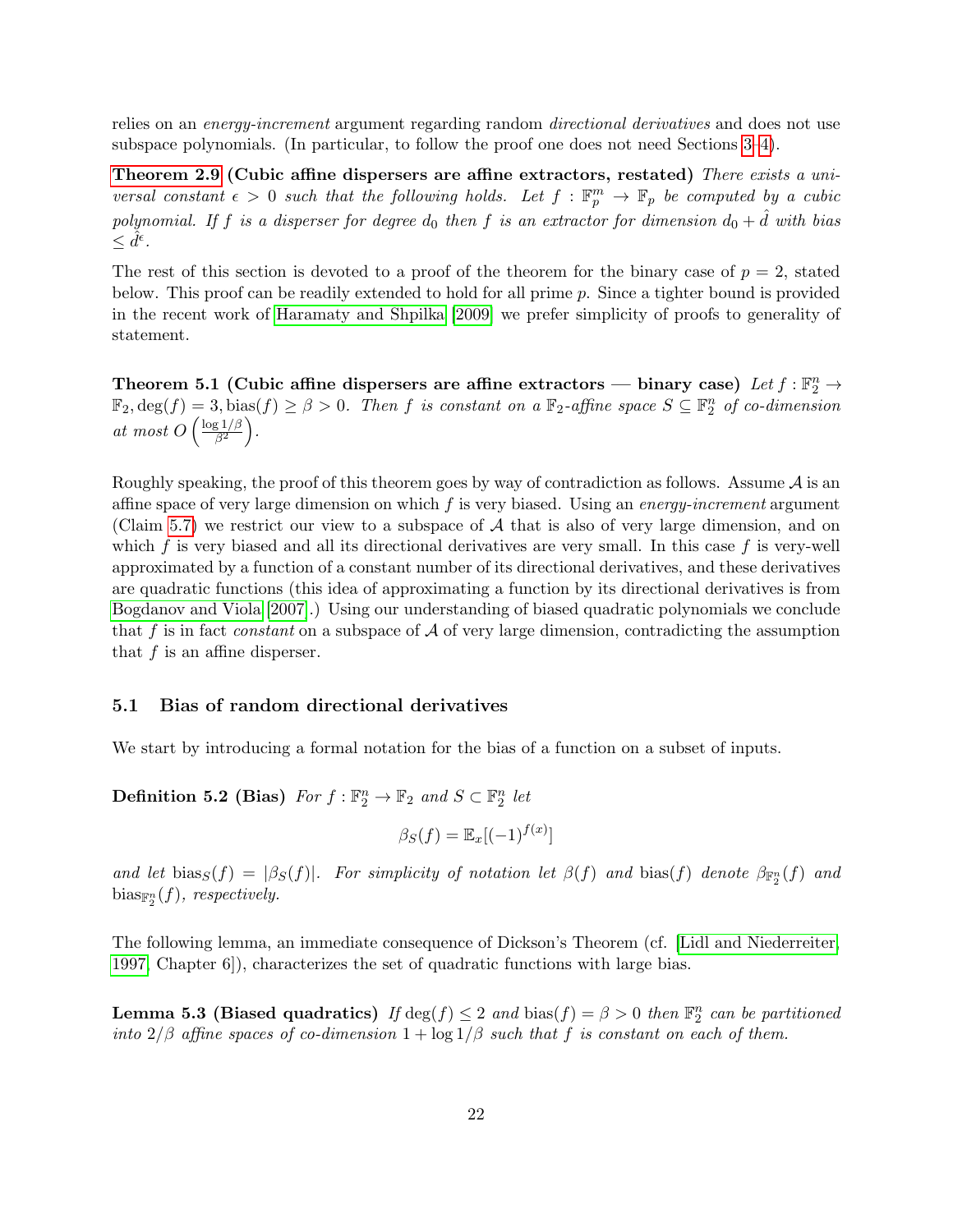**Proof** By Dickson's Theorem, up to a linear renaming of variables, f is of the form

$$
f(x_1,...,x_n) = \sum_{i=1}^r x_{2i-1}x_{2i} + ax_{2r+1} + b
$$
 for some  $a, b \in \mathbb{F}_2$ .

Since  $\beta > 0$  we must have  $a = 0$ . Clearly bias(f) = 2<sup>-r</sup>, or, equivalently,  $r = \log \frac{1}{\beta}$ . Let  $I = \{2, 4, \ldots, 2r\}$ . For each  $\rho \in \mathbb{F}_2^I$  notice  $\deg(f|_{\rho}) \leq 1$ . Thus,  $f|_{\rho} : \mathbb{F}_2^{[n] \setminus I} \to \mathbb{F}_2$  is either constant on  $\mathbb{F}_2^{[n]\setminus I}$  $2^{[n] \setminus I}$  or else, being an affine-linear function, can be partitioned into two affine spaces such that  $f|_{\rho}$  is constant on each.

Let us recall the notion of a random directional derivative.

Definition 5.4 (Bias of random directional derivatives) For  $a \in \mathbb{F}_2^n$  let  $f_a$  be the directional derivative of f in direction a, defined by  $f_a(x) = f(x+a) - f(x)$ . Let Z denote the random variable  $\beta(f_a)$  over random direction a.

We now bound the first and second moment of the random variable Z. The expectation in both claims is over a uniformly random direction a.

<span id="page-23-0"></span>Claim 5.5 (First moment)  $\mathbb{E}_a[Z] = \beta^2(f)$ .

Proof We have

$$
\mathbb{E}_a[Z] = \mathbb{E}_a \left[ \mathbb{E}_x \left[ (-1)^{f(a+x)-f(x)} \right] \right] = \mathbb{E}_{a,x} \left[ (-1)^{f(a+x)-f(x)} \right] = \mathbb{E}_x \left[ (-1)^{f(x)} \mathbb{E}_a \left[ (-1)^{f(a+x)} \right] \right]
$$
  
=  $\beta(f) \cdot \mathbb{E}_x \left[ (-1)^{f(x)} \right] = \beta^2(f).$ 

 $\Box$ 

For  $\alpha \in \mathbb{F}_2^n$  let  $\hat{f}_\alpha$  be the  $\alpha$ -Fourier coefficient of  $f$  defined by

$$
\hat{f}_{\alpha} = \mathbb{E}_x[(-1)^{f(x)} \cdot \chi_{\alpha}(x)]
$$

where  $\chi_{\alpha} : \mathbb{F}_2^n \to \{-1,1\}$  is the  $\alpha$ -character of  $\mathbb{F}_2^n$  defined by  $\chi_{\alpha}(x) = \prod_{i=1}^n (-1)^{\alpha_i x_i}$ . Notice  $\beta(f) = \hat{f}_0.$ 

<span id="page-23-1"></span>Claim 5.6 (Second moment)  $Var[Z] = \sum_{\alpha \neq 0} \hat{f}_{\alpha}^4$ .

Proof We have

$$
\mathbb{E}[Z^{2}] = \mathbb{E}_{a} \left[ \mathbb{E}_{x} \left[ (-1)^{f(a+x)-f(x)} \right] \cdot \mathbb{E}_{x'} \left[ (-1)^{f(a+x')-f(x')} \right] \right]
$$
\n
$$
= \mathbb{E}_{a,x,x'} \left[ (-1)^{f(a+x)+f(x)+f(a+x')+f(x')} \right]
$$
\n
$$
= \mathbb{E}_{a,x,x'} \left[ \sum_{\alpha_{1},\dots,\alpha_{4}} \hat{f}_{\alpha_{1}} \cdot \hat{f}_{\alpha_{2}} \cdot \hat{f}_{\alpha_{3}} \cdot \hat{f}_{\alpha_{4}} \cdot \chi_{\alpha_{1}}(a+x) \cdot \chi_{\alpha_{2}}(x) \cdot \chi_{\alpha_{3}}(a+x') \cdot \chi_{\alpha_{4}}(x') \right]
$$
\n
$$
= \sum_{\alpha_{1},\dots,\alpha_{4}} \hat{f}_{\alpha_{1}} \cdot \hat{f}_{\alpha_{2}} \cdot \hat{f}_{\alpha_{3}} \cdot \hat{f}_{\alpha_{4}} \cdot \mathbb{E}_{a} \left[ \chi_{\alpha_{1}+\alpha_{3}}(a) \right] \cdot \mathbb{E}_{x} \left[ \chi_{\alpha_{1}+\alpha_{2}}(x) \right] \cdot \mathbb{E}_{x'} \left[ \chi_{\alpha_{3}+\alpha_{4}}(x') \right]
$$
\n
$$
= \sum_{\alpha} \hat{f}_{\alpha}^{4}.
$$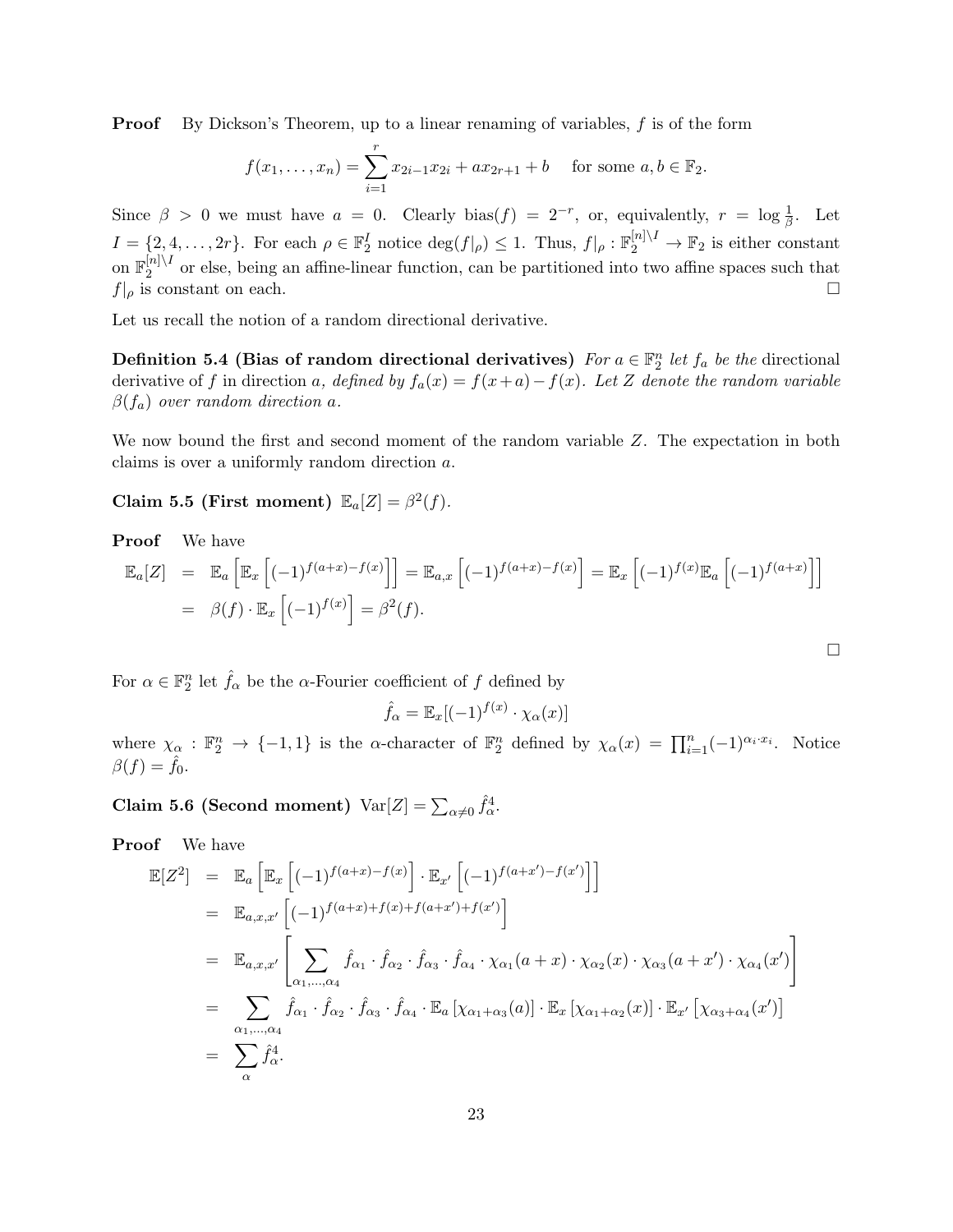Thus,

$$
Var[Z] = |\mathbb{E}_a[Z^2] - \mathbb{E}_a^2[Z]| = \sum_{\alpha} \hat{f}_{\alpha}^4 - \hat{f}_{0}^4.
$$

The last equality follows from Claim [5.5](#page-23-0) and  $\beta(f) = \hat{f}_0$  and this completes the proof.

The next claim says that if  $f$  has a large Fourier coefficient, then  $f$  has an even larger bias on a subspace of codimension 1. Such a claim is known as an *energy increment* argument and appears in many proofs in additive combinatorics, a notable example is the proof of Roth's Theorem over  $\mathbb{F}_3^n$  of [Meshulam](#page-40-11) [\[1995\]](#page-40-11) (cf. [\[Tao and Vu, 2006,](#page-40-14) Chapter 10]).

<span id="page-24-0"></span>Claim 5.7 (Energy increment) For  $\alpha \neq 0$  let  $L_0 = \{x \in \mathbb{F}_2^n \mid \langle x, \alpha \rangle = 0\}$  and  $L_1 = \mathbb{F}_2^n \setminus L_0$ . Then for every function  $f : \mathbb{F}_2^n \to \mathbb{F}_2$  and  $b \in \{0,1\}$  we have

$$
\beta_{L_b}(f) = \beta(f) + (-1)^b \cdot \hat{f}_{\alpha}.
$$

**Proof** Assume  $b = 0$  (the proof for the case of  $b = 1$  is identical). Let  $\beta = \beta(f)$ . By definition we have

$$
\beta = \Pr_x[f(x) = 0] - \Pr_x[f(x) = 1].
$$

Thus,

$$
\Pr_x[f(x) = 0] = \frac{1+\beta}{2}.
$$

Similarly, letting,  $\beta' = \beta_{L_0}(f)$  we get

$$
\Pr_{x \in L_0}[f(x) = 0] = \frac{1 + \beta'}{2}.
$$

Finally, letting  $\gamma = \hat{f}_{\alpha}$  we have

$$
\frac{1}{2} \left( \Pr_{x \in L_0} [f(x) = 0] + \Pr_{x \in L_1} [f(x) = 1] \right) = \frac{1 + \gamma}{2}.
$$

The second summand on the left hand side in the previous equation can be rewritten as

$$
\Pr_{x \in L_1}[f(x) = 1] = 2\left(\Pr_x[f(x) = 1] - \frac{1}{2}\Pr_{x \in L_0}[f(x) = 1]\right)
$$

Plugging in  $Pr_x[f(x) = 1] = \frac{1-\beta}{2}$  and  $Pr_{x \in L_0}[f(x) = 1] = \frac{1-\beta'}{2}$  we get

$$
\frac{1+\gamma}{2} = \frac{1}{2} \left( \frac{1+\beta'}{2} + (1-\beta) - \frac{1-\beta'}{2} \right).
$$

Rearranging terms we get  $1 + \gamma = 1 + \beta' - \beta$  which gives  $\beta' = \beta + \gamma$  as claimed.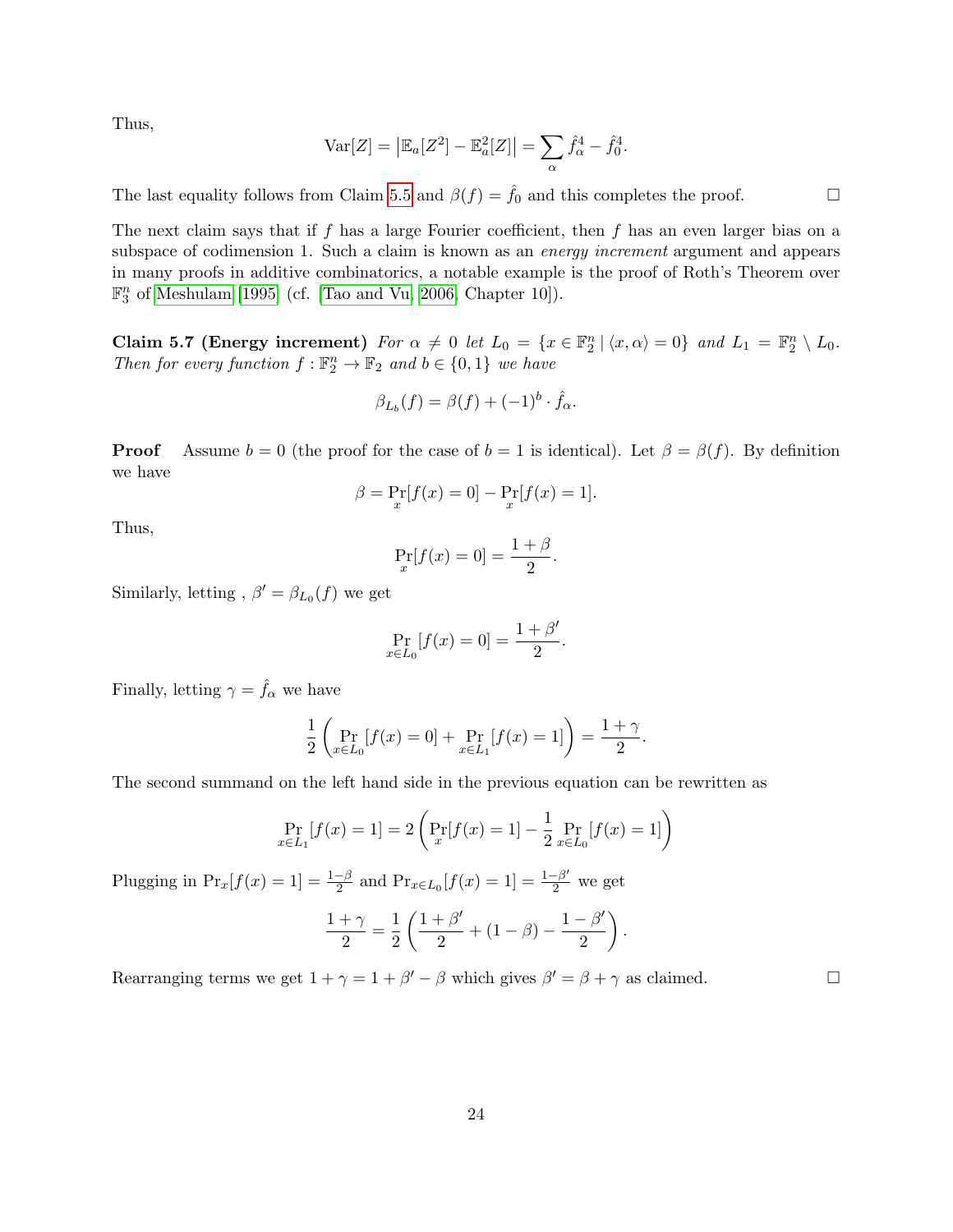#### <span id="page-25-0"></span>5.2 Proof of Theorem [5.1](#page-22-1)

To prove Theorem [5.1](#page-22-1) we find, using Claim [5.7,](#page-24-0) a subspace on which  $f$  is biased and all its nonzero Fourier coefficients are small. On this subspace, by Claim  $5.6$  the variance of f is very small. So for most directions the derivative  $f_a$ , which has degree 2, is also biased. The work of [Bogdanov and](#page-39-12) [Viola](#page-39-12) [\[2007\]](#page-39-12) showed that in this case f can be very well approximated by a majority of (random) derivatives. Since our random derivatives are biased we can use Lemma [5.3](#page-22-2) to argue that they jointly partition the space into a small number of affine spaces on which  $f$  is constant. But since  $f$ agrees with the majority of derivatives almost everywhere there must be a subspace on which the two agree completely. Details follow.

**Proof of Theorem [5.1:](#page-22-1)** We use positive constants  $c_1, c_2$  whose value will be fixed later. First, using the energy increment Claim [5.7](#page-24-0) we inductively construct a sequence of affine spaces  $A_0 =$  $\mathbb{F}_2^n \supset A_1 \supset A_2 \supset \ldots$  and sequence of functions  $f_i: A_i \to \mathbb{F}_2$  of increasing biases  $\beta_0 = \beta < \beta_1 < \ldots$  as follows. Let  $f_0 = f$ . For  $i \geq 0$  if  $f_i$  has a Fourier coefficient that is greater in magnitude than  $\beta^2/c_1$ then by Claim [5.7](#page-24-0) there exists a subspace  $A' \subset A_i$  such that  $\text{bias}_{A'}(f_i) \geq \text{bias}(f_i) = \beta_i + \beta^2/c_1$  so set  $A_{i+1} = A'$  and let  $f_{i+1}$  be the restriction of f to  $A_{i+1}$ . By induction we have  $\beta_i \geq \beta(1 + \beta^2/c_1)^i$  we conclude that this process must stop after  $t \leq c_1/\beta^2$  steps. Let  $f' = f_t$  and notice that  $f' : \mathbb{F}_2^m \to \mathbb{F}_2$ for  $m = n - t \ge n - c_1/\beta^2$  satisfies  $\text{bias}(f') \ge \beta$  and for all  $\alpha \neq 0$  we have  $|\hat{f}'_{\alpha}| \le \beta^2/c_1$ .

Next, set  $s = c_2/\beta^2$  and pick s random directions  $a_1, \ldots, a_s \in \mathbb{F}_2^m$ . Let  $B_i$  be the "bad" event that bias $(f'_{a_i}) < \beta^2/2$ . Let C be the "bad" event that  $Pr_{x \in \mathbb{F}_2^m}[f(x) \neq \text{majority}(f_{a_1}(x),...,f_{a_s}(x))] >$ 2<sup>-5</sup>. [Theorem 5.1](#page-22-1) follows from the following claim, whose proof appears below.

#### Claim 5.8

<span id="page-25-1"></span>
$$
\Pr_{a_1,\dots,a_s\in\mathbb{F}_2^m}[B_1\vee\ldots\vee B_s\vee C]<1.
$$

Let us complete the proof of the theorem. Fix  $a_1, \ldots, a_s$  for which none of  $B_1, \ldots, B_s, C$  occur, Claim [5.8](#page-25-1) proves these  $a_i$ 's exist. We have  $\text{bias}(f'_{a_i}) \geq \beta^2/2$  for  $i = 1, \ldots, s$ . By Lemma [5.3](#page-22-2) each  $f'_{a_i}$ partitions  $\mathbb{F}_2^m$  into spaces of codimension  $\leq 2+2\log 1/\beta$  each, such that  $f'_{a_i}$  is constant on each such space. Thus, we can partition  $F_2^m$  into affine spaces of codimension  $\leq s \cdot (2 + 2 \log 1/\beta) \leq O(\frac{\log 1/\beta}{\beta^2})$ each such that for each such space A we have that  $f'_{a_i}$  is constant on A for  $i = 1, \ldots, s$ .

Furthermore, for all but a  $2^{-5}$  fraction of inputs, we have that  $f'$  agrees with  $g = \text{majority}(f'_{a_1}, \ldots, f'_{a_s})$ . Consider one of the spaces A. If  $f'$  does not agree with g completely on A then the two must disagree on a  $2^{-3}$  fraction of points of A, because g is constant on A so the degree of the function  $f - g$ , when restricted to A, is at most 3. We conclude that there must be some space on which f' and g agree completely. But g is fixed on A which is an affine space of codimension  $O(\frac{\log 1/\beta}{\beta})$  $\frac{(1/\beta)}{\beta}.$ Adding the codimension of  $n - m \leq O(1/\beta^2)$  which we incurred when moving from f to f' we complete the proof of Theorem [2.2.](#page-6-1)

Proof of Claim [5.8:](#page-25-1) . Using the random variable  $Z$  defined as  $bias(f'_a)$  we have from Claim [5.5](#page-23-0) that  $\mathbb{E}[Z] \geq \beta^2$  because bias $(f') \geq \beta$  and from Claim [5.6](#page-23-1) we get  $\text{Var}[Z] \leq \beta^4/c_1^2$ . Using Chebychev's inequality we get

$$
\Pr[\text{bias}(f'_{a_i}) \le \beta^2/2] \le \frac{4\beta^2}{c_1^2}.
$$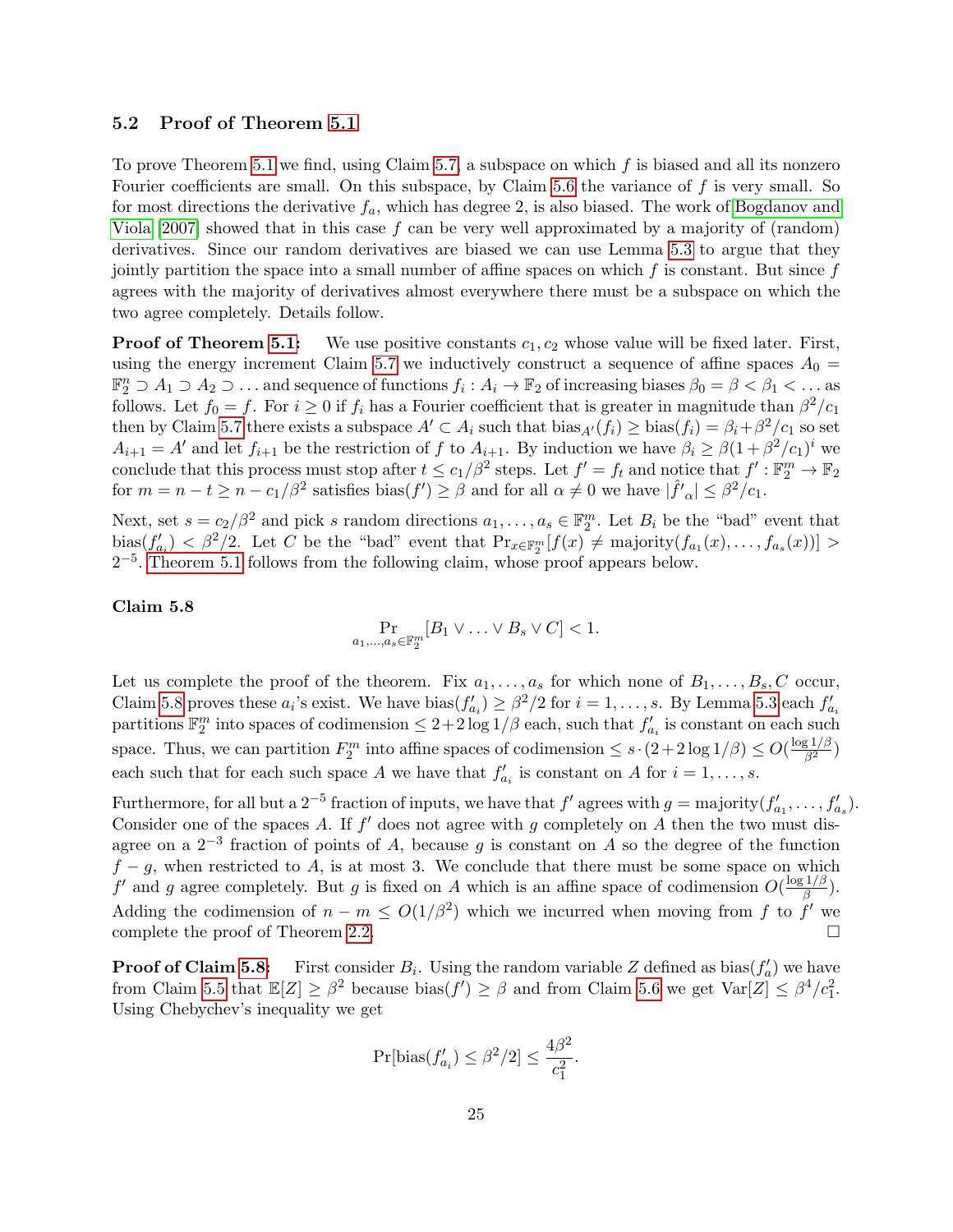Next consider C. Fix  $x \in \mathbb{F}_2^m$  and consider the "bad" event  $C_x$  which is " $f(x) \neq$  majority $(f'_{a_1}(x), \ldots, f'_{a_s}(x))$ ". We know that  $f(x) = f'_{a_i}(x)$  if and only if  $f(a + x) = 0$  and this happens with probability  $\frac{1+\beta}{2}$ . Using the independence of  $a_i$  and Chernoff's bound we conclude

$$
\Pr[C_x] \le \exp(-\beta^2 s/16).
$$

By linearity of expectation the expected fraction of inputs on which  $f(x) \neq \text{majority}(f'_{a_1}(x), \ldots, f'_{a_s}(x))$ is at most  $\exp(-\beta^2 s/16)$ . By Markov's inequality the probability that the fraction of errors is more than  $2 \exp(-\beta^2 s/16)$  is at most half. We now fix  $c_1, c_2$  so that

$$
2\exp(-\beta^2 s/16) = 2\exp(-c_2/16) \le 2^{-5}
$$

and additionally

$$
s \cdot \frac{4\beta^2}{c_1^2} = \frac{4c_2}{c_1^2} < 1/2.
$$

We conclude using a union bound that the probability that none of C or  $B_1, \ldots, B_s$  occur is nonzero and this completes the proof of Claim [5.8.](#page-25-1)

#### <span id="page-26-0"></span>5.3 Quartic affine dispersers are not necessarily affine extractors

The next lemma shows that for  $f : \mathbb{F}_2^n \to \mathbb{F}_2$ ,  $\deg(f) > 3$ , any connection between bias(f) and the dimension of the largest subspace on which f is constant, must depend on n. In particular, to show that the quartic affine disperser given in Theorem [2.7](#page-8-3) is an affine extractor, one cannot simply rely on the dispersing nature of this function and a deeper algebraic understanding of it is required.

**Lemma 5.9** The function  $f: \left(\mathbb{F}_2^{n/4}\right)$  $\binom{n/4}{2}^4 \rightarrow \mathbb{F}_2$  defined by

$$
f(x, y, z, w) = \left(\sum_{i=1}^{n/4} x_i y_i\right) \cdot \left(\sum_{i=1}^{n/4} z_i w_i\right)
$$

is an affine disperser for dimension  $d > 3n/4$  and has  $bias(f) = \frac{1}{2} - o(1)$ .

Before giving the proof, notice f can be computed by the 4-variate polynomial over  $\mathbb{F}_{2^{n/4}}$  given by

$$
f(X, Y, Z, W) = \text{Tr}(\mu XY) \cdot \text{Tr}(\mu ZW)
$$

where Tr is the trace map from  $\mathbb{F}_{2^{n/4}}$  to  $\mathbb{F}_2$  and  $\mu$  is some element of  $\mathbb{F}_{2^{n/4}}$  (cf. Proposition [3.3\)](#page-11-1).

**Proof** The bias of f on  $\left(\mathbb{F}_2^{n/4}\right)$  $\binom{n/4}{2}^4$  can be readily seen to be  $\frac{1}{2} - o(1)$  as it is the product of two independent random coins that are each 0 with probability  $\frac{1}{2} - o(1)$ . Next we argue that f is a disperser. Fix a space  $A \subseteq \mathbb{F}_2^{[n]}$  $2^{[n]}$ , dim(A) > 3n/4. By Bourgain's decomposition (Lemma [7.1\)](#page-32-2) there exist affine spaces

$$
A_0 \subseteq \mathbb{F}_2^{\{1,\dots,n/2\}}, A_1 \subseteq \mathbb{F}_2^{\{n/2+1,\dots,n\}}, \dim(A_0) + \dim(A_1) = \dim(A)
$$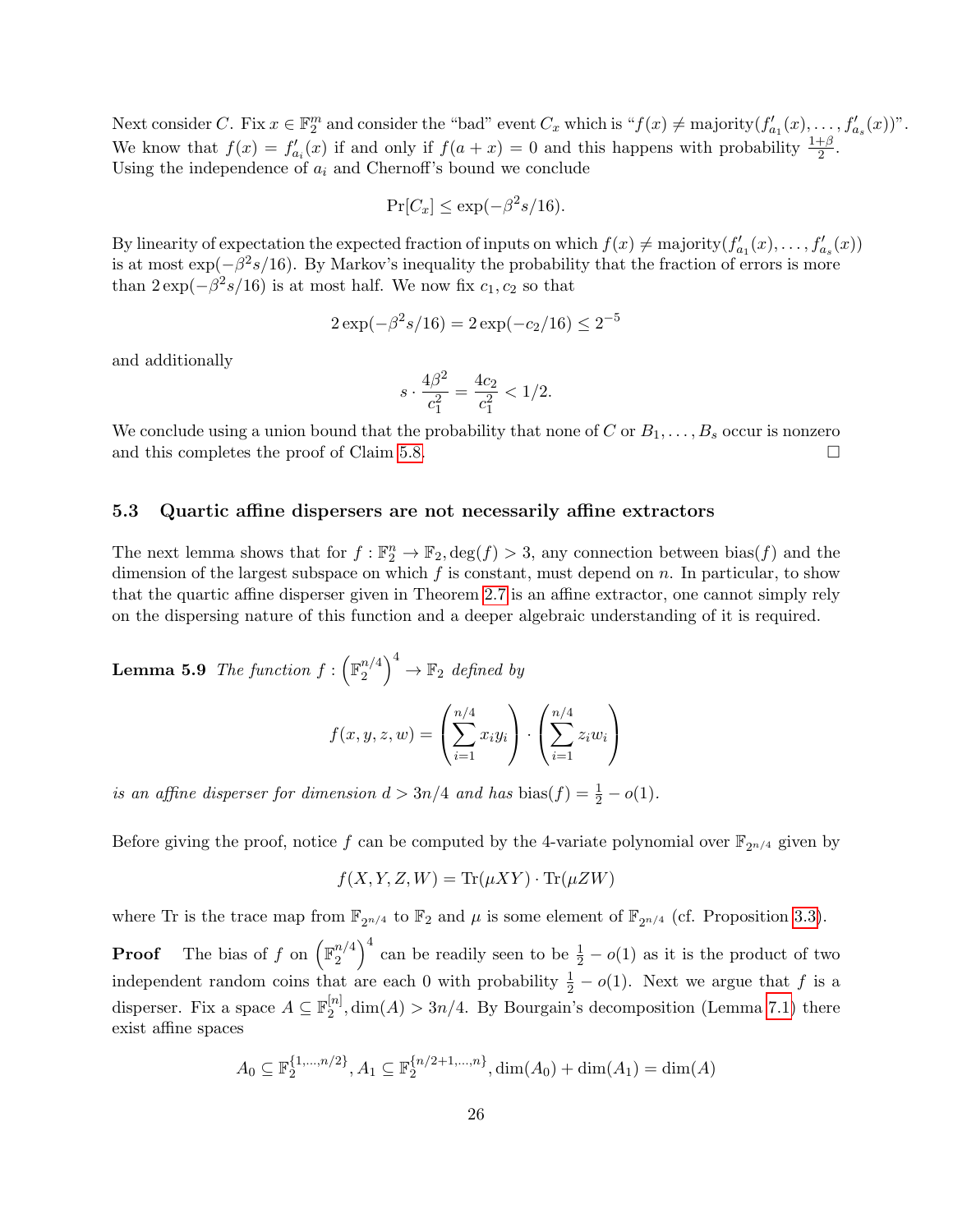and an affine transformation

$$
T: \mathbb{F}_2^{\{1,\ldots,n/2\}} \rightarrow \mathbb{F}_2^{\{n/2+1,\ldots,n\}}
$$

such that

$$
A = \{a_0 + T(a_0) + a_1 \mid a_0 \in A_0, a_1 \in A_1\}.
$$

Notice both  $\dim(A_0)$ ,  $\dim(A_1) > n/4$ . It was shown in [Ben-Sasson et al.](#page-39-2) [\[2001\]](#page-39-2) that the function  $\sum_{i=1}^{n/4} x_i y_i$  is an affine disperser for dimension  $> n/4$  (in fact, it is even an affine extractor). Hence, there exist  $(x', y'), (x'', y'') \in A_0$  such that  $\sum_{i=1}^{n/4} x'_i y'_i = 0$  and  $\sum_{i=1}^{n/4} x''_i y''_i = 1$ . In the first case f obtains the value 0. In the second case there exists  $(z', w') \in A_1$  such that f evaluates on  $(x'', y'') + T(x'', y'') + (w', z')$  to 1. This holds because  $T(x'', y'') + A_1$  is an affine space of dimension  $> n/4$  and the function  $\sum_{i=1}^{n/4} z_i w_i$  is an affine disperser for dimension  $> n/4$ . We conclude f is not constant on  $A$ , thereby completing the proof.  $\Box$ 

We end our discussion of cubic extractors by showing that some of them reach dimension as low as  $\overline{C}$  $\sqrt{n}$ . This offers a possible way to get affine extractors for polynomially small dimension (something out of reach of current techniques) — by constructing a cubic affine disperser for polynomially small dimension.

<span id="page-27-1"></span>Lemma 5.10 (Cubic affine dispersers for small dimension) There exists a cubic function **Example 11.6 CCDIC** and **expersers** for small dimension  $\Omega(\sqrt{n})$ .<br>  $f: \mathbb{F}_p^n \to \mathbb{F}_p$  that is a disperser for affine spaces of dimension  $\Omega(\sqrt{n})$ .

**Proof** Let f be a uniformly random degree 3 polynomial in n variables over  $\mathbb{F}_p$ . Notice that for any fixed affine space A of dimension d, the restriction of f to A is again a uniformly random degree 3 polynomial (but of course, these events are not independent across different A). Letting  $\binom{d}{\leq}$  $\binom{d}{\leq k} =$  $\sum_{j\leq k} \binom{d}{j}$  $\mathcal{L}_{j}^{d}$ , the probability that the restriction of f to A is zero equals  $p^{-\left(\frac{d}{\leq3}\right)} \leq p^{-d^3/6}$ . Taking a union bound over all subspaces A of dimension  $3\sqrt{n}$ , and there are less than  $(p^n)^{3\sqrt{n}} = p^{3n^{3/2}}$ of them, we see that the probability that the restriction of f to every dimension  $3\sqrt{n}$  subspace is and  $\sqrt{n}$  subspace is nonzero is at least

$$
1 - p^{3n^{3/2}} \cdot p^{-\frac{27}{6}n^{3/2}} > 0,
$$

which completes the proof of the lemma.  $\Box$ 

### <span id="page-27-0"></span>6 Disperser for independent affine sources

In this section we prove Theorem [2.3,](#page-7-1) restated below. Although the analysis is simpler than what is involved in the proof of our main disperser for sublinear dimension (Theorem [2.2\)](#page-6-1), the proof of the following theorem lies at the heart of the more complicated case which is discussed in the next section.

[Theorem 2.3](#page-7-1) (Disperser for independent affine sources, restated) Let  $\pi : \mathbb{F}_{p^n} \to \mathbb{F}_p$  be a nontrivial  $\mathbb{F}_p$ -linear map. Consider the function  $f: \mathbb{F}_{p^n}^t \to \mathbb{F}_p$  given by

$$
f(x_1,\ldots,x_t) = \pi \left(\prod_{i=1}^t x_i^{1+p}\right).
$$
 (12)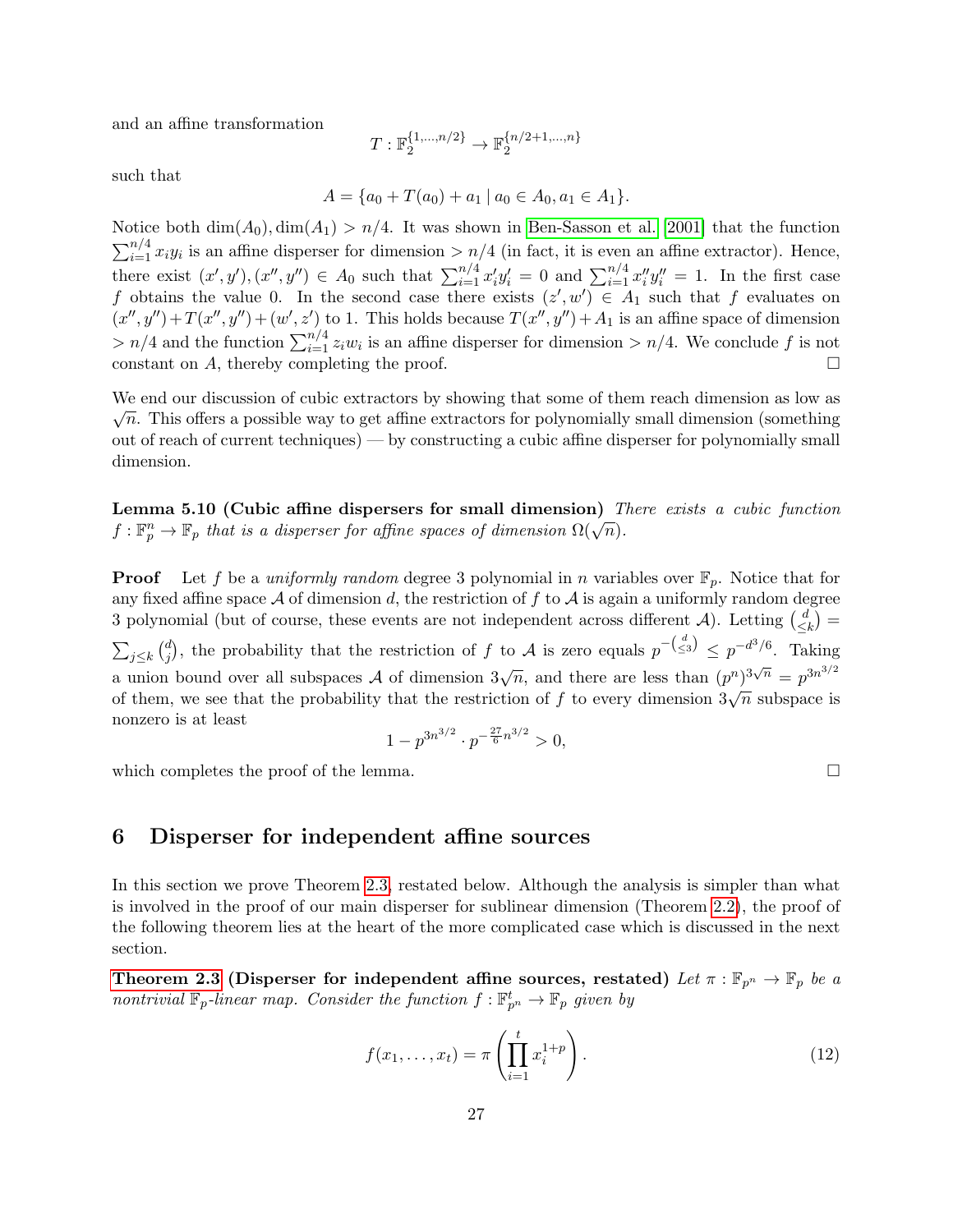Let  $A_1,\ldots,A_t\subseteq \mathbb{F}_{p^n}$  be  $\mathbb{F}_p$ -affine spaces of dimensions  $d_1,\ldots,d_t$  respectively, where each  $A_i$  is not contained in an affine shift of a proper subfield of  $\mathbb{F}_{p^n}$ . If  $\sum_{i=1}^t(d_i-2) > n$ , then  $|f(A_1 \times \cdots \times A_t)| >$ 1.

Proof We follow the steps outlined in our strategy described in Section [1.2.](#page-4-0) First, we notice that

$$
f(\mathcal{A}_1,\ldots,\mathcal{A}_t)=f(Q_1(\mathbb{F}_{p^n}),\ldots,Q_t(\mathbb{F}_{p^n}))
$$

where  $Q_i(X_i)$  is the image-subspace polynomial of  $A_i$ . By Propositions [3.1,](#page-10-2) [3.3,](#page-11-1) in order to show  $|f(\mathcal{A}_1 \times \cdots \times \mathcal{A}_t)| > 1$  it suffices to show that for any  $\mu \in \mathbb{F}_{p^n} \setminus \{0\}$  the polynomial

$$
R(X_1, \ldots, X_t) \stackrel{\text{def}}{=} \text{Tr}\left(\mu \prod_{i=1}^t (Q_i(X_i))^{\alpha_i}\right) \mod \langle (X_i^{p^n} - X_i)_{i \in [t]} \rangle
$$

contains a monomial of positive degree with nonzero coefficient. We use Lemma [3.13](#page-14-1) to prove the existence of such a monomial and in the proof we rely on the structural properties of image-subspace polynomials given in Lemma [3.10.](#page-13-0)

The key step in our proof is given by the following theorem. We state a somewhat more general form than needed for the proof of Theorem [2.3.](#page-7-1) The added generality will be useful in the proof of Theorem [2.2.](#page-6-1) (The general form we refer to deals with large powers  $\alpha_i$  whereas for Theorem [2.3](#page-7-1) setting all  $\alpha_i$  to  $1 + p$  would be sufficient.)

<span id="page-28-0"></span>Theorem 6.1 (Disperser for independent affine sources — Algebraic version) Assume that  $\mathcal{A}_1,\ldots,\mathcal{A}_t\subseteq \mathbb{F}_{p^n}$  are affine subspaces of dimensions  $d_1,\ldots,d_t>1$ , none of which are contained in an affine shift of a proper subfield of  $\mathbb{F}_{p^n}$ . Let  $Q_i(X_i) \in \mathbb{F}_{p^n}[X_i]$  be the image-subspace polynomial of  $\mathcal{A}_i$ . Let  $\mu \in \mathbb{F}_{p^n} \setminus \{0\}$ . Let  $e_1, \ldots, e_t$  satisfy  $1 \leq e_i \leq d_i-1$  and let  $\alpha_i = \sum_{j=0}^{e_t} p^j$ . Let

<span id="page-28-1"></span>
$$
R(X_1, \ldots, X_t) \stackrel{\text{def}}{=} \text{Tr}\left(\mu \prod_{i=1}^t \left(Q_i(X_i)\right)^{\alpha_i}\right) \mod \langle (X_i^{p^n} - X_i)_{i \in [t]}\rangle \tag{13}
$$

If  $\sum_{i=1}^t (d_i - (e_i + 1)) > n - \max d_i + 1$ , then  $R(X_1, \ldots, X_t)$  has a monomial  $\prod_{i=1}^t X_i^{\beta_i}$  with  $\text{wt}_{p}(\beta_{i})=e_{i}+1$ , which has a nonzero coefficient. In particular,  $|R(\mathbb{F}_{p^{n}}^{t})|>1$ .

Before giving the proof of Theorem [6.1,](#page-28-0) let us first show how to use it to complete the proof of Theorem [2.3.](#page-7-1) We may assume without loss of generality that  $d_i > 2$  by fixing nonzero elements of those spaces that have dimension 2. Next, in Theorem [6.1](#page-28-0) we set  $\mu = 1$  and  $e_1 = \ldots = e_t = 1$ , which gives  $\alpha_1 = \ldots = \alpha_t = 1+p$ . Using Proposition [3.1,](#page-10-2) the polynomial R defined in [\(13\)](#page-28-1) satisfies  $R(\mathbb{F}_{p^n}^t) = f(\mathcal{A}_1 \times \cdots \times \mathcal{A}_t)$ . Since  $\sum (d_i - 2) = \sum (d_i - (e_i + 1)) > n$  we conclude from Theorem [6.1](#page-28-0) that  $|f(A_1, \ldots, A_t)| > 1$  and this completes the proof of Theorem [2.3.](#page-7-1)

**Proof of [Theorem 6.1:](#page-28-0)** Let  $A_i = \{0, \ldots, e_i\}$ . By the first part of Lemma [3.13,](#page-14-1) if  $B_1, \ldots, B_t \subset$  $\{0,\ldots,n-1\},|B_i|=e_i+1$  and  $\beta_i=\sum_{k\in B_i}p^i$ , then the coefficient of  $\mathcal{M}=\prod_{i=1}^t X_i^{\beta_i}$  in R, which is denoted henceforth by  $c_{\mathcal{M}}$ , equals

$$
\sum_{r=0}^{n-1} \mu^{p^r} \cdot \prod_{i=1}^t \text{Perm}\left(M_i[A_i, B_i - r]\right)^{p^r},\tag{14}
$$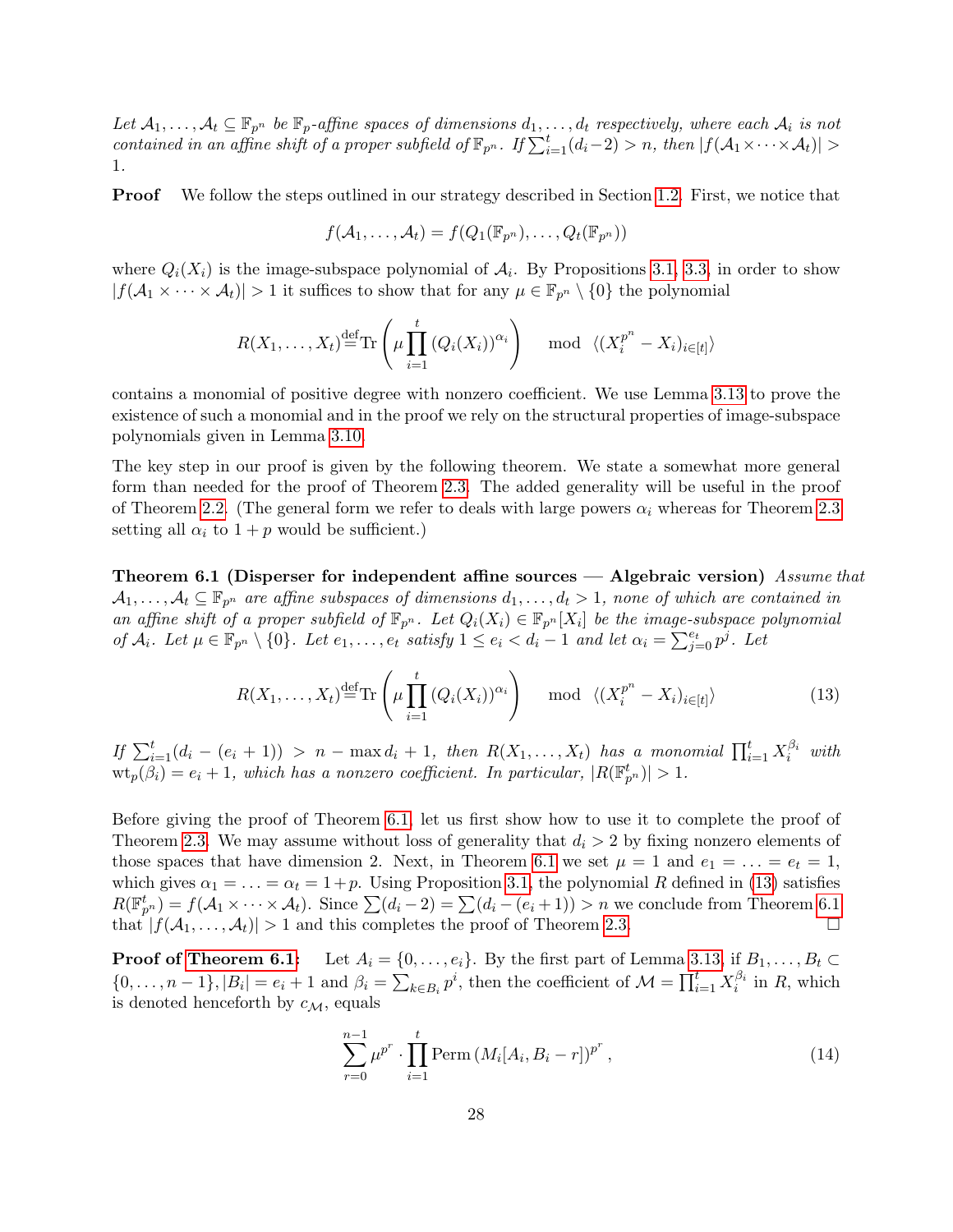where  $M_i$  is the matrix associated with  $Q_i$  (cf. Definition [3.11\)](#page-14-4). We will find suitable powers  $\beta_i$ with  $\text{wt}_p(\beta_i) = e_i + 1$  such that  $c_{\mathcal{M}} \neq 0$ . We define  $\beta_i$  by specifying  $B_i$  with  $|B_i| = e_i + 1$  and setting  $\beta_i = \sum_{k \in B_i} p^k$ .

Assume without loss of generality  $d_1 = \max d_i$ . To define  $B_i$  let  $\ell_1 = 0$  and for  $1 \leq i < t$  let  $\ell_{i+1} = \ell_i + d_i - (e_i + 1) \mod n$ . In other words,  $\ell_i = \sum_{i' < i} (d_i - (e_i + 1))$  (mod n) where  $\ell_1 = 0$ . Let  $Q_i(X_i) = \sum_{j=0}^{n-1} a_{i,j} X^{p^j} + \hat{a}_i$ . Our definition of  $B_i$  splits into two cases, depending on whether  $a_{i,\ell_i}$  is nonzero or zero. In the first case we set  $B_i$  to be the set  $\{\ell_i, n - d_i + 1, n - d_i + 2, \ldots, n - d_i + e_i\}.$ In the second case let  $j_i$  be the smallest index  $j'$  greater than  $\ell_i$  such that  $a_{i,j'}$  is nonzero. Similarly, let  $\hat{j}_i$  be the largest index  $j'$  smaller than  $\ell_i$  such that  $a_{i,\hat{j}'}$  is nonzero. Let  $q_i = j_i - \hat{j}_i - 1$  be the length of the interval of zero-coefficients of  $Q_i$  between indices  $j_i$  and  $j_i$ . Let  $s_i = \min\{q_i, e_i\}$ . We set  $B_i$  to be the set

$$
\{j_i\} \cup \left\{\hat{j}_i + 1, \ldots, \hat{j}_i + s_i\right\} \cup \{n - d_i + s_i + 1, \ldots, n - d_i + e_i\}.
$$

The last set might be empty in case  $s_i = e_i$ .

Our proof again employs the strategy of Remark [3.14](#page-15-3) via the next two claims, proved below. We point out that the noncontainment of  $A_i$  in a proper subfield and the implication this has on the structure of coefficients of  $Q_i$  (cf. [Theorem 3.10\)](#page-13-0) will be crucially used in the proof of Claim [6.3](#page-29-0) below. Let  $M_i'$  denote the zero-one indicator matrix of  $M_i$  as given in Definition [3.11.](#page-14-4)

<span id="page-29-1"></span>**Claim 6.2** For all  $i = 1, ..., t$  the matrix  $M'_i[A_i, B_i]$  is lower triangular with nonzero diagonal entries.

<span id="page-29-0"></span>**Claim 6.3** For all  $r \in \{1, ..., n-1\}$  there exists  $i \in \{1, ..., t\}$  such that  $M'_i[A_i, B_i - r]$  contains an all-zero column.

Assuming these two claims, Lemma [3.13](#page-14-1) and Remark [3.14](#page-15-3) imply Theorem [6.1.](#page-28-0)  $\Box$ 

**Proof of Claim [6.2:](#page-29-1)** Notice that, by definition,  $M'_i[A_i, B_i]$  is a  $(e_i + 1) \times (e_i + 1)$  matrix constructed by taking the minor corresponding to the first  $e_i + 1$  rows of  $M'_i$  and the columns indexed by  $B_i$ . To see that  $M'_i[A_i, B_i]$  is lower diagonal with nonzero diagonal entries, consider  $B_i$ . To simplify notation in this proof let  $a_j = a_{i,j}$  be the coefficient of  $X^{p^j}$  in  $Q(X_i)$  and let  $a'_j$  be its zero-one indicator (cf. Definition [3.11\)](#page-14-4). There are two cases.

 $\mathbf{a}'_{\ell_i} = \mathbf{1}$ : We have  $B_i = \{\ell_i, n - d_i + 1, \ldots, n - d_i + e_i\}$ . Consider the indices j of the coefficients  $a_j'$  residing in the various entries of  $M_i'[A_i, B_i]$ . By assumption  $e_i < d_i$  so the entries above the diagonal of  $M_i'[A_i, B_i]$  have indices belonging to

$$
\{n-d_i+1,\ldots,n-d_i+e_i\} \subseteq \{n-d_i+1,\ldots,n-1\}
$$

and this proves  $M_i'[A_i, B_i]$  is lower triangular. Regarding the diagonal, at the topmost left entry we have  $a'_{\ell_i} = 1$  and in all subsequent positions we have  $a'_{n-d_i}$ , which is nonzero by Lemma [3.10.](#page-13-0) This completes the proof of this case.

 $\mathbf{a}'_{\ell_i} = \mathbf{0}$ : In this case we have  $B_i = \{j_i\} \cup \{\hat{j}_i + 1, \ldots, \hat{j}_i + s_i\} \cup \{n - d_i + s_i + 1, \ldots, n - d_i + e_i\}$ where

$$
j_i = \min\{j > \ell_i \mid a_{i,j} \neq 0\}
$$
 and  $j_i = \max\{j < \ell_i \mid a_{i,j} \neq 0\}.$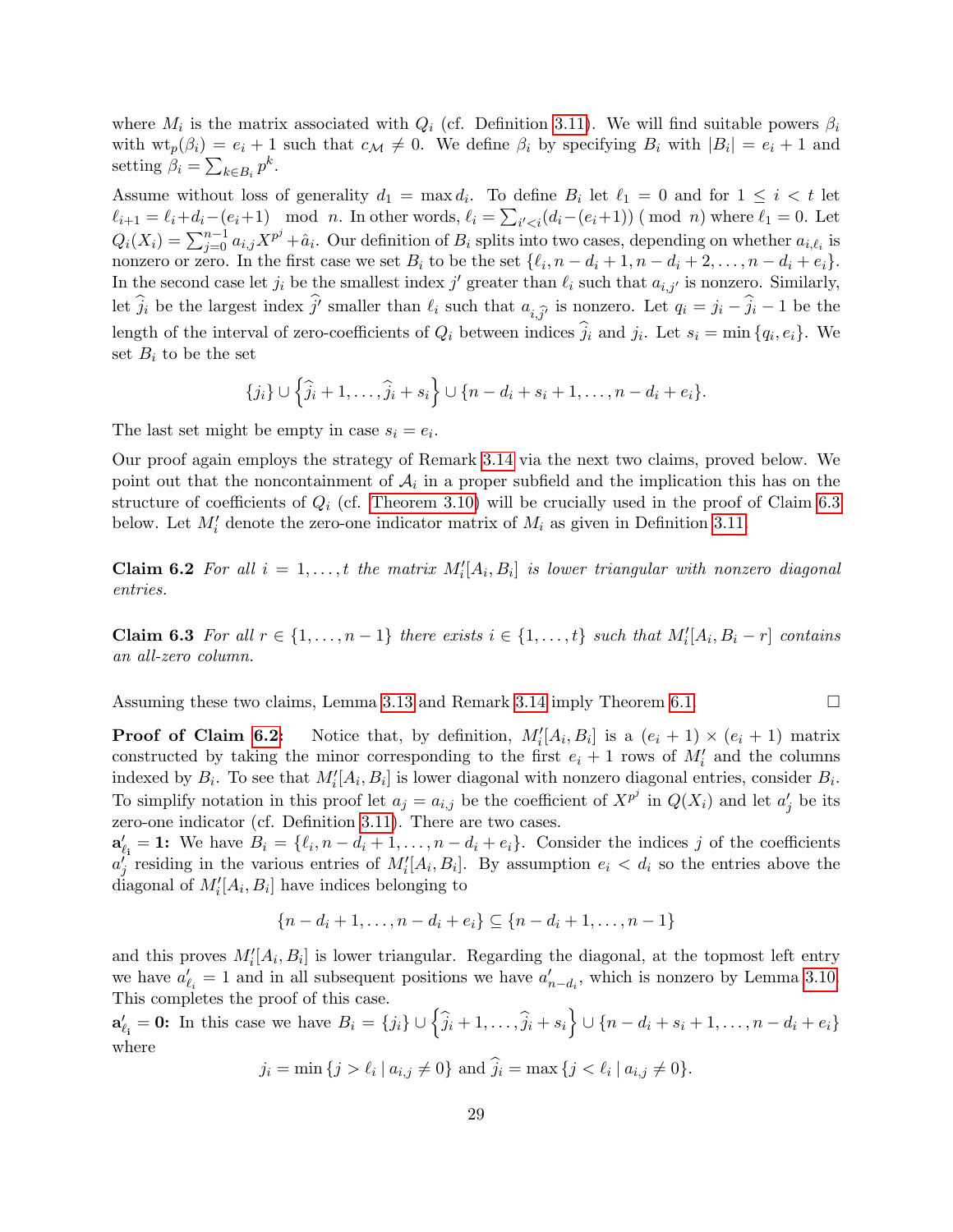The uppermost left  $(s_i + 1) \times (s_i + 1)$  submatrix of  $M_i'[A_i, B_i]$  in this case is

$$
\left(\begin{array}{cccc} a'_{j_i} & a'_{\widehat{j}_i+1} & \ldots & a'_{\widehat{j}_i+s_i} \\ a'_{j_i-1} & a'_{\widehat{j}_i} & \ldots & a'_{\widehat{j}_i+s_i-1} \\ \vdots & \vdots & \vdots & \vdots \\ a'_{j_i-s_i} & a'_{(\widehat{j}_i+1)-s_i} & \ldots & a'_{\widehat{j}_i} \end{array}\right)
$$

which is lower triangular because the  $a'$  $b'_{j_i+1} = \ldots = a_{\hat{j}_i+s_i} = 0$ , and the diagonal entries of this submatrix are nonzero because  $a'_{j_i}, a'_{\hat{j}}$  $\frac{b}{\hat{j}_i}$  are nonzero. The last  $e_i - s_i$  columns of the matrix — if they exist — are identical to the same last columns of the previous case and this shows that  $M_i'[A_i, B_i]$ is lower triangular with nonzero diagonal entries. This completes the proof of Claim [6.2.](#page-29-1)  $\Box$ 

**Proof of Claim [6.3:](#page-29-0)** In what follows we denote for  $c < d$  by  $[c, d]$  the set of integers in the interval [c, d] and by [c, d] mod n the set  $\{i \mod n \mid i \in [c, d]\}$ . We start by observing that

$$
M'_{i}[A_{i}, \{k\} - r] = \begin{pmatrix} a'_{i,k-r} \\ a'_{i,k-(r+1)} \\ \vdots \\ a'_{i,k-(r+e_{i})} \end{pmatrix}.
$$

Thus for any  $k \in B_i$ , if r is such that

$$
[k - (r + e_i), k - r] \bmod n \subseteq [n - d_i + 1, n - 1],
$$
\n(15)

<span id="page-30-0"></span>then the matrix  $M_i'[A_i, B_i - r]$  contains a zero column. So we get the following proposition.

**Proposition 6.4** Whenever  $k \in B_i$  and

$$
r \in [k+1, k+d_i - (e_i + 1)] \mod n
$$

then  $M'_i[A_i, B_i - r]$  contains an all-zero column.

Thus, to prove the claim it suffices to show

<span id="page-30-2"></span>
$$
[1, n-1] \subseteq \bigcup_{i=1}^{t} \cup_{k \in B_i} [k+1, k+(d_i-e_i)-1].
$$
 (16)

(Notice that Claim [6.2](#page-29-1) implies the containment in the previous equation is in fact an equality.) Indeed, since  $\ell_1 = 0$  we have  $B_1 = \{0\} \cup [n - d_1 + 1, n - d_1 + e_1]$ , which implies by Proposition [6.4](#page-30-0) that  $M'_1[A_1, B_1 - r]$  contains a zero column for r belonging to

<span id="page-30-1"></span>
$$
[1, d_1 - (e_1 + 1)] \cup [n - d_1 + 2, n - 1] = [\ell_1 + 1, \ell_2] \cup [n - d_1 + 2, n - 1]. \tag{17}
$$

Let t' be the minimal i such that  $\sum_{i' \leq i} (d_{i'} - (e_{i'} + 1)) \geq n - d_1 + 1$ , noticing such t' exists by assumption. In this case we have  $\sum_{i' \leq t'} (d_{i'} - (e_{i'} + 1)) < n$  and so  $\ell_{t'+1} = \sum_{i' \leq t'} (d_{i'} - (e_{i'} + 1))$ .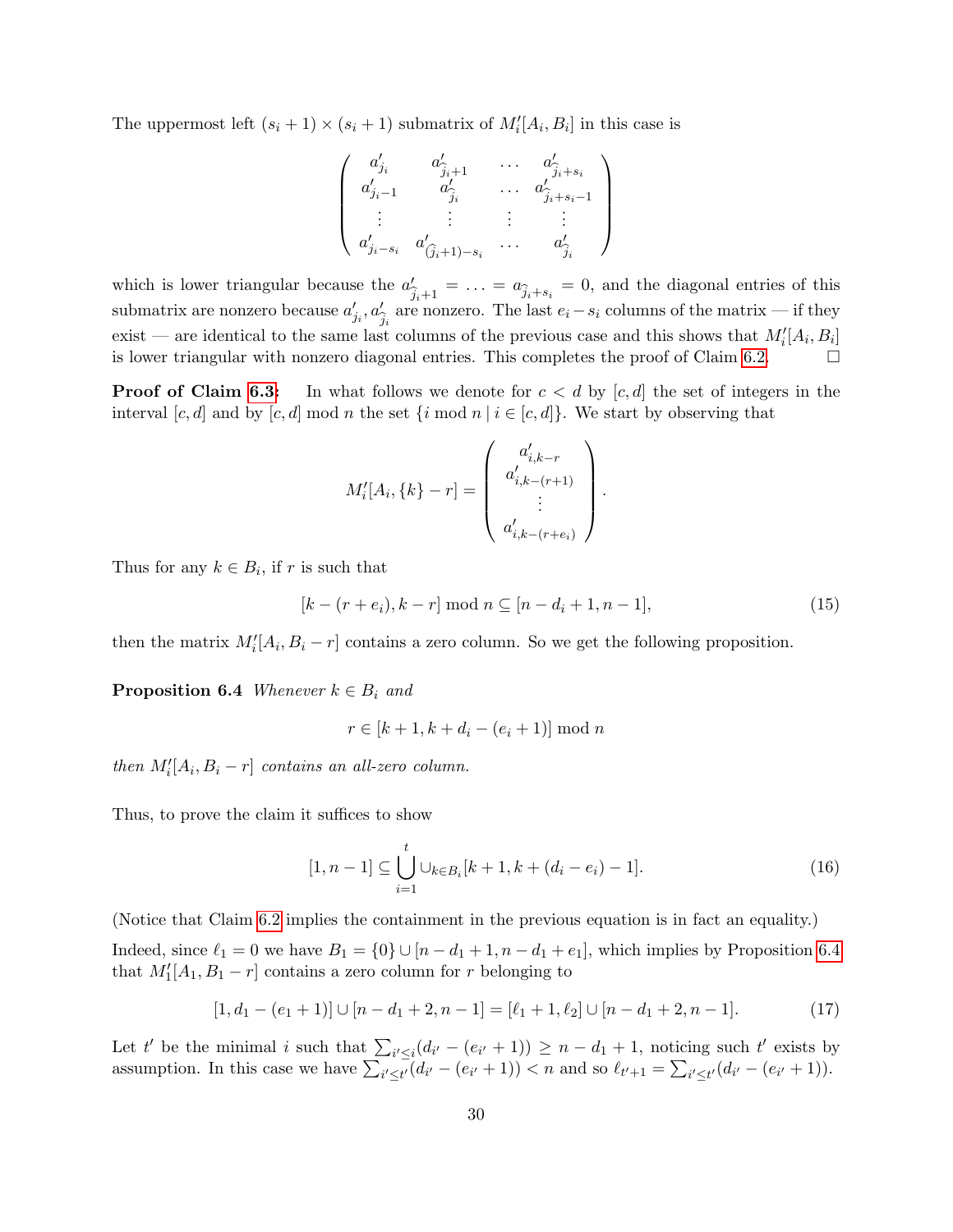We claim that for  $1 < i \leq t'$  we have

<span id="page-31-0"></span>
$$
\bigcup_{k \in B_i} [k+1, k+d_i - (e_i+1)] \supseteq [\ell_i+1, \ell_{i+1}]. \tag{18}
$$

which, together with [\(17\)](#page-30-1), proves [\(16\)](#page-30-2) and completes the proof of our claim. There are two cases to consider when proving [\(18\)](#page-31-0).

 $a_{i,\ell_i} \neq 0$ : In this case  $\ell_i \in B_i$  so the claim follows from Proposition [6.4](#page-30-0) by recalling that  $\ell_{i+1} =$  $\ell_i + d_i - (e_i + 1).$ 

 $a_{i, \ell_i} = 0$ : There are two subcases to consider.

**Case 1:**  $q_i < e_i$ . In this case

$$
B_i = \{j_i\} \cup [\hat{j}_i + 1, \hat{j}_i + q_i] \cup [n - d_i + q_i + 1, n - d_i + e_i].
$$

Substituting  $\hat{j}_i + (q_i + 1)$  for  $j_i$  and reordering elements of  $B_i$  we get

$$
B_i = [\hat{j}_i + 1, j_i = \hat{j}_i + q_i + 1] \cup [n - d_i + q_i + 1, n - d_i + e_i].
$$

We conclude  $\ell_i \in B_i$  so by Proposition [6.4](#page-30-0) our proof is complete, as in the case of  $a_{i,\ell_i} \neq 0$  above.

**Case 2:**  $q_i \geq e_i$ . In this case we have

$$
B_i = \{j_i\} \cup [\widehat{j}_i + 1, \widehat{j}_i + e_i].
$$

Substituting  $j_i = \hat{j}_i + q_i + 1$  we get

$$
B_i = [\hat{j}_i + 1, \hat{j}_i + e_i] \cup \left\{\hat{j}_i + q_i + 1\right\}
$$

Now we use the fact that  $A_i$  is not contained in an affine shift of a proper subfield. We notice that since  $i \leq t'$  we have by maximality of  $d_1$  that

$$
\widehat{j}_i < \ell_i \le n - d_1 \le n - d_i
$$

which implies (using the maximality of  $d_1$  again) that  $j_i + 1 \neq n - d_i + 1$ . As  $\mathcal{A}_i$  is not contained in an affine shift of a proper subfield and  $\hat{j}_i + 1 \neq n - d_i + 1$ , our Structural Lemma [3.10](#page-13-0) implies that  $j_i - \hat{j}_i \leq d_i - 1$ , or, equivalently,  $j_i \leq \hat{j}_i + d_i - 1$ .

Taking all but the last element of  $B_i$  in the previous equation notice

$$
\bigcup_{k \in [\widehat{j}_i+1,\widehat{j}_i+e_i]} [k+1,k+d_i-(e_i+1)] \supseteq [\widehat{j}_i+2,\widehat{j}_i+d_i-1],
$$

which contains  $j_i$ . Now, since  $j_i < \ell_i < j_i$  when we reinsert  $j_i$  into  $B_i$  we conclude

$$
\bigcup_{k \in B_i} [k+1, k+d_i - (e_i + 1)] \supseteq [j_1 + 2, j_i + d_i - (e_i + 1)]
$$
  

$$
\supseteq [l_i + 1, l_{i+1}].
$$

This completes the last case and with it the proof of Claim [6.3](#page-29-0) is complete.  $\Box$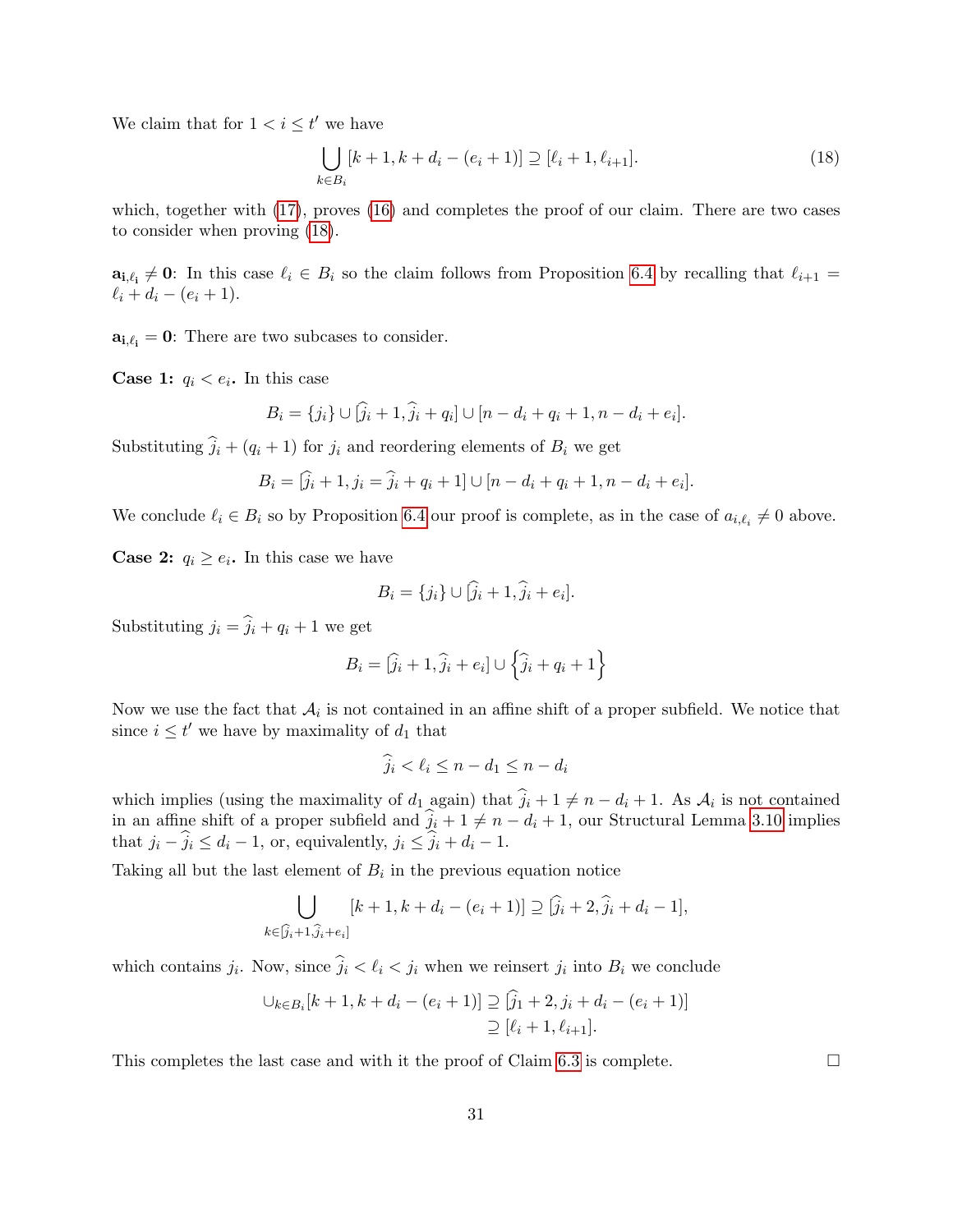### <span id="page-32-0"></span>7 Disperser for affine spaces of sublinear dimension

In this section we prove Theorem [2.2.](#page-6-1) We start by examining what happens to  $\mathcal{A} \subset \mathbb{F}_p^{nr}$  when it is partitioned into r blocks of size n. Then we prove the main theorem, by essentially reducing it to the case of independent affine sources described in Theorem [6.1.](#page-28-0)

#### <span id="page-32-1"></span>7.1 Preparatory lemmata

Our first lemma, already used by [Bourgain](#page-39-1) [\[2007\]](#page-39-1) in his construction of affine extractors, gives a certain kind of direct sum decomposition of  $\mathbb{F}_p$ -affine subspaces of  $\mathbb{F}_{p^n}^r$ .

<span id="page-32-2"></span>**Lemma 7.1 (Bourgain's decomposition)** Let  $A \subseteq (\mathbb{F}_p^n)^r$  be an  $\mathbb{F}_p$ -affine subspace. Let  $\gamma \in A$ . Then there exist linear spaces  $Y_1, \ldots, Y_r \subseteq \mathbb{F}_p^n$  and linear maps  $\sigma_{ij} : Y_j \to \mathbb{F}_p^n$  such that:

$$
\mathcal{A} = \{(x_1, \ldots, x_r) \mid \exists y_i \in Y_i \text{ such that } x_i = \gamma_i + y_i + \sum_{j < i} \sigma_{ij}(y_j)\}
$$

and dim  $\mathcal{A} = \sum_{i \in [r]} \dim Y_i$ .

This lemma amounts to taking the echelon-form of a matrix whose rows form a basis for the linear subspace underlying the affine subspace  $A$ .

The next lemma should be thought of as a complement to Theorem [6.1.](#page-28-0) It expands the class of sources on which the function  $R$  given in that theorem is nonconstant. This expanded class is what we will use in the proof of our main theorem.

<span id="page-32-3"></span>**Lemma 7.2** For each  $i \in [r]$ , let  $P_i(X_i) \in \mathbb{F}_{p^n}[X_i]$  be a linearized polynomial. For each  $j < i$ , let  $P_{ij}(X_j) \in \mathbb{F}_{p^n}[X_j]$  be a linearized polynomial. Let  $\gamma \in \mathbb{F}_{p^n}^r$ . Let  $I_0 \subseteq [r]$  with  $I_0 = \{i_1 < i_2 < j_3\}$  $\ldots < i_t$ . Let  $e_{i_1}, \ldots, e_{i_t} > 1$  be integers and let  $\alpha_i = \sum_{k=0}^{e_i} p^i$ , for  $i \in I_0$ . Let  $\mu \in \mathbb{F}_{p^n} \setminus \{0\}$ . Let  $g(X_1, \ldots, X_r) \in \mathbb{F}_{p^n}[X_1, \ldots, X_r]$  be the polynomial

$$
\operatorname{Tr}\left(\mu \prod_{i\in I_0} \left(P_i(X_i) + \sum_{j
$$

Let  $g'(X_1, \ldots, X_r) \in \mathbb{F}_{p^n}[X_1, \ldots, X_r]$  be the polynomial

$$
\operatorname{Tr}\left(\mu \prod_{i\in I_0} P_i(X_i)^{\alpha_i}\right) \bmod \langle X_i^q - X_i \rangle_{i \in [r]}.
$$

Then for any  $(\beta_{i_1},\ldots,\beta_{i_t})$  where  $\text{wt}_p(\beta_{i_k})=e_{i_k}+1$ , the coefficients of the monomial  $\prod_{i\in I_0}X_i^{\beta_i}$  in  $g$  and in  $g'$  are equal.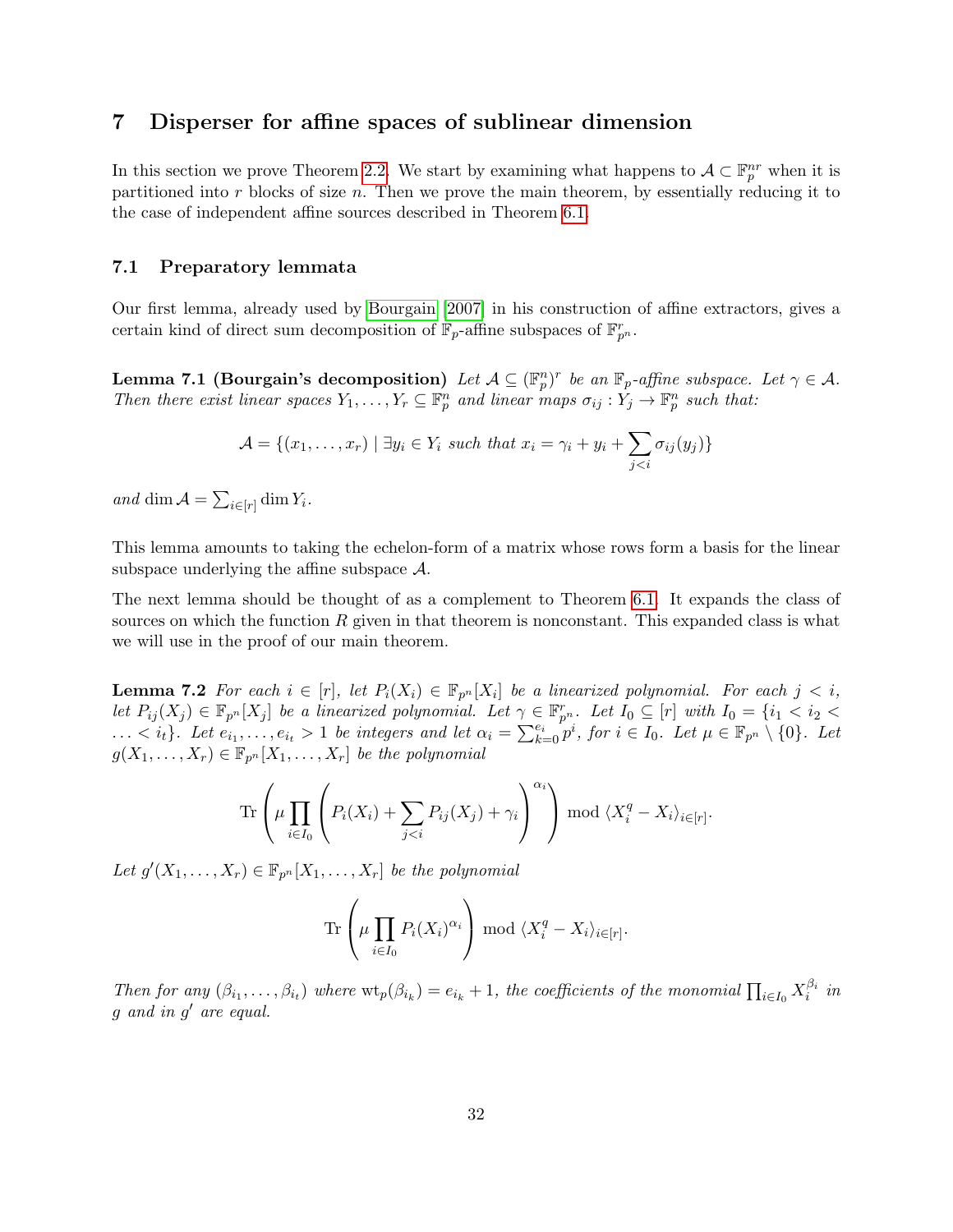**Proof** We want to show that the coefficient of  $\prod_{i\in I_0} X_i^{\beta_i}$  in  $g(X_1,\ldots,X_r)$  is the same as in  $g'(X_1,\ldots,X_r)$ . We do this by expanding out the expressions for  $g(X_1,\ldots,X_r)$  and  $g'(X_1,\ldots,X_r)$ and keeping track of the monomials.

Let  $X_{\le i}$  denote the tuple of variables  $(X_1,\ldots,X_{i-1})$ . Let  $\hat{P}_i(X_{\le i})$  be the polynomial  $\sum_{j\le i}P_{ij}(X_j)+$  $\gamma_i$ .

Expanding  $g(X_1, \ldots, X_r)$  we get

<span id="page-33-1"></span>
$$
g(X_1,\ldots,X_r) = \sum_{r=0}^{n-1} \left(\mu \prod_{i\in I_0} \left(P_i(X_i) + \hat{P}_i(X_{
$$

$$
= \sum_{r=0}^{n-1} \mu^{p^r} \left( \prod_{i \in I_0} \left( P_i(X_i) + \hat{P}_i(X_{< i}) \right)^{\sum_{l=0}^{e_i} p^{r+l}} \right) \mod \langle (X_i^{p^n} - X_i)_{i \in [r]} \rangle . (20)
$$

We now expand the term  $\left(P_i(X_i) + \hat{P}_i(X_{\leq i})\right)^{\sum_{l=0}^{e_i} p^{r+l}}$ to obtain

$$
\prod_{l=0}^{e_i} \left( P_i(X_i) + \hat{P}_i(X_{< i}) \right)^{p^{r+l}} \tag{21}
$$

$$
=\prod_{l=0}^{e_i} \left( P_i(X_i)^{p^{r+l}} + \hat{P}_i(X_{< i})^{p^{r+l}} \right) \tag{22}
$$

$$
= \prod_{l=0}^{e_i} (P_i(X_i))^{p^{r+l}} + \sum_{\substack{L \subseteq \{0,1,\ldots,e_i\} \\ L \neq \emptyset}} \left( \prod_{l \notin L} P_i(X_i)^{p^{r+l}} \right) \left( \prod_{l' \in L} \hat{P}_i(X_{\leq i})^{p^{r+l'}} \right) \tag{23}
$$

Now the first term has  $\mathbb{F}_p$ -degree in  $X_i$  equal to  $e_i + 1$ , while all the other terms have  $\mathbb{F}_p$ -degree in  $X_i$  strictly less than  $e_i + 1$ . The reason for this is that the polynomial  $\hat{P}_i(X_{\leq i})$  does not mention the variable  $X_i$ , and each  $P_i(X_i)p^{r+l}$  and  $\hat{P}_i(X_{\le i})^{p^{r+l}}$  are linearized polynomials (and hence of  $\mathbb{F}_p$ -degree 1). Let us summarize this by writing [\(23\)](#page-33-0) as

<span id="page-33-0"></span>
$$
(P_i(X_i))^{\sum_{l=0}^{e_i} p^{r+l}} + G_i(X_{\leq i})
$$

and noting that the  $\mathbb{F}_p$ -degree of  $G_i$  in  $X_i$  is at most  $e_i$ .

Now let us go back to [\(20\)](#page-33-1) and consider the rth summand within the parenthesis.

$$
\prod_{i \in I_0} \left( P_i(X_i) + \hat{P}_i(X_{< i}) \right)^{\sum_{l=0}^{e_i} p^{r+l}} = \prod_{i \in I_0} \left( (P_i(X_i))^{\sum_{l=0}^{e_i} p^{r+l}} + G_i(X_{\leq i}) \right)
$$
\n
$$
= \left( (P_{i_t}(X_{i_t}))^{\sum_{l=0}^{e_i} p^{r+l}} + G_{i_t}(X_{\leq i_t}) \right) \cdot \prod_{i \in I_0, i < i_t} \left( (P_i(X_i))^{\sum_{l=0}^{e_i} p^{r+l}} + G_i(X_{\leq i}) \right)
$$
\n
$$
= \left( (P_{i_t}(X_{i_t}))^{\sum_{l=0}^{e_i} p^{r+l}} + G_{i_t}(X_{\leq i_t}) \right) \cdot H_t(X_{\leq i_{t-1}})
$$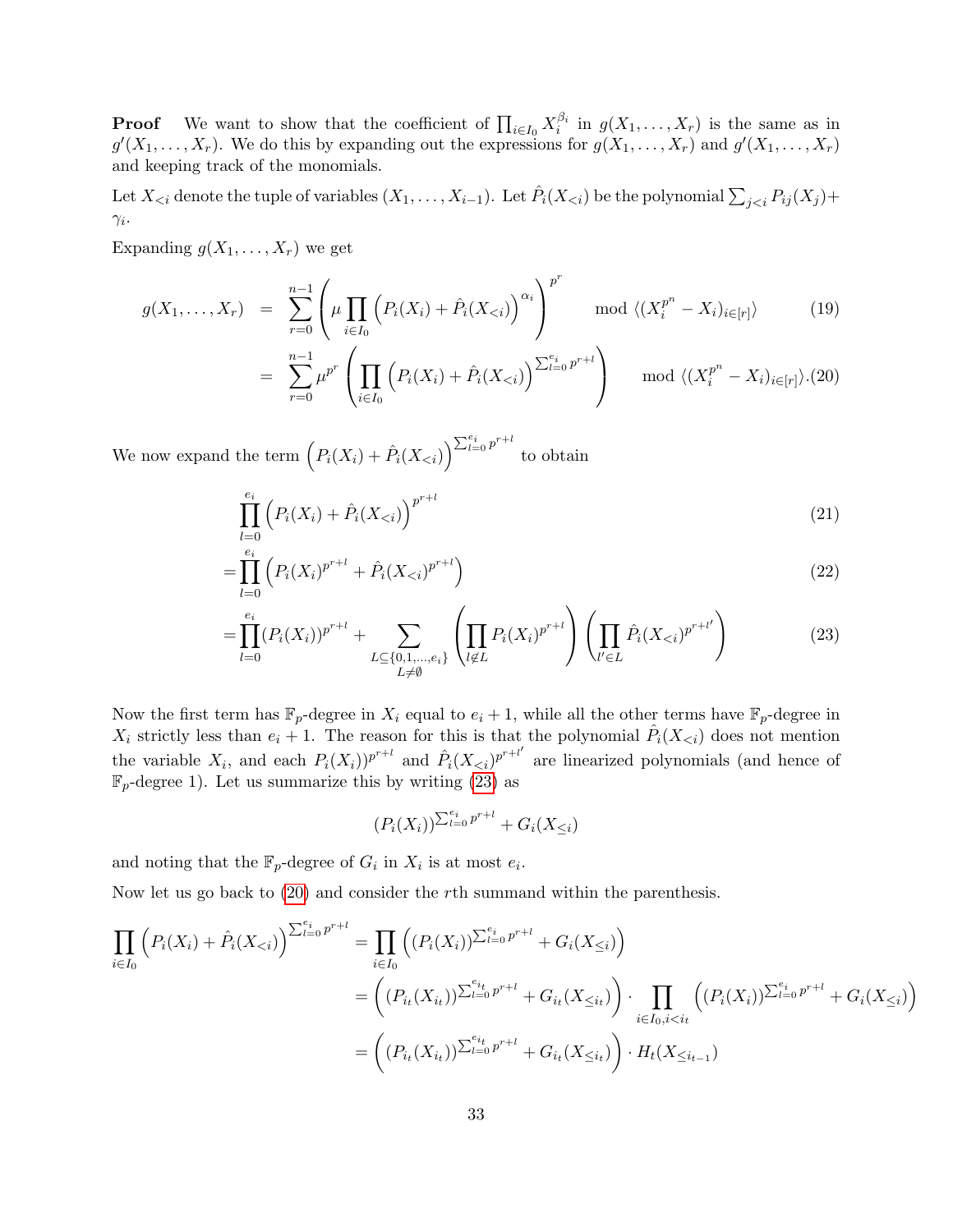The rightmost term above, denoted  $H_t$ , does not mention  $X_{i_t}$ . Furthermore, as stated above  $G_t$  has  $\mathbb{F}_p$ -degree at most  $e_{i_t}$  in  $X_{i_t}$ . But  $m_{\xi}$  has  $\mathbb{F}_p$ -degree  $e_{i_t} + 1$  in  $X_{i_t}$ , so to contribute to the coefficient of  $m_{\xi}$  we must select terms only from  $(P_{i_t}(X_t))^{\sum_{l=0}^{e_{i_t}} p^{r+l}}$  and multiply them by the appropriate terms in  $H_t$ . Next, consider the terms inside  $H_t$ ,

$$
H_t(X_{\leq i_{t-1}}) = \left( \left( P_{i_{t-1}}(X_{i_{t-1}}) \right) \sum_{l=0}^{e_{i_{t-1}}} p^{r+l} + G_{i_{t-1}}(X_{\leq i_{t-1}}) \right) \cdot H_{t-1}(X_{\leq i_{t-2}})
$$

where,

$$
H_{t-1}(X_{\leq i_{t-2}}) = \prod_{i \in I_0, i < i_{t-1}} \left( (P_i(X_i))^{\sum_{l=0}^{e_i} p^{r+l}} + G_i(X_{\leq i}) \right)
$$

As before, we notice that  $H_{t-1}(X_{\leq i_{t-2}})$  does not mention  $X_{i_{t-1}}$  and  $H_{t-1}$  has  $\mathbb{F}_p$ -degree  $e_{i_{t-1}}$  in  $X_{i_{t-1}}$ . But  $m_{\xi}$  has  $\mathbb{F}_p$ -degree  $e_{i_{t-1}}$  + 1 in  $X_{i_{t-1}}$ , implying that we must select terms only from  $\left(P_{i_{t-1}}(X_{i_{t-1}})\right)^{\sum_{l=0}^{e_{i_{t-1}}} p^{r+l}}$ . Continuing in this manner for  $i = i_{t-2}, \ldots, i_1$  we conclude that the only contributions to the coefficient of  $m_{\xi}$  come from  $\left(\prod_{i\in I_0} (P_i(X_i))^{\sum_{l=0}^{e_i} p^l}\right)^{p^r}$ . Summing up over all r, the lemma follows.

#### <span id="page-34-0"></span>7.2 Proof of Theorem [2.2](#page-6-1)

We can now analyze our main affine disperser construction. Theorem [2.2](#page-6-1) will follow by setting the proper parameters into the following theorem.

<span id="page-34-1"></span>**Theorem 7.3 (Affine disperser — non-parameterized version)** Let  $t < r$  be integers. Let n be prime with  $n \geq r(r+1)/t$ . For each  $i \in [r]$ , let  $e_i = r+1-i$  and let  $\alpha_i = \sum_{k=0}^{e_i} p^k$ . Let  $\mu \in \mathbb{F}_{p^n} \setminus \{0\}$ . Let  $f: \mathbb{F}_{p^n}^r \to \mathbb{F}_p$  be given by

$$
f(x_1,\ldots,x_r)=\text{Tr}\left(\mu \sum_{I\subseteq [r],|I|=t}\prod_{i\in I}x_i^{\alpha_i}\right).
$$

Let  $\mathcal{A} \subseteq \mathbb{F}_{p^n}^r$  be any  $\mathbb{F}_p$ -affine space with  $\dim(\mathcal{A}) > \frac{nr}{t} + nt + r(r+1)$ . Then  $|f(\mathcal{A})| > 1$ .

Before proving this theorem let us show how it implies Theorem [2.2.](#page-6-1)

**Proof of Theorem [2.2:](#page-6-1)** For our selection of parameters  $n, t, r$  we notice the assumptions of Theorem [7.3](#page-34-1) hold. Indeed, by Bertrand's postulate we can bound n from above by  $4m^{3/5}$ , hence  $r \geq m^{2/5}/4$ . Notice that for our setting of parameters

$$
r(r+1)/t \le \sqrt{r}(r+1) \le m^{3/5} < n
$$

and if  $d > 6m^{4/5}$  then we have

$$
\frac{nr}{t} + nt + r(r+1) \le \frac{4}{\sqrt{2}}m^{4/5} + \frac{4}{\sqrt{2}}m^{4/5} + \frac{1}{4}m^{4/5} + o(m^{4/5}) < d.
$$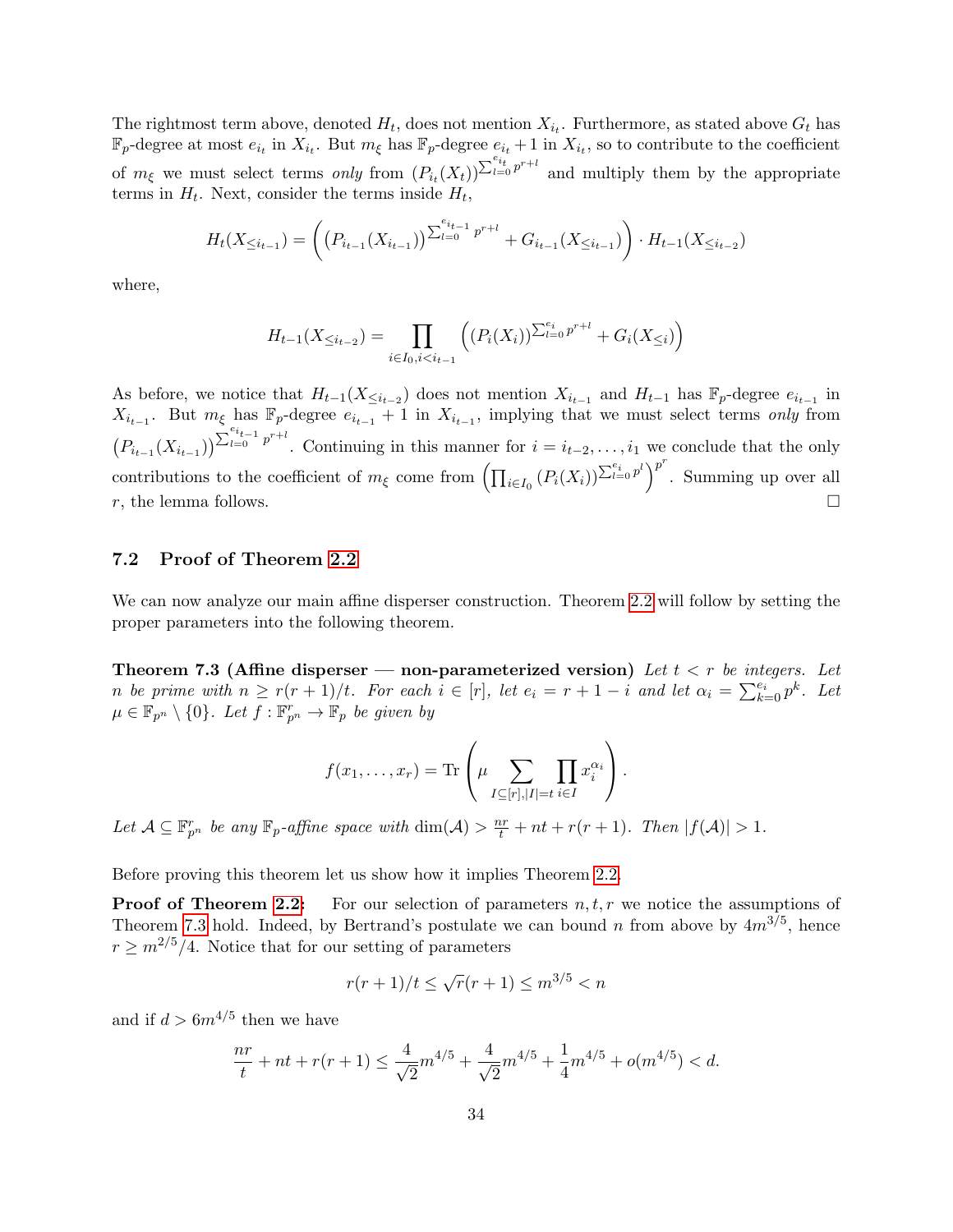Thus, the function f in Theorem [7.3](#page-34-1) has the property that for any A with  $\dim(\mathcal{A}) > 6m^{4/5}$ , we have  $|f(A)| > 1$ . Finally notice that Proposition [3.3](#page-11-1) implies that f as defined in Theorem [7.3](#page-34-1) is identical to f defined in Theorem [2.2,](#page-6-1) up to renaming of the variables  $x_i$ . This completes the proof.  $\Box$ 

**Proof of Theorem [7.3:](#page-34-1)** Our proof strategy is again as outlined in the introduction. Our first goal is to find a polynomial mapping  $H: \mathbb{F}_{p^n}^r \to \mathbb{F}_{p^n}^r$  such that  $H(\mathbb{F}_{p^n}^r) = A$ . We will then show that the composed function  $f \circ H$  is a non-constant map, by showing that in its representation as a polynomial, there is a positive degree monomial with a nonzero coefficient.

To define the mapping H, we first decompose the affine space A using Lemma [7.1.](#page-32-2) Let  $\gamma \in \mathcal{A}$ . Then by that lemma, we may find a collection of  $\mathbb{F}_p$ -linear subspaces  $Y_1, \ldots, Y_r \subseteq \mathbb{F}_{p^n}$  and linear maps  $\sigma_{ij} : \mathbb{F}_{p^n} \to \mathbb{F}_{p^n}$  for  $i, j \in [r]$  with  $i < j$  such that:

$$
\mathcal{A} = \{(x_1, \dots, x_r) \mid \exists y_i \in Y_i \text{ such that } x_i = \gamma_i + y_i + \sum_{j < i} \sigma_{ij}(y_j)\}
$$

and dim  $\mathcal{A} = \sum_{i \in [r]} \dim Y_i$ .

Let  $Q_i(X) \in \mathbb{F}_{p^n}[X]$  be the image-subspace polynomial of  $Y_i$ . Let  $Q_{ij}(X)$  be the linearized poly-nomial (guaranteed to exist by Lemma [3.7\)](#page-12-1) such that  $Q_{ij}(x) = \sigma_{ij}(Q_i(x))$  for each  $x \in \mathbb{F}_p^n$ . Let  $R_i(X_1,\ldots,X_r) \in \mathbb{F}_{p^n}[X_1,\ldots,X_r]$  be the polynomial  $Q_i(X_i) + \sum_{j. Then by the above$ comments, the image of the function H mapping  $x = (x_1, \ldots, x_r) \in \mathbb{F}_{p^n}^r$  to  $(R_1(x), \ldots, R_r(x))$  is precisely A.

Now let  $h(X_1, \ldots, X_r) \in \mathbb{F}_{p^n}[X_1, \ldots, X_r]$  be the polynomial representing  $f \circ H$ , namely

$$
h(X_1, \ldots, X_r) = f(R_1(X_1, \ldots, X_r), \ldots, R_r(X_1, \ldots, X_r)) \mod \langle X_i^q - X_i \rangle_{i \in [r]}
$$
(24)

<span id="page-35-0"></span>
$$
= \sum_{I \subseteq [r], |I|=t} \text{Tr}\left(\mu \prod_{i \in I} R_i(X_1, \dots, X_r)^{\alpha_i}\right) \mod \langle X_i^q - X_i \rangle_{i \in [r]} \tag{25}
$$

By Proposition [3.1,](#page-10-2) we have  $h(\mathbb{F}_{p^n}^r) = f(\mathcal{A})$ .

Therefore, to show that  $|f(A)| > 1$ , it suffices to show that  $|h(\mathbb{F}_{p^n}^r)| > 1$ . We do this by showing that  $h(X_1, \ldots, X_r)$  has a monomial of positive degree with a nonzero coefficient and invoking Proposition [3.1.](#page-10-2)

To find this monomial, we consider the representation [\(25\)](#page-35-0) of the polynomial  $h(X_1, \ldots, X_n)$ . We will first find a set  $I_0 \subseteq [r]$ , with  $|I_0| = t$ , of "blocks with high entropy". Then via Theorem [6.1,](#page-28-0) we will argue that the summand in  $(25)$  corresponding to  $I_0$  is a nonzero polynomial, with certain monomial  $M$  having a nonzero coefficient. We will then show that no other summand in the sum [\(25\)](#page-35-0) can have the monomial M with a nonzero coefficient, thus establishing that M appears in h with a nonzero coefficient, as desired.

We proceed with implementing this plan. Let  $d_i = \dim(Y_i)$  and let  $d = \dim(\mathcal{A}) > \frac{nr}{t} + nt + r(r+1)$ . We have  $\sum_i d_i = d$ . Let  $S = \{i \in [r] \mid d_i > r + 1\}$ . Then we get

- $|S| \ge t$  (since each  $d_i \le n$  and  $\sum d_i > nt + r(r + 1)$ ).
- $\sum_{i \in S} d_i \ge \sum_{i \in [r]} (d_i r 1) = d r(r + 1) \ge nr/t + nt.$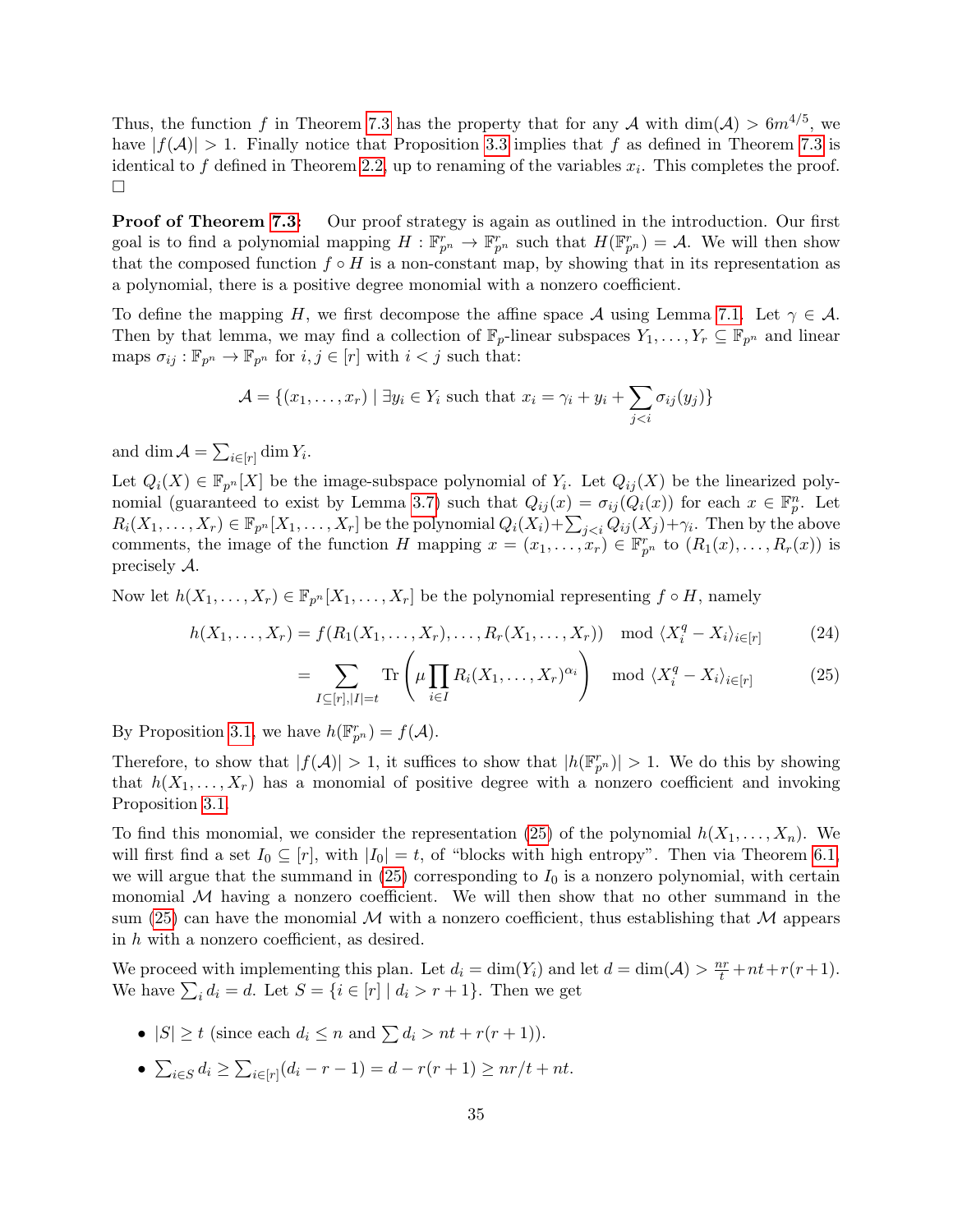Thus there exists  $I_0 \subseteq S$  (and hence each  $i \in I_0$  has  $d_i > r + 1$ ) with  $|I_0| = t$  such that

<span id="page-36-0"></span>
$$
\sum_{i \in I_0} (d_i - (r+1)) \ge \left(\sum_{i \in S} d_i\right) \frac{t}{r} - (r+1)t \ge n + nt^2/r - (r+1)t \ge n,\tag{26}
$$

where the last inequality used the hypothesis that  $n \geq r(r+1)/t$ .

Let us focus on the term

$$
g(X_1, \ldots, X_r) = \text{Tr}\left(\mu \prod_{i \in I_0} R_i(X_1, \ldots, X_r)^{\alpha_i}\right) \bmod \langle X_i^q - X_i \rangle_{i \in [r]}
$$

in the representation [\(25\)](#page-35-0) of the polynomial  $h(X_1, \ldots, X_r)$ .

Putting  $g'(X_1,\ldots,X_r) = \text{Tr} \left(\mu \prod_{i \in I_0} Q_i(X_i)^{\alpha_i}\right) \mod \langle X_i^q - X_i \rangle_{i \in [r]}$  and noting that each  $e_i + 1 \leq$  $r+1$ , Equation [\(26\)](#page-36-0) and Theorem [6.1](#page-28-0) imply that there is a monomial  $\mathcal{M} = \prod_{i \in I_0} X_i^{\beta_i}$  with  $\text{wt}_p(\beta_i) = \text{wt}_p(\alpha_i) = e_i + 1$ , which has a nonzero coefficient in g'. Lemma [7.2](#page-32-3) now implies that the coefficient of M in g is exactly the same as the coefficient of M in  $g'$ , and hence nonzero.

We now show that in the representation [\(25\)](#page-35-0) of the polynomial  $h(X_1, \ldots, X_r)$ , no summand other than g can have a nonzero coefficient for the monomial M. First notice that each  $R_i(X_1, \ldots, X_r)$ is a polynomial only in the variables  $X_1, X_2, \ldots, X_i$ , and is a sum of monomials of the form  $aX_k^{p^b}$ k plus possibly a constant term (i.e., monomials of total  $\mathbb{F}_p$ -degree at most 1).

Let  $J \subseteq [r]$  with  $|J| = t$ , and consider the expression  $\text{Tr}(\mu \prod_{j \in J} R_j(X_1, \ldots, X_r)^{\alpha_j})$  mod  $\langle (X_i^{p^n} - X_i)_{i \in [r]} \rangle$ . By definition, it equals:

$$
\operatorname{Tr}\left(\mu \prod_{j\in J} \prod_{l=0}^{e_j} R_j(X_1,\ldots,X_j)^{p^l}\right) \mod \langle (X_i^{p^n}-X_i)_{i\in[r]}\rangle.
$$

Suppose the monomial  $M$  appeared in the above polynomial with a nonzero coefficient. Then, expanding the trace map, there is some  $w \in [n-1]$  such that M appears in

$$
\prod_{j\in J}\prod_{l=0}^{e_j} R_j(X_1,\ldots,X_j)^{p^{l+w}} \mod \langle (X_i^{p^n}-X_i)_{i\in[r]}\rangle
$$

with a nonzero coefficient. Letting  $R_{jl} = R_j^{p^{l+w}}$  $j^{p^*}$ , we may rewrite the last polynomial as

$$
\prod_{j\in J}\prod_{l=0}^{r-j+1}R_{jl}(X_1,\ldots,X_j) \mod \langle (X_i^{p^n}-X_i)_{i\in[r]}\rangle,
$$

where each  $R_{jl}$  is a sum of monomials of total  $\mathbb{F}_p$ -degree at most 1. Each monomial  $\mathcal{M}'$  that appears in this product is obtained by choosing, for each  $j \in J$  and  $l \in [0, r - j + 1]$ , a monomial from  $R_{il}(X_1,\ldots,X_j)$ , and multiplying all these monomials out. Since we know that M appears in this product, let us focus on the choices made in order for M to appear. We set  $\lambda_i(l) = i$  if for  $(j, l)$  we chose a monomial from  $R_{jl}(X_1,\ldots,X_j)$  whose variable is indexed by i (i.e., we chose some  $aX_i^b$ ).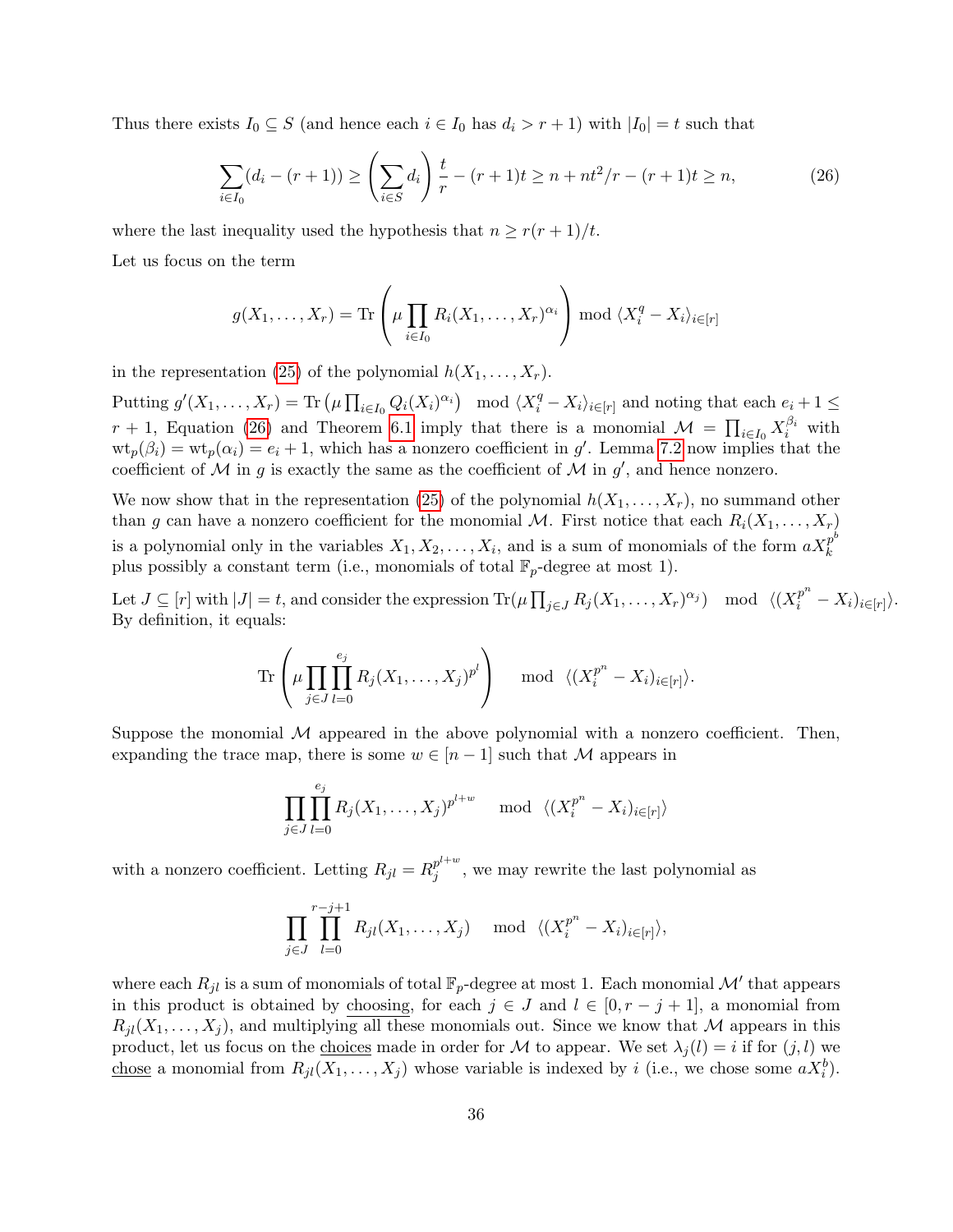Observe that the  $\mathbb{F}_p$ -degree in  $X_i$  of M is at most the number of  $(j, l)$  pairs for which  $\lambda_j(l) = i$ (which may be compactly written as  $\sum_{j\in J} |\lambda_j^{-1}(i)|$ ). However, we know that for any  $i \in I_0$ , the  $\mathbb{F}_p$ -degree of M in the variable  $X_i$  is  $e_i + 1$  (which equals  $r + 2 - i$ ). The following combinatorial claim (whose proof appears next) now shows that  $J$  must be equal to  $I_0$ .

<span id="page-37-0"></span>**Claim 7.4** Let  $I_0 \subseteq [r]$  with  $|I_0| = t$ . Suppose  $J \subseteq [r]$  with  $|J| = t$ , and that there exist functions  $\lambda_j : \{0, 1, \ldots, r + 1 - j\} \to \{1, \ldots, j\}$  for  $j \in J$ , with the property that for each  $i \in I_0$ ,

<span id="page-37-1"></span>
$$
\sum_{j \in J} |\lambda_j^{-1}(i)| \ge r + 2 - i. \tag{27}
$$

Then  $J = I_0$ .

Therefore, we have shown that there is precisely one summand, namely the one corresponding to  $I_0$ , in the representation [\(25\)](#page-35-0) of  $h(X_1, \ldots, X_r)$  that has a nonzero coefficient for the monomial M. Thus M appears in h with a nonzero coefficient, and thus  $|h(\mathbb{F}_{p^n}^r)| > 1$ , as desired.

**Proof of Claim [7.4:](#page-37-0)** Note that for any  $j \in J$  we have

$$
\sum_{i\in I_0} |\lambda_j^{-1}(i)| \le |\{0, 1, \dots, r+1-j\}| = r+2-j.
$$

Thus

$$
\sum_{i \in I_0} (r + 2 - i) \le \sum_{j \in J} \sum_{i \in I_0} |\lambda_j^{-1}(i)| \le \sum_{j \in J} (r + 2 - j).
$$

As  $|I_0| = |J|$ , we have  $\sum_{i \in I_0} i \ge \sum_{j \in J} j$ .

Consider now the expression  $\sum_{j\in J}\sum_{l=0}^{r+1-j}(j-\lambda_j(l))$ , which is  $\geq 0$ , because  $\lambda_j(l)\leq j$ . Thus,

$$
\sum_{j \in J} (r + 2 - j) \cdot j \ge \sum_{j \in J} \sum_{l=0}^{r+1-j} \lambda_j(l) \ge \sum_{i \in I_0} (r + 2 - i) \cdot i.
$$

The last inequality follows from the assumption [\(27\)](#page-37-1). Rearranging, we get,

$$
\sum_{i \in I_0} i^2 - \sum_{j \in J} j^2 \ge (r+2) \cdot (\sum_{i \in I_0} i - \sum_{j \in J} j) \ge 0.
$$

Thus  $\sum_{i\in I_0} i^2 \ge \sum_{j\in J} j^2$ .

For general k, considering the expression  $\sum_{j\in J}\sum_{l=0}^{r+1-j}(j^k-\lambda_j(l)^k)$ , which is nonnegative, we get

$$
\sum_{i \in I_0} i^{k+1} - \sum_{j \in J} j^{k+1} \ge (r+2) \cdot (\sum_{i \in I_0} i^k - \sum_{j \in J} j^k),
$$

which by induction on k is  $\geq 0$ . Thus for all k,

<span id="page-37-2"></span>
$$
\sum_{i \in I_0} i^k \ge \sum_{j \in J} j^k \tag{28}
$$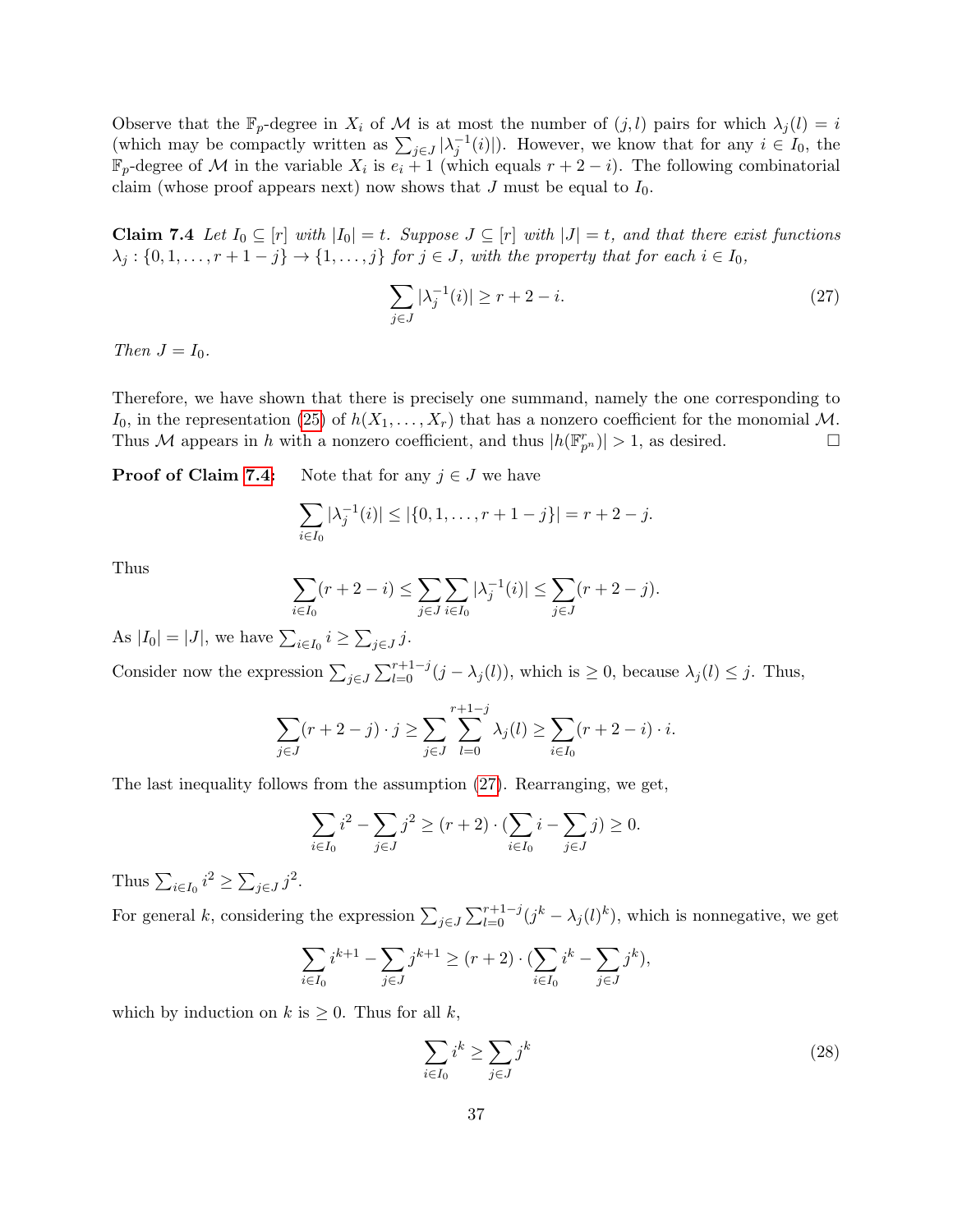This implies that  $i_1 := \max(I_0) \ge \max(J) =: j_1$ . However,  $i_1 \le j_1$ , otherwise  $\lambda_j^{-1}(i_1) = \emptyset$  for each j. Thus  $i_1 = j_1$ . This forces  $\lambda_{j_1}(l) = i_1$  for each l.

Taking this information back to Equation  $(28)$ , we now see that the second-largest element  $i_2$  of  $I_0 \geq$  the second-largest element  $j_2$  of J. But we must have  $i_2 \leq j_2$ , otherwise  $\lambda_j^{-1}(i_2) = \emptyset$  for all j (recall that  $\lambda_{j_1}(l) = i_1$  for each l, and there is no other j for which  $i_1 \leq j$ ). Thus  $i_2 = j_2$ .

Inducting now on s, and arguing about the s-th largest element of  $I_0$  and J, we get that  $I_0 = J$ .

 $\Box$ 

Acknowledgements This work was initiated while both authors visited Alex Samorodnitsky at the Hebrew University, Jerusalem. He took an active part in the initial stages of this research yet declined to be a co-author. We are grateful to Alex for his hospitality and support and for many enlightening discussions. We thank Jaikumar Radhakrishnan for helpful discussions.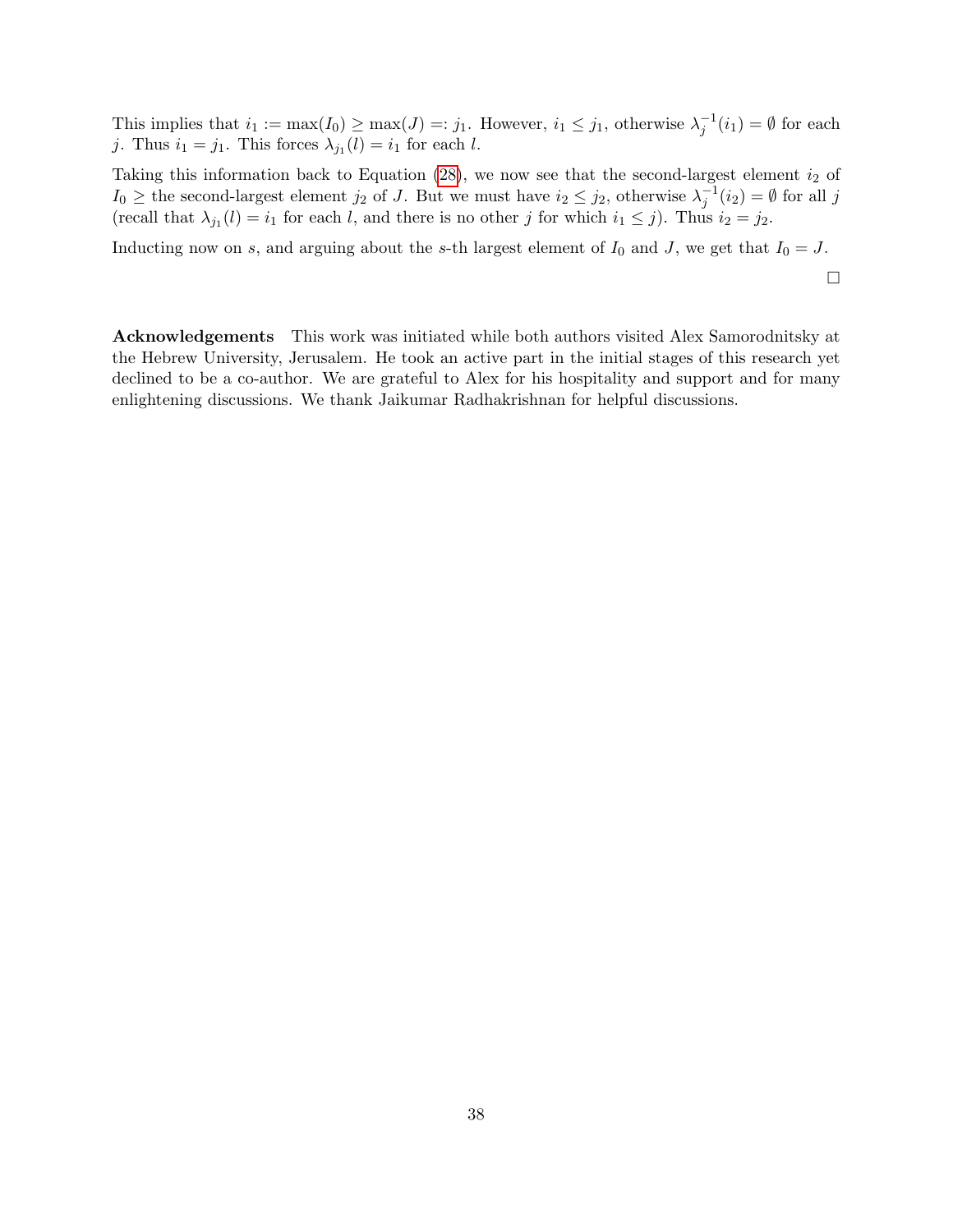# References

- <span id="page-39-10"></span>Boaz Barak, Russell Impagliazzo, and Avi Wigderson. Extracting randomness using few independent sources. In FOCS '04: Proceedings of the 45th Annual IEEE Symposium on Foundations of Computer Science, pages 384–393, Washington, DC, USA, 2004. IEEE Computer Society. ISBN 0-7695-2228-9. doi: http://dx.doi.org/10.1109/FOCS.2004.29.
- <span id="page-39-0"></span>Boaz Barak, Guy Kindler, Ronen Shaltiel, Benny Sudakov, and Avi Wigderson. Simulating independence: New constructions of condensers, ramsey graphs, dispersers, and extractors. In STOC: ACM Symposium on Theory of Computing (STOC), 2005.
- <span id="page-39-11"></span>Boaz Barak, Anup Rao, Ronen Shaltiel, and Avi Wigderson. 2-source dispersers for sub-polynomial entropy and ramsey graphs beating the frankl-wilson construction. In *STOC* '06: Proceedings of the thirty-eighth annual ACM symposium on Theory of computing, pages 671–680, New York, NY, USA, 2006. ACM. ISBN 1-59593-134-1. doi: http://doi.acm.org/10.1145/1132516.1132611.
- <span id="page-39-7"></span>Eli Ben-Sasson and Madhu Sudan. Simple PCPs with poly-log rate and query complexity. In STOC '05: Proceedings of the 37th annual ACM Symposium on Theory of Computing, pages 266–275, New York, NY, USA, 2005. ACM Press. ISBN 1-58113-960-8. doi: http://doi.acm.org/10.1145/ 1060590.1060631.
- <span id="page-39-2"></span>Eli Ben-Sasson, S. Hoory, E. Rozenman, and S. Vadhan. Extractors for affine sources, unpublished manuscript. 2001.
- <span id="page-39-6"></span>Eli Ben-Sasson, Oded Goldreich, Prahladh Harsha, Madhu Sudan, and Salil Vadhan. Robust PCPs of proximity, shorter PCPs and applications to coding. In ACM, editor, Proceedings of the 36th Annual ACM Symposium on the Theory of Computing: Chicago, Illinois, USA, June 13–15, 2004, pages 1–10, pub-ACM:adr, 2004. pub-ACM. ISBN 1-58113-852-0.
- <span id="page-39-8"></span>Eli Ben-Sasson, Oded Goldreich, Prahladh Harsha, Madhu Sudan, and Salil P. Vadhan. Short PCPs verifiable in polylogarithmic time. In IEEE Conference on Computational Complexity, pages 120–134, 2005. URL <http://dx.doi.org/10.1109/CCC.2005.27>.
- <span id="page-39-9"></span>Eli Ben-Sasson, Swastik Kopparty, and Jaikumar Radhakrishnan. Subspace polynomials and list decoding of reed-solomon codes. In FOCS: IEEE Symposium on Foundations of Computer Science (FOCS), 2006.
- <span id="page-39-5"></span>Elwyn R. Berlekamp. Algebraic Coding Theory. Mc Graw-Hill, revised 1984 edition, 1968.
- <span id="page-39-12"></span>Andrej Bogdanov and Emanuele Viola. Pseudorandom bits for polynomials. In FOCS, pages 41–51. IEEE Computer Society, 2007.
- <span id="page-39-1"></span>J. Bourgain. On the construction of affine extractors. Geometric and Functional Analysis, 17(1): 33–57, 2007.
- <span id="page-39-3"></span>J. Bourgain, N. Katz, and T. Tao. A sum-product estimate in finite fields, and applications. Geom. Funct. Anal., 14(1):27–57, 2004. ISSN 1016-443X.
- <span id="page-39-4"></span>J. Bourgain, A. A. Glibichuk, and S. V. Konyagin. Estimates for the number of sums and products and for exponential sums in fields of prime order. J. London Math. Soc. (2), 73(2):380–398, 2006. ISSN 0024-6107.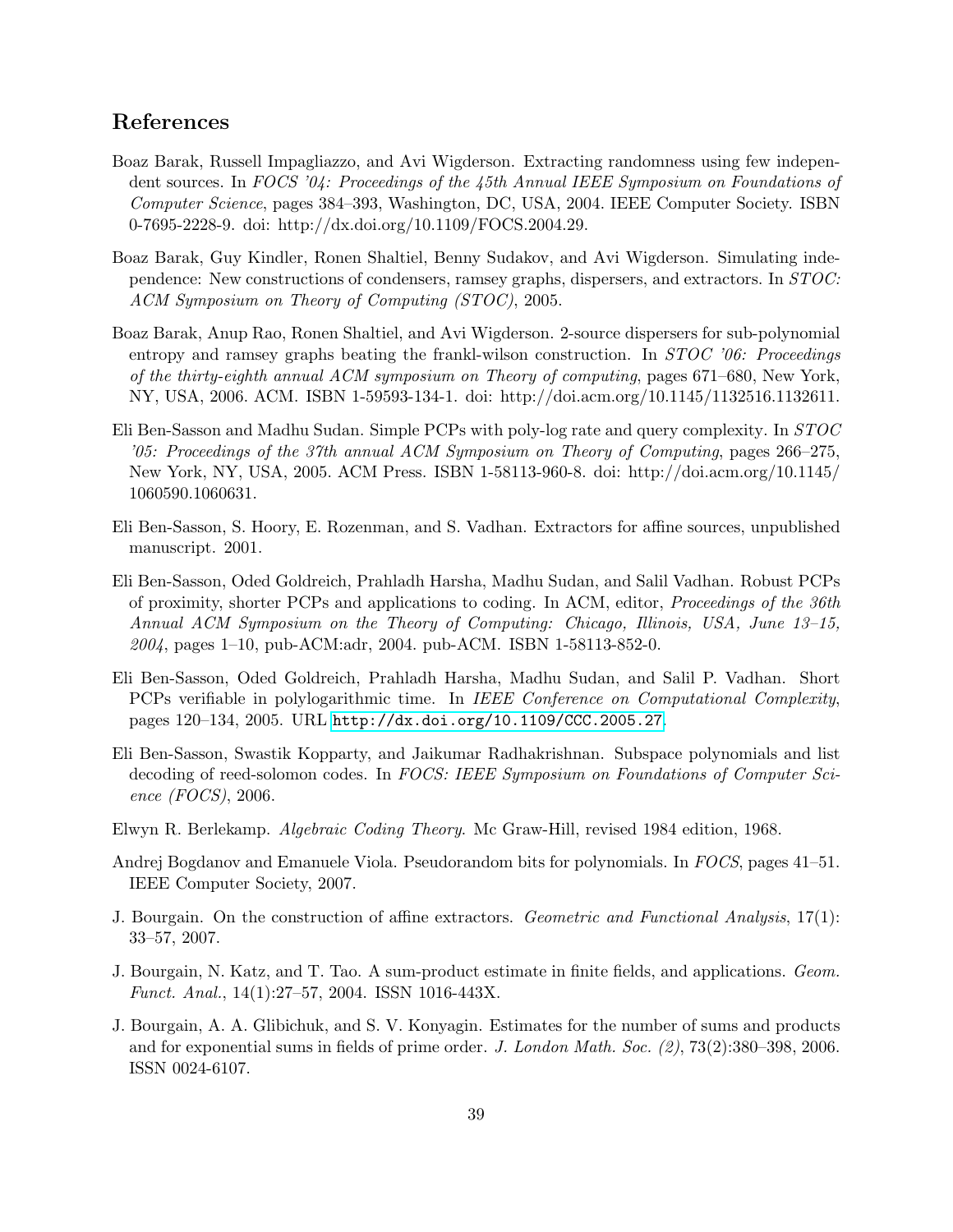- <span id="page-40-0"></span>Benny Chor, Oded Goldreich, Johan Håstad, Joel Friedman, Steven Rudich, and Roman Smolensky. The bit extraction problem of t-resilient functions (preliminary version). In FOCS, pages 396–407. IEEE, 1985.
- <span id="page-40-5"></span>Matt DeVos and Ariel Gabizon. Simple affine extractors using dimension expansion. Electronic Colloquium on Computational Complexity (ECCC), (63), 2009. URL [http://eccc.hpi-web.](http://eccc.hpi-web.de/eccc-reports/2009/TR09-063/index.html) [de/eccc-reports/2009/TR09-063/index.html](http://eccc.hpi-web.de/eccc-reports/2009/TR09-063/index.html).
- <span id="page-40-1"></span>Gabizon, Raz, and Shaltiel. Deterministic extractors for bit-fixing sources by obtaining an independent seed. SICOMP: SIAM Journal on Computing, 36, 2006.
- <span id="page-40-4"></span>Ariel Gabizon and Ran Raz. Deterministic extractors for affine sources over large fields. In FOCS '05: Proceedings of the 46th Annual IEEE Symposium on Foundations of Computer Science, pages 407–418, Washington, DC, USA, 2005. IEEE Computer Society.
- <span id="page-40-10"></span>Elad Haramaty and Amir Shpilka. On the structure of cubic and quartic polynomials. Electronic Colloquium on Computational Complexity (ECCC), (80), 2009. URL [http://eccc.hpi-web.](http://eccc.hpi-web.de/eccc-reports/2009/TR09-080/index.html) [de/eccc-reports/2009/TR09-080/index.html](http://eccc.hpi-web.de/eccc-reports/2009/TR09-080/index.html).
- <span id="page-40-13"></span>Xiang-Dong Hou, Ka Hin Leung, and Qing Xiang. A generalization of an addition theorem of kneser. Journal of Number Theory,  $97(1):1 - 9$ , 2002. ISSN 0022-314X. doi: DOI:10.1006/ jnth.2002.2793. URL [http://www.sciencedirect.com/science/article/B6WKD-478RYHN-1/](http://www.sciencedirect.com/science/article/B6WKD-478RYHN-1/2/cba94db63fca2ee1188ab30fb6b102e4) [2/cba94db63fca2ee1188ab30fb6b102e4](http://www.sciencedirect.com/science/article/B6WKD-478RYHN-1/2/cba94db63fca2ee1188ab30fb6b102e4).
- <span id="page-40-3"></span>Jesse Kamp and David Zuckerman. Deterministic extractors for bit-fixing sources and exposureresilient cryptography. SIAM J. Comput., 36(5):1231–1247, 2007.
- <span id="page-40-9"></span>Jesse Kamp, Anup Rao, Salil P. Vadhan, and David Zuckerman. Deterministic extractors for small-space sources. In *STOC*, pages 691–700, 2006.
- <span id="page-40-8"></span>Rudolf Lidl and Harald Niederreiter. Finite fields, volume 20 of Encyclopedia of Mathematics and its Applications. Cambridge University Press, Cambridge, second edition, 1997. ISBN 0-521- 39231-4. With a foreword by P. M. Cohn.
- <span id="page-40-11"></span>Roy Meshulam. On subsets of finite abelian groups with no 3-term arithmetic progressions. J. Comb. Theory, Ser. A, 71(1):168–172, 1995.
- <span id="page-40-6"></span>O. Ore. On a special class of polynomials. Trans. Amer. Math. Soc., 35(3):559–584, 1933.
- <span id="page-40-7"></span>O. Ore. Contributions to the theory of finite fields. Trans. Amer. Math. Soc., 36(2):243–274, 1934.
- <span id="page-40-12"></span>Ronen Shaltiel. Recent developments in explicit constructions of extractors. Bulletin of the EATCS, 77:67–95, 2002.
- <span id="page-40-14"></span>Terence Tao and Van H. Vu. Additive Combinatorics. Number 105 in Cambridge Studies in Advanced Mathematics. Cambridge University Press, The Edinburgh Building, Cambridge CB2 2RU, UK, first edition, 2006. ISBN 13 978-0-521-85386-6. doi: 10.2277/0521853869.
- <span id="page-40-2"></span>Luca Trevisan and Salil P. Vadhan. Extracting randomness from samplable distributions. In FOCS, pages 32–42, 2000.